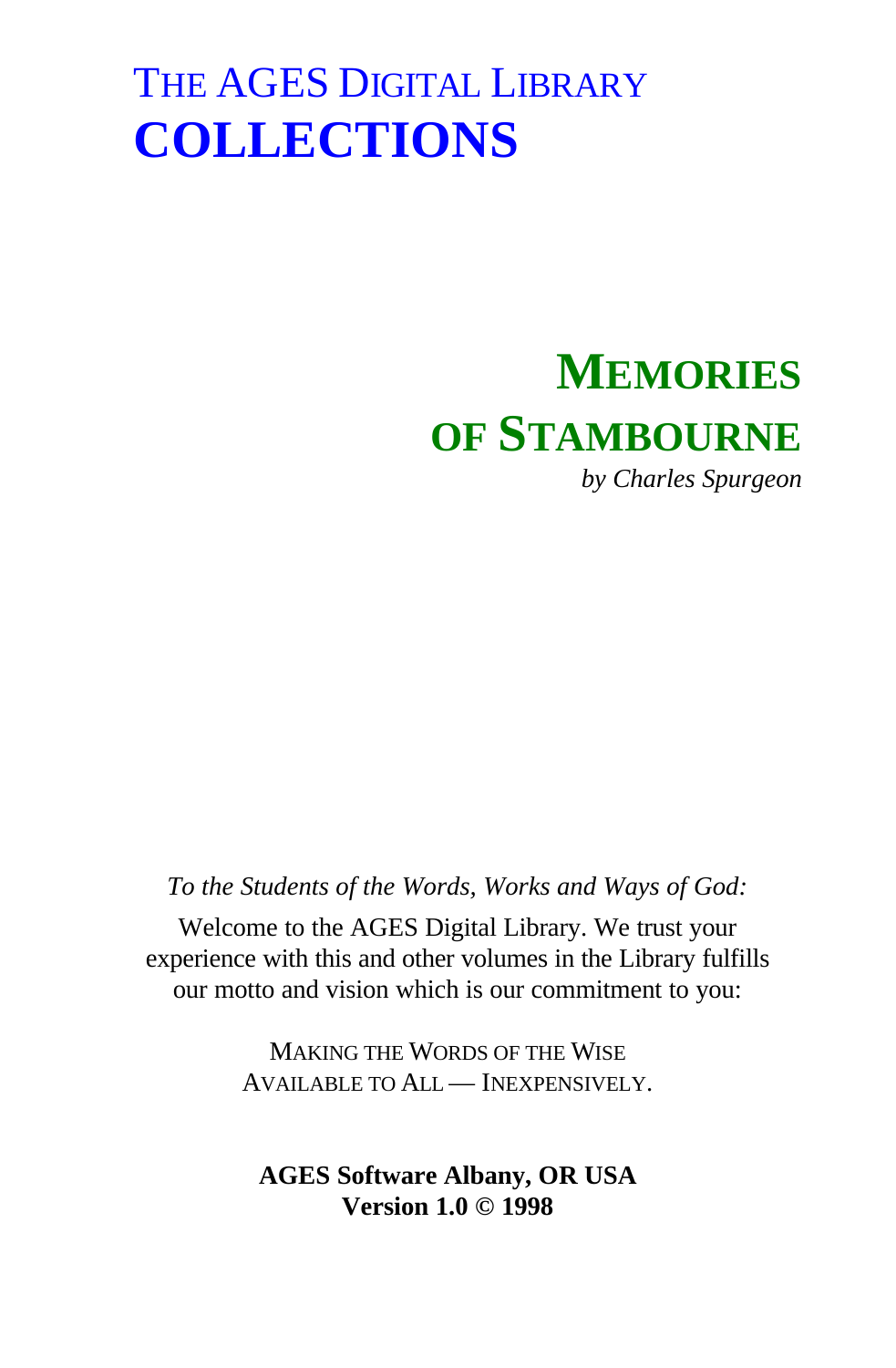## PREFATORY NOTE.

THE issue of this small volume will mark an epoch in my life full of interest to my friends, and solemnly instructive to myself. In the end of May, 1891, I suffered from the virulent influenza, then raging; but all thought I had recovered, and it was judged wise that I should take a change of air. I went for a few days to the region near to Stambourne, delighting myself in what I called "my Grandfather's country." I was very happy in the generous and hearty hospitality of Mr. Gurteen, of Haverhill, and enjoyed myself mightily. But on the Thursday of the week an overpowering head ache came on, and I had to hurry home on Friday, to go up to that chamber wherein, for three months, I suffered beyond measure, and was often between the jaws of death. Now that I trust I am really recovering, I amuse myself with arranging what had been previously prepared, and with issuing it from the press.

I praise the Lord who has, in answer to many prayers, lengthened the thread of my life. I am indeed favored by having enjoyed the affectionate sympathy of so many belonging to all parts of the Christian church. Their loving earnestness amazes me: I did not dream that I was so well beloved. May I worthily use this enlargement of my time for earthly service, whether it be long or short!

I am deeply indebted to many assistants in the compilation of this little book, in which the venerable Mr. Beddow has been my chief helper; and Mr. Houchin, the present pastor at Stambourne, a great auxiliary. To Mr. T. H. Nash, who accompanied me with his camera, I am greatly obliged for several of the photographs which will, I trust, redeem from dullness any page of mine which may be clouded with the shadow of my then unforeseen affliction.

In such work as this I have found recreation, doing just a little, as my weakness permitted; so that no one need fear that I have exerted myself unduly. I am one of those who cannot rest unless they have something to do. I can hardly hope that my reader can be so interested in my subject as I have been; but I have done my' best to let him see that even a humble village has its annals, and that these may be worthy of record.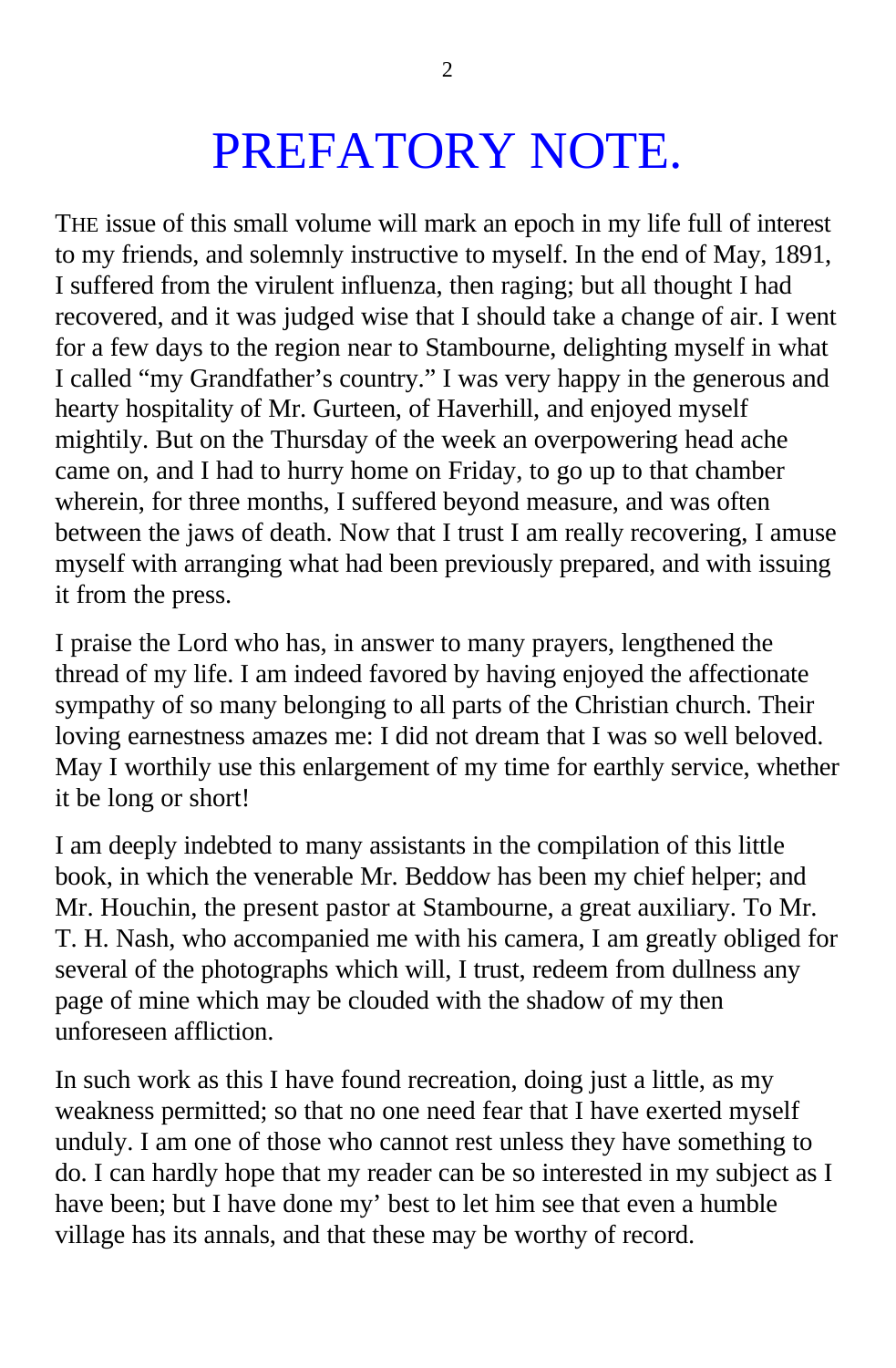## WELCOME TO STAMBOURNE.

#### **A FEW OF THE FEW THINGS TO BE SAID OF THE VILLAGE.**

#### **BY**

### C. H. SPURGEON.

STAMBOURNE. We print it in capitals; but: we anticipate the question, *Where is it?* It is not easy to tell the traveler among gay capitals and snowcrowned Alps where this humble hamlet hides inside Of course, you know it is in Essex, not very far from the borders of Suffolk: but if you know no more, we are not at all surprised at your slender learning, nor are we quite sure that we can give you much more information. Still, let us try. Have you never heard of *Birdbrook* — name musical with sweet voices of flowing runnels and flitting songsters, surrounded with bowers of rushes, sedges, bushes, brambles, and climbing honeysuckle? Well, Bird-brook is almost Stambourne; only, as it has a railway station, it is not quite so rustic. And there is *Ridgewell*. The Romans there, or thereabouts, or between it and Stambourne, had quite a notable settlement: they liked watching on the ridges of hills where there were wells to supply the thirst of the camp. The well on the ridge, and divers nameless brooks, have lent their tiny rivulets to form the bourne whereof our village is the index, a bourne which soon loses its personality in the stream of the Colne, which in due time assumes the rank of a river. Is Stambourne the place where first the bourne needs to be stemmed? Or is it Stanebourn, the spot where the brook first needs to be crossed with stanes or stones?

If you have not yet discovered Stambourne, let your ear attend to the sounds of names more familiar to fame. Do you not know *Toppesfield* and *Wethersfield*, and *Finchingfield*, and *Bardfield?* Are all these villages fresh fields to you? Are you yourself so obscure as not to have heard of *Sturmer* or *Helions Bumpstead?* Must we give you up? We shall certainly do so if the august name of *Steeple Bumpstead* has never bumped against your memory. *Hempstead* we will not insist upon, though Dick Turpin was born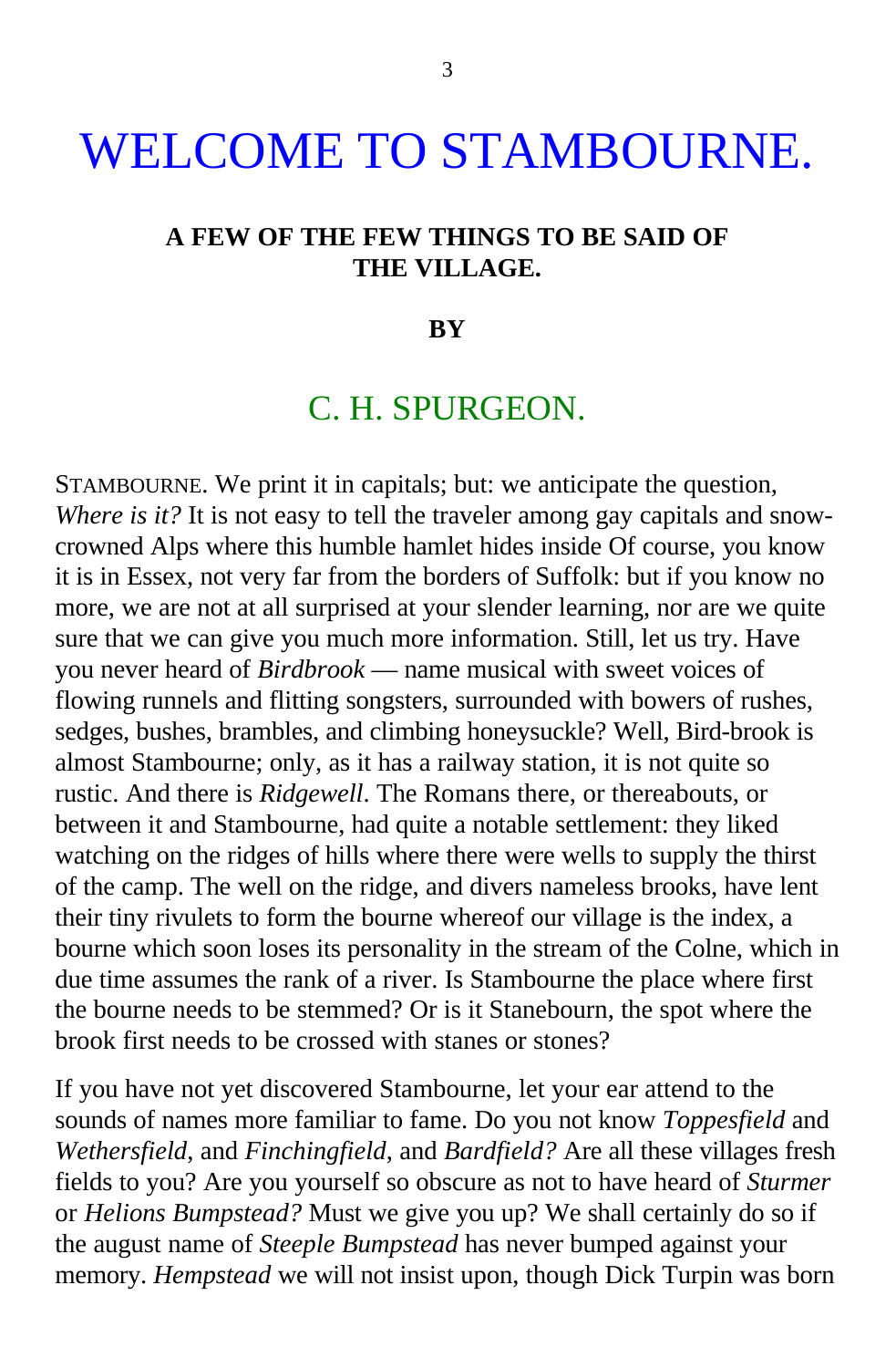there; for there seems to have been a Hempstead everywhere in days when hemp was the great vindicator of justice, and stood the magistrate in such excellent stead, when men would not be converted by the stocks, nor sanctified by being whipped at the cart-tail, Harvey, the great Harvey, sleeps in pieces in the church of the afore-named Hempstead; but it may be that your blood has circulated for years without your knowing who first discovered the fact. But, then, you have a cousin living at *Great Yeldham!* Have you not? Surely "Yeldham great oak" must have been one of the visions of your youth, and it must abide among the memories of your riper years. No? Not know GREAT Yeldham? Go to! Prisoner in some vast furnace of smoke, which is called a city, what knowest thou of the freshest, greenest, purest things which yet linger under the sun ?

If my adventurous pen must altogether quit Hill Farm, and Stambourne Hall, and take a wider range, I call to remembrance in the mid distance places such as *Castle Hedingham*, and *Sible Hedingham*, and *Halstead* in one direction; and *Clare*, and *Haverhill* in another. These are the towns and cities to which Stambourne looks up with due reverence and awe, regarding them as subordinate Londons, towns of vast importance, which, seen once in a life-time, raise a man to the same position in his native village as a Fellow of the Royal Geographical Society in town. To those regions where my fellow-creatures love to congregate, and create sewage and influenza, coal-smoke and yellow fogs, I will do no injustice: they must have many and great attractions, for they actually attract; but, oh, that one could abide among the buttercups of the meadows, and the poppies of the cornfields, and the sacred coverts of the brown-leaved woods! Alas, these joys are more for fancy than for fact! for, when we seek them out, the pastures happen to be swampy after rain, the green lanes are knee-deep in mud, and the copses have a chili blast tearing through them, which sends us home to gruel, hot water, and a tallow candle. All is not paradise, even in the parish of Stambourne.

Maybe, the village would have died out of memory altogether, were it not that, in its center, Puritanism had set up one of its most venerable shrines. Driven from the Anglican Establishment by that silly craving for Uniformity, which produced a needless breach in a church which might have been united, a number of the best educated and most spiritual of England's pastors preached to their flocks in such conventicles as they could find, or could provide (1662). Mr. Henry Havers would seem to have been a man of talent, as well as of piety, and either out of his own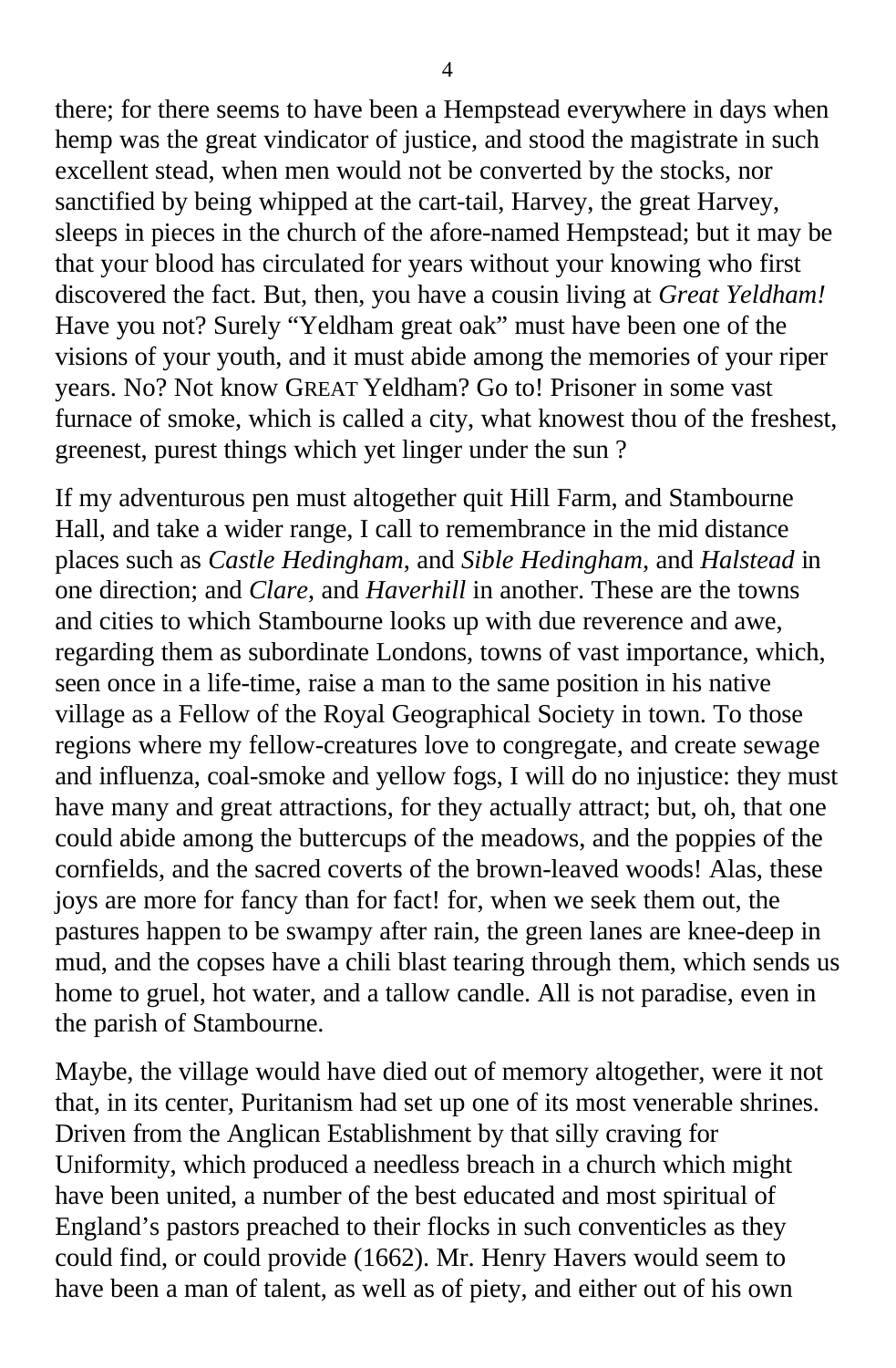wealth, or from the great liberality of some member of his congregation, there were: erected a large meeting-house, and a manse, far above the usual provision for dissenting ministers in those days. Everybody seems either openly or secretly to have sided with Mr. Havers; and it is recorded that no one could be found to fill the office of churchwarden for the parish. The people, who formed the congregation, were at first called Presbyterians, and then Independents: that is to say, the congregations of the district were at first linked together somewhat on the Presbyterian plan; but as error began to leaven the mass, those churches which remained true to the gospel found it convenient, and indeed essential, to keep themselves to themselves, and thus to become Independents. Having an endowment left them in 1735, by a "lady bountiful", of some thirty or more acres of land, which the minister could farm for himself, the place was not solely dependent upon voluntary offerings; but even if it had been, a host of wellto-do farmers, who came in from the neighboring villages, were quite able to have supported the pastor in comfort. Things are very different now: for many a farmer has enough to do to keep himself out of the workhouse.

In this paper we ought to have said something about the parish church; but we are not architecturally minded. Its chief interest to us is the fact that while our grandfather (Mr. James Spurgeon) was preacher at the meeting, Mr. Hopkins was rector at the church They preached the same gospel, and, without surrendering their principles, were great friends. The Bible Society held its meetings alternately in connection with the church and the meetinghouse. At times the leading resident went to church in the morning, and to chapel in the afternoon; and, when I was a boy, I have, on Monday, gone to the Squire's to tea, with Mr. Hopkins and my grandfather. The glory of that tea-party was that we four, the three old gentlemen, and the little boy, *all ate sheared bread and butter together for a treat*. The sugar was very brown, but the young boy was very pleased, and the old boys were merry also. Yes, Stambourne had its choice pleasures!

It is pleasant to read of the harmony between these two men of God: they increased in mutual esteem as they' increased in years. As Mr. Hopkins had more. of the meat, and Mr. Spurgeon more of the mouths, the Rector did not forget to help his friend in divers quiet ways; such as a five-pound note for a sick daughter to go to the seaside, and presents of comforts in illness;. On one occasion, it is said, that having a joint of beef on the rectory table, the clergyman cut it in halves, and sent his man on horseback with one half of it: to the Independent Parsonage, while it was yet hot: a kind of joke not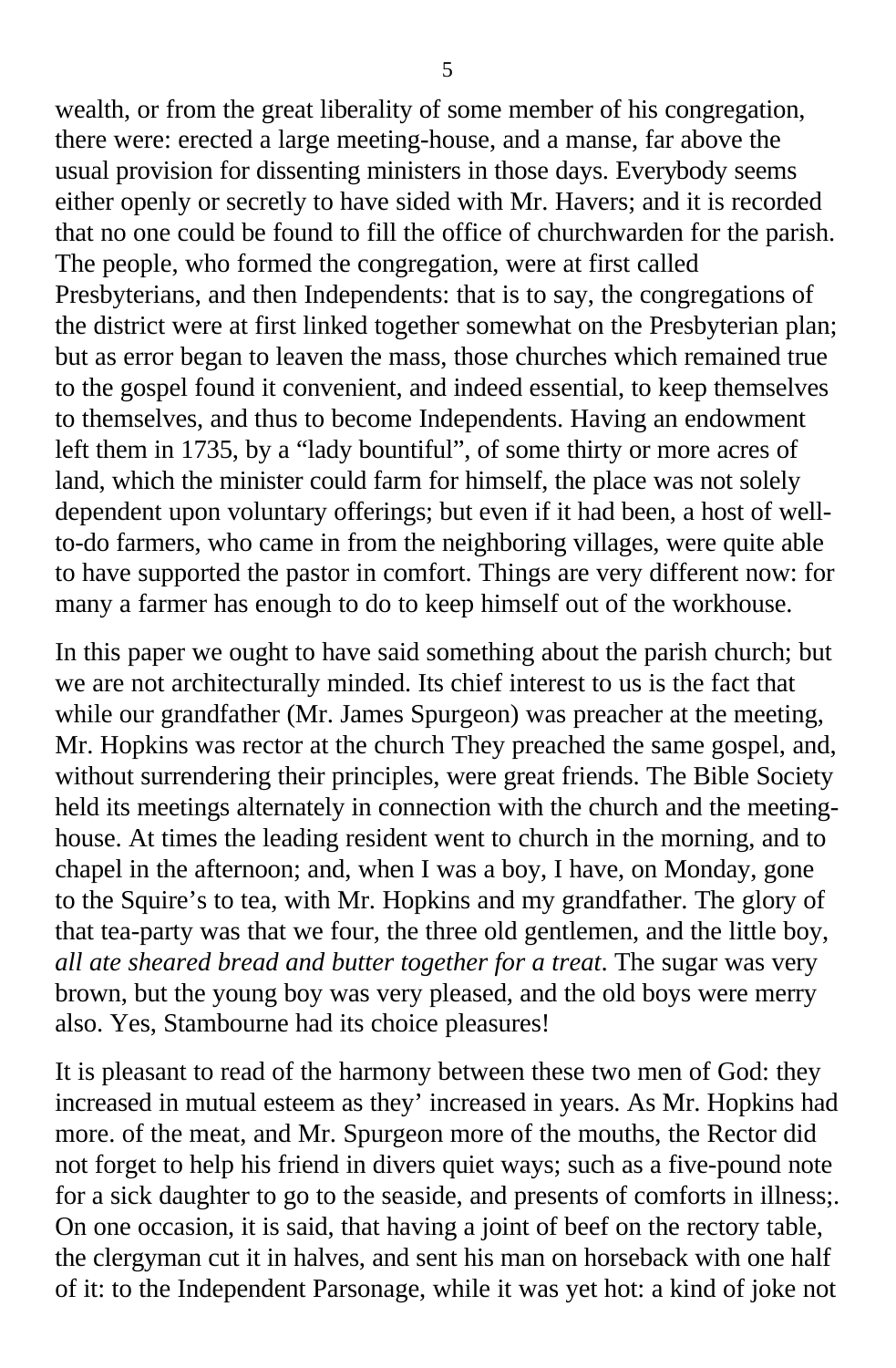often practiced between established and dissenting ministers. Yet, if our readers could see the hearty letter in which the present Rector, Reverend D. Rice Jones. and his kind wife, invite us to stay with them, they would perceive the same unity of spirit in another form. It is from this generous epistle that we make a quotation which will lie four-square with our subject. "Having been, in a very humble way, from my boyhood, a contributor to literature, my heart leaped with joy, when, on examining one of our old registers, I found at the beginning of one of the books, instead of the mere record of deaths and marriages, the following inscription, beautifully written in large letters: —

### **'HISTORY OF STAMBOURNE.'**

The title was followed by a closely-written page of narrative which caused me to shout to a friend, ' Hurrah! Here's a find!' Alas! when we had arrived at the bottom of the first page we had reached the end of the 'History of Stambourne.' The Rector who began that history must have been a spasmodic genius; and when he had ended that first page of his great work, his courage or his intellectual resources failed him, and he made a full stop where there should only have been a comma!

Never mind; we are going over to see what there may be in the old parish registers, and with the assistance of such a clergyman as Mr. D. Rice Jones, and such an Independent preacher as Mr. Houchin, we think we shall find some good thing even in the Essex Nazareth.

As. "The History" is not forthcoming, I must give a "general view" kindly supplied me by Mr. Houchin, which will sufficiently well inform us concerning the village. It may need correction by the census of 1891, but that correction is not likely to be in the direction of enlargement. We fear there is a decline. Everything is being sucked into the vortex of London; and the more's the pity it should be so.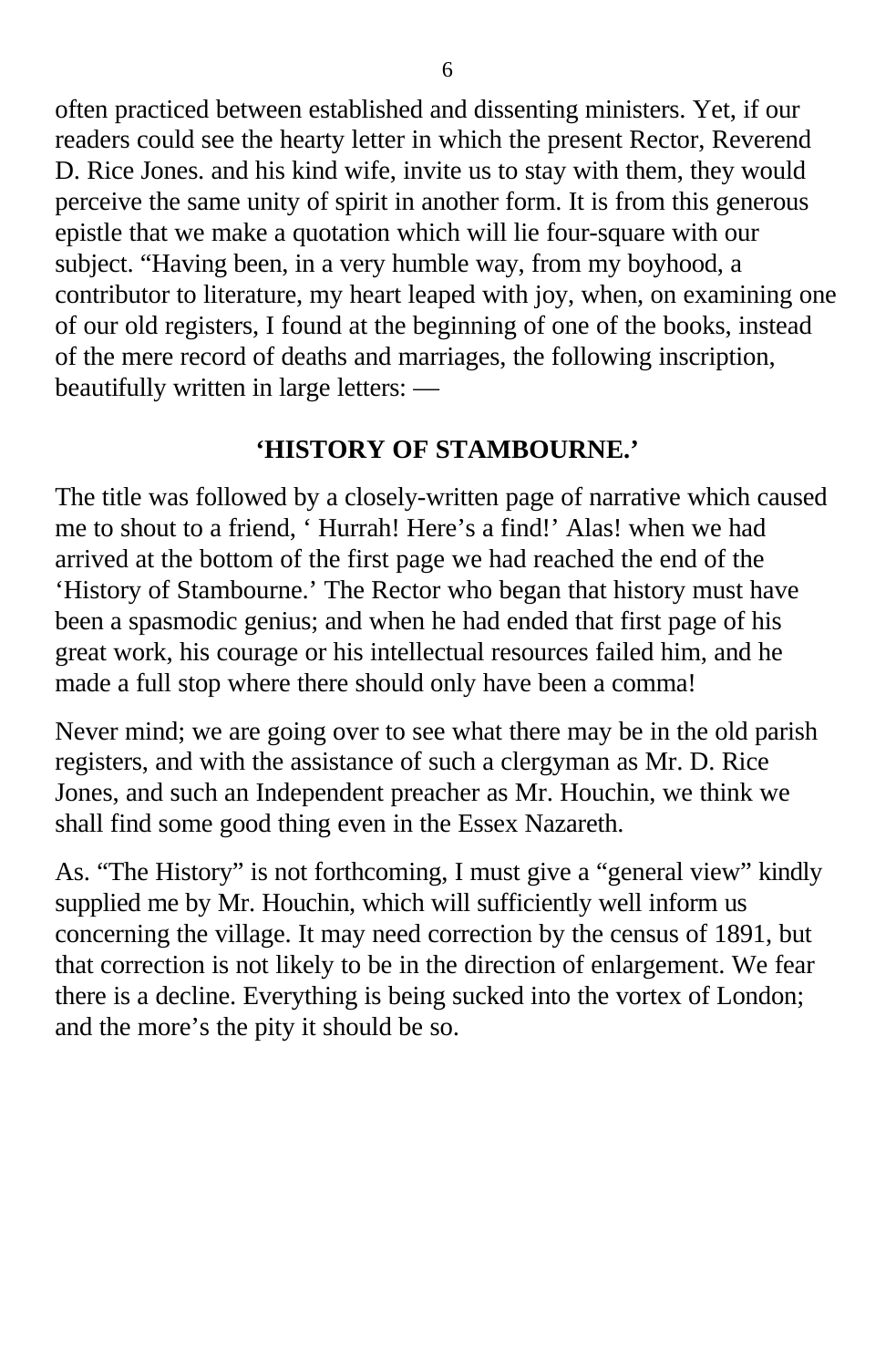## GENERAL VIEW OF THE PARISH OF STAMBOURNE.

Stambourne may be regarded as the first or last of the Colne Valley villages, as it contains the spring which is the principal source of that river. This is the only spring in the parish, and it is situated at: the extreme west — called Stambourne Green, and forms a stream which runs through the center of the parish in an easterly direction, receiving the surface water from the greater portion of the land which slopes from north and south towards it on either side, the remainder going over to the north and south sides of the parish, being also brought into the main stream by two brooklets which fall into it on the east, whence it runs on to Yeldham.

This is entirely an agricultural village, having no business or manufacture of any kind unconnected with the land: even the straw-plait trade, which formerly occupied the women, has entirely failed.

The population is between four and five hundred. There are one hundred and five cottages — some of which were over-crowded twenty years ago, when only one was empty; but now one-fourth of them are vacant, and some in ruins, owing to the migration of the laborers during the last few years. Few farmers are resident in the parish, most of the farms being held offhand. The village contains; one blacksmith, one shoe-maker, two or three jobbing carpenters, two public houses and one general shop; but it has no doctor, chemist, butcher, or policeman within three miles. The soil here is a strong loam, resting on a very deep bed of solid clay, and is considered good corn land; and it can endure long drought much better than too much wet. There are no snakes or adders, the soil being too cold; no dry; but a small lizard lurking in damp buildings. No primroses are found growing naturally here, although a few are cultivated in the people's gardens; but this loss is compensated by an abundance of cowslips and paigles, while the woodlands are adorned with harebells, anemones, and wild hyacinths, in their season.

There are a few pretty residences here. Stambourne Hall, occupied by Mr. John Willett, is a stately home, containing many commodious rooms, built in the old heavy gabled style — with massive ornamented chimneys — and set at right angles, forming two sides of a. square looking south and west,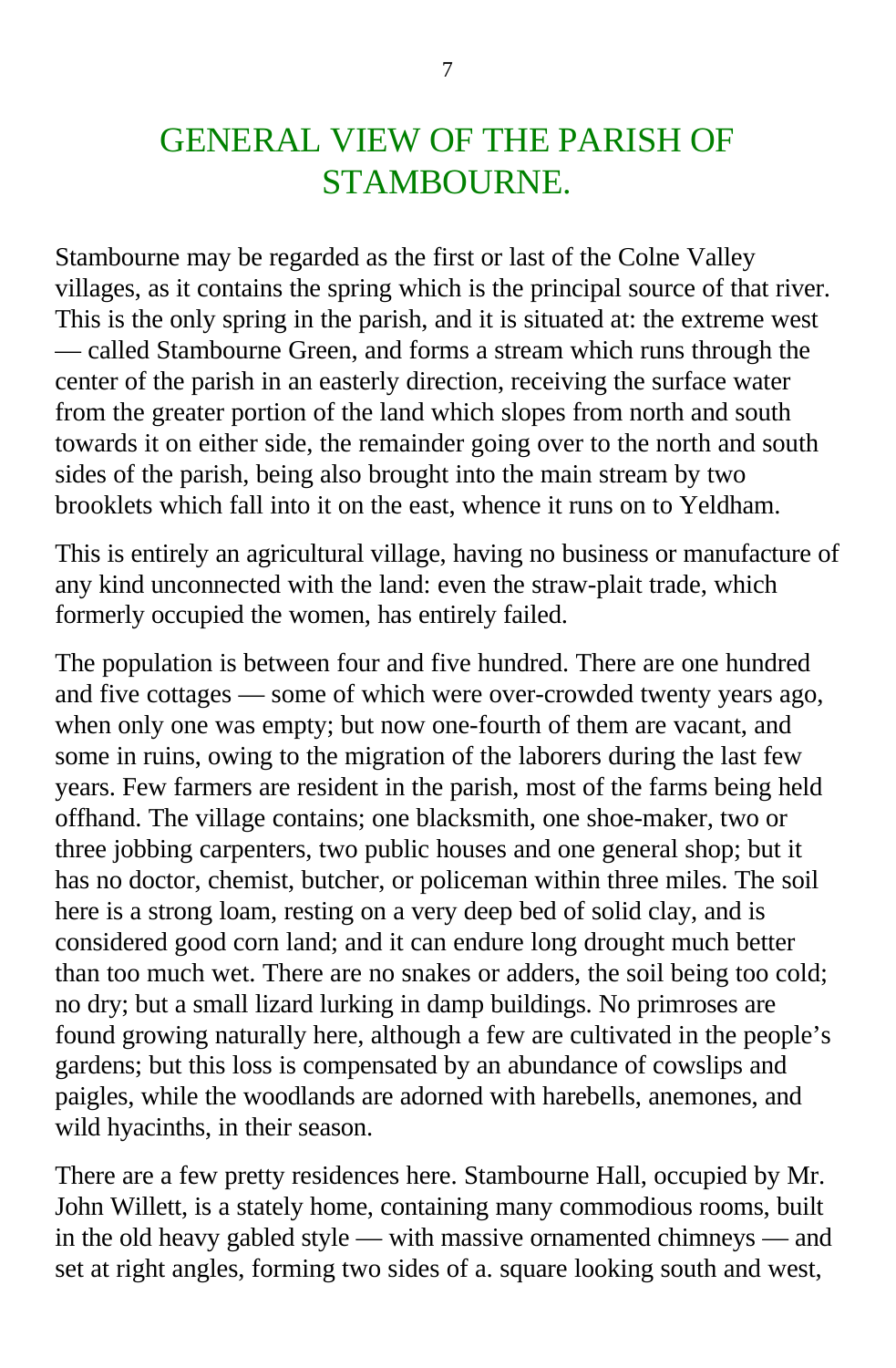so as to secure most of the day's sun. It stands; in a pretty garden, surrounded by a large and well-wooded park. The Rectory is a snug and cozy dwelling, nestling in the midst of trees and shrubs, some little distance from the road. The Independent Parsonage is situate in the heart of the village, in the midst of a large garden, and surrounded with shrubs and trees, and is a pleasant and commodious house; and as one passes through this village, he must also be attracted by the residence at Hill Farm, and by the house of Mr. Joseph Unwin at the Mill. The Church is very prettily and quietly situated by the roadside, and has a large burial-ground surrounded by the trees of the Hall Park. It is faced next the road by a fine row of chestnut trees, laburnums, and blooming limes, which, in the spring, have a very rural and attractive appearance.

There is but one Dissenting Chapel, which is of the Congregational order. This stands near the minister's residence. It has a good burial-ground, and also stables and sheds for the horses and vehicles of those members of the congregation who drive in from a distance. It is shaded by lofty chestnut trees and limes, which, when covered with blossom in the spring, together with an abundance of lilacs, laburnums, and the flowers of the minister's garden, make up a very charming scene. It is a lively spot on Sabbath days, as troops of children flock to the Sunday-school, and others congregate from the hamlets around.

There is no School Board in Stambourne, but the National School is used according to the terms of the new Act, and is managed by a committee of parishioners, and a school-attendance committee, consisting of the Rector, Independent Minister, and a Guardian of the poor. All fit children are now in attendance, and this must soon effect a great change in the elementary education of the people. We trust it will be a blessing to all.

This is about all that need be said in merely introducing Stambourne to the reader; who, if he be as fond of topographical works as the present writer, will not despise the outline, though it be not the picture of Jerusalem, but only a rough sketch of one of the villages of Judah. If this suffice not to give him a glimpse of Stambourne, let him mentally put together certain up and down roads, with broad margins of green, and walls of hedge; ponds as brown and foul as stale beer; ducks and goslings *ad lib.;* plots of woodland; fields of "tarmuts" and "wuzzel," oats and barley; a windmill; two or three nice houses, with gardens and lawns; numbers of cottages, which could hardly be less picturesque; great wealth of fine trees; stretches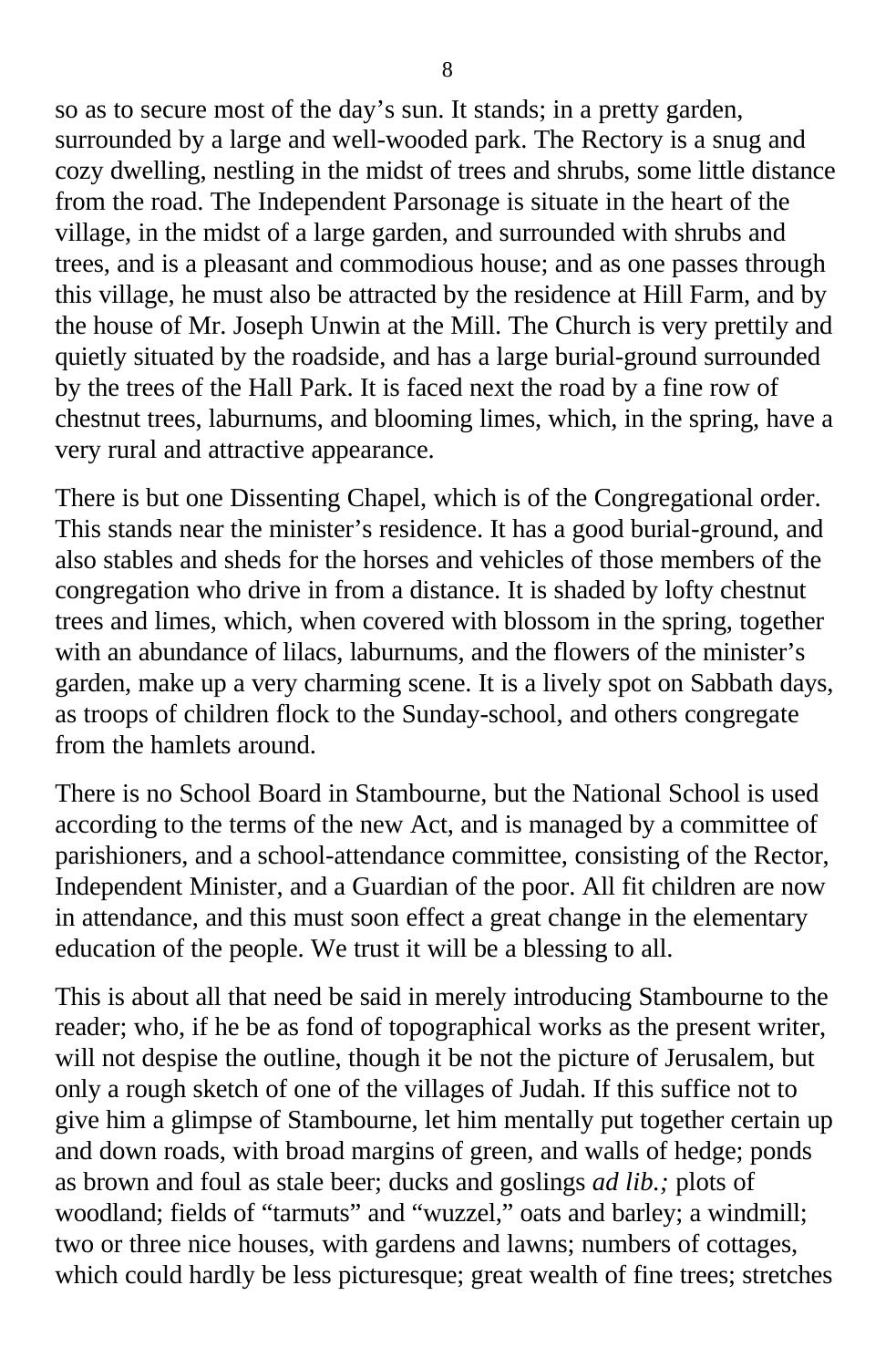of meadow land; valleys and undulations; pigs; and donkeys; and withal, a general disorderliness of fertility, and a sense of being out of the world, and having nothing particular to do, and you are, getting an idea of *Stambourne.* On the opposite page we present the reader with a fair picture of Stambourne Hall.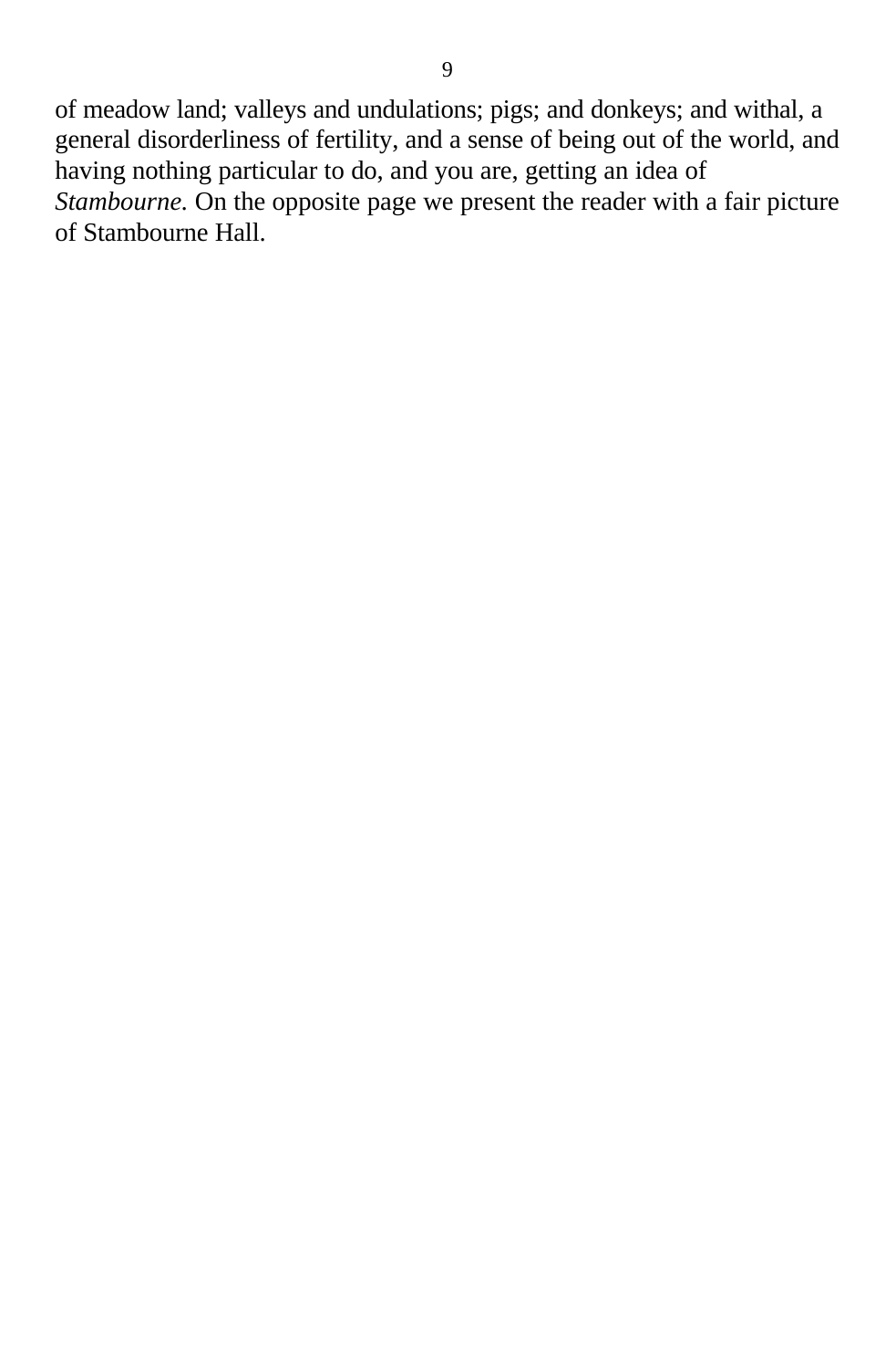## **MEMORIES**

**OF**

## STAMBOURNE.

## PRELIMINARY NOTE.

Some portions of the following paper were written in 1863, and set down in letters on the spot, as is shown by internal evidence.

A few pages were published in the Evangelical Magazine in 1868. The original sketch is here reproduced, with several corrections and some changes in arrangement, rendered needful by its becoming part of a joint publication. For some items of information which would have been otherwise lacking, I am indebted to the kind courtesy of the Reverend J. C. Houchin, who has permitted the use of articles written by him in "The Haverhill and Stambourne District Magazine, 1883." The quotations are, as a rule, acknowledged at the foot of the page; but where this is not done, this general word must cover all.

Of several beloved friends for whom this record was specially intended, two dear cousins have, before its completion, passed away from "the earthly house of this tabernacle" to the "Father's House."

They are gone. We are going. The retrospect and the prospect suggest the insertion of the lines on "THE FUTURE HOME," with which the article closes.

BENJAMIN BEDDOW. *Bradford-on-Avon*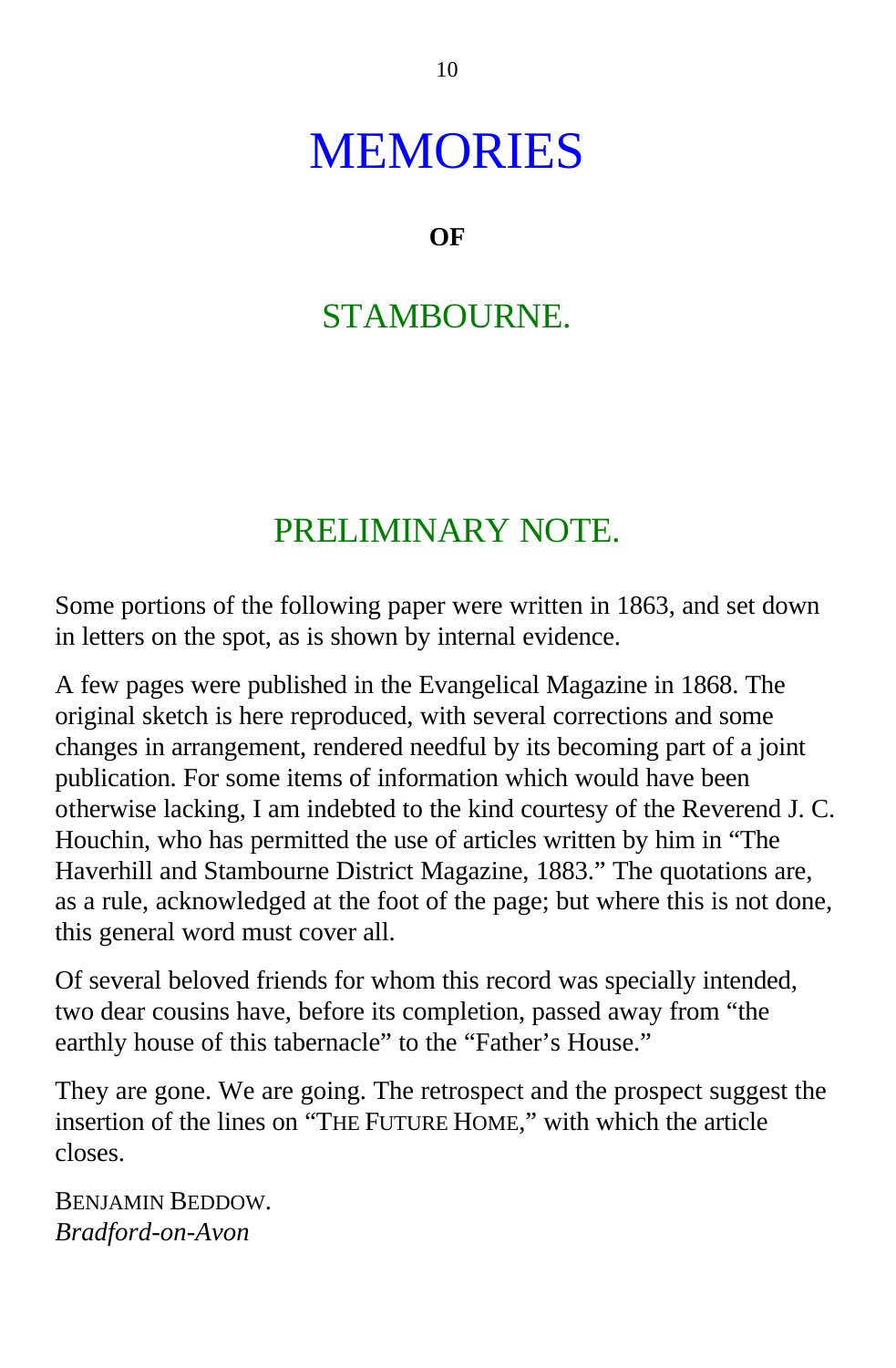# MEMORIES OF STAMBOURNE.

AT the beginning of the Lutheran Reformation, Ulrich von Hutten, who distinguished himself both as a swordsman and a satirist, wrote a certain book, entitled, "Letters of Obscure Men." With a very different object, with more than a spice of the satire by which Hutten's pages are seasoned — or, may be, without any satire at all — some pleasant, perhaps diverting, and not wholly unprofitable papers might be written as "Letters from Obscure Places." Perchance there is no place, however obscure or unattractive, but has, to some persons, associations pleasing, useful, or sacred. Who ever sojourns anywhere, for a while even, in scenes unattractive, for among people not lovely, and departs without some sense of regret ?

> **"***There is a sort of unexpreset concert A kind of shock that sets one***'***s heart ajar: At leaving even the most unpleasant people And places, one keeps looking at the steeple.***"**

Some places, otherwise little known or noticed, have been signalized by special providences, or hallowed by the sanctities of personal religion. Who had ever heard of the oaks of Mature, but for Abram's dwelling under their shade? Who would have remembered Gerar, but for Isaac's sojourn? Where had been the record of Bethel, but for Jacob's vision, or that of the ford Jabbok but for his memorable and prevailing strife?

With many the name of Stambourne is obscure, and few know much of its history. Yet it has a history, and we think some points of it drawn from their obscurity may have some interest for the Christian mind. With me, the name of Stambourne has always been linked with thoughts and experiences of early days, so that in after life I often wished to see it again. Where my Grandfather, Benjamin Beddow, was pastor so long, his grandson could not but find himself at home.

In 1863, I took advantage of a short holiday, to visit a spot so familiar to me in my childhood, and so linked with cherished associations. I went, by train, from London to Yeldham, and having no more luggage than could be conveniently carried, I walked on to Stambourne. I had but a dim remembrance of the village, though I had a pretty clear mental picture of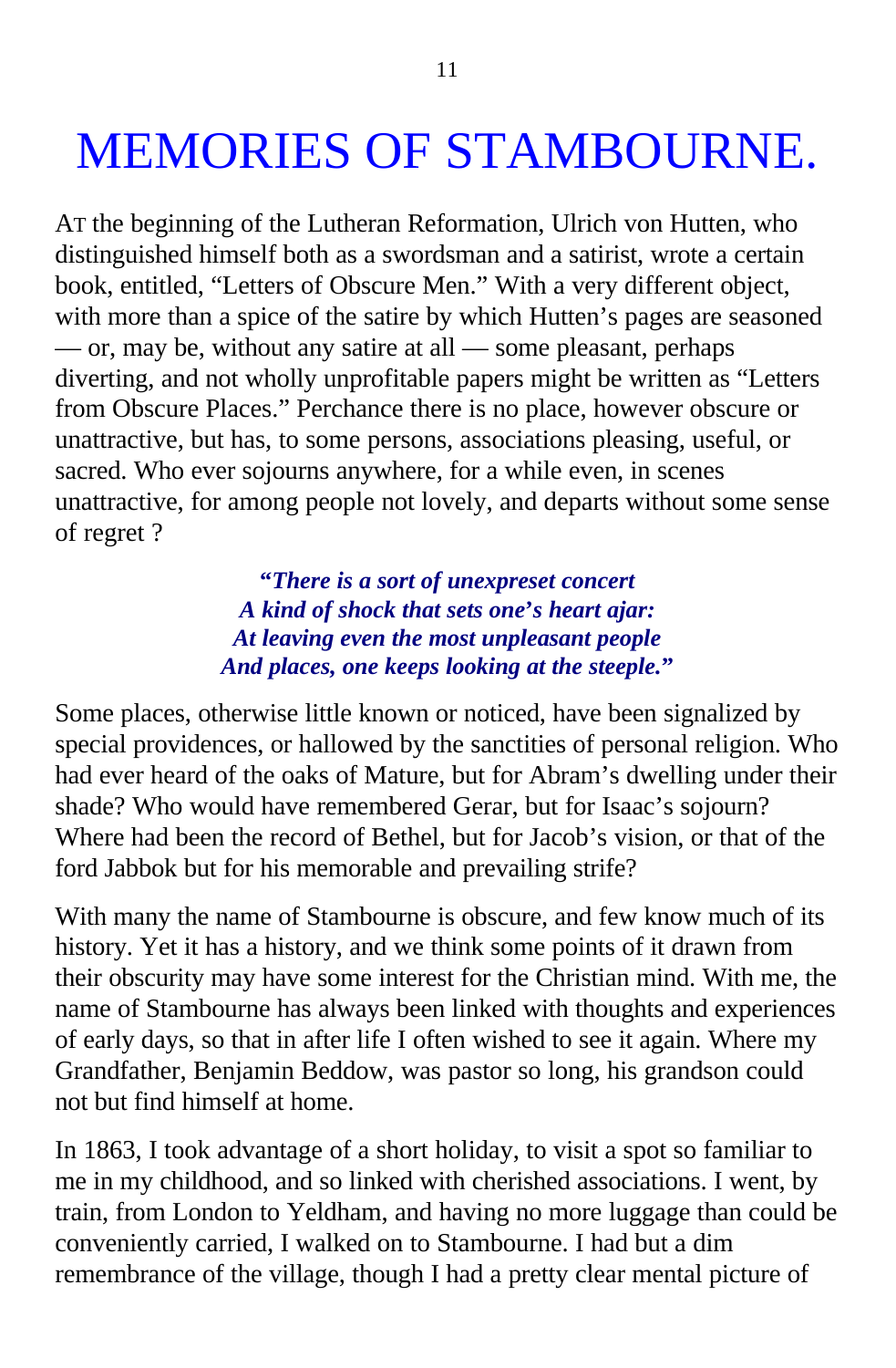the old Meeting-house, as well as of the old house in which the minister lived.

As it was Saturday, my first thought was to lodge at the village Inn, to, go to the service on Sunday, and to listen to the aged minister. But the sight of the village, and a walk up the street, made me feel that I should be a marked man in the village, and still more a marked man in the congregation. The unexpected presence of a stranger might be disturbing to the preacher; so that it would be hardly fair to go without giving some previous notice. The going, as I meant to have gone, was therefore given up, and I determined to call at the minister's house and introduce myself that same evening.

I went to the Inn and asked if I could have tea. Yes, it could soon be ready. The Inn was but a cottage with brick floor and deal table, and though :in the midst of a farming district, milk was not to be had. Bread, butter, and sugar were found. It was not a very bright prospect that: opened before me.

As there was no private room, I sat with the host and his wife, and asked for such information as I ,could[get about the village and its concerns. What I gathered did not amount to much. How little is known of a prophet in his own country, especially in its inn! They knew Mr. Spurgeon, and could direct me to his home,, which was almost within sight of their own. After tea, I walked on to the minister's house. My visit was a surprise, but my reception was cordial. Miss Ann Spurgeon came into the room to meet me, and, receiving my name, called her father.

When he came to "take stock" of the visitor, he gave me the usual greetings, and then asked, as a first question, "Can you preach?" To which I replied, that I had had some years' practice in that holy art. "Well, then," was the rejoinder, "will you preach for me to-morrow?" "Certainly, sir, if that will help you." The good man walked up and down the room, exclaiming as he walked, with lifted hands, "Quite a Providence! Quite a Providence!" He then explained that he had received a letter that very day informing him that an expected preacher for Sunday was hindered by illness from coming; and as it was impossible to obtain a substitute, he was trying, when I came in, to gather a few thoughts, intending, if at all possible, to preach himself "But," said he, musingly, "my preaching days are past, and I am glad that any friends are found to conduct the services on a Sunday .... Now, thank God, I shall be relieved about to-morrow."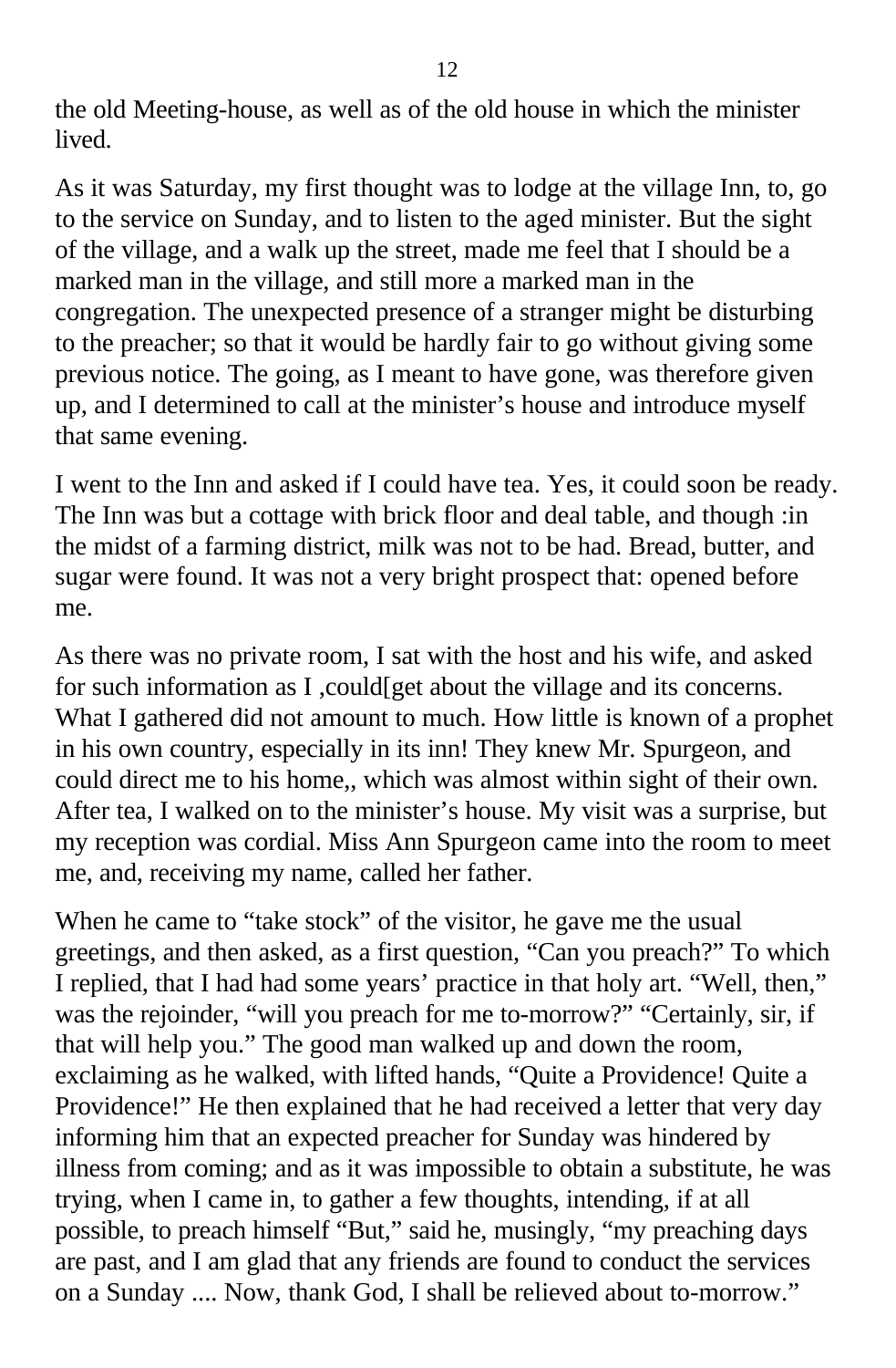Thus it was settled that I should preach, in what had once been my own grandfather's pulpit. Only those who have experienced it knew the joy of such a prospect.

When I was a child, people living beyond the neighborhood might have asked, "What and where is Stambourne?" Circumstances and events have since made it more widely known. Some notes written in 1863 are here transcribed, and may give some notion of what it was then.

"Stambourne is a small scattered village, not far from Halstead, in Essex. It has been for years almost shut out from the world, and though a railway now passes near it. it has still such a far-away character as would astonish dwellers in our great towns and cities. To this day there is no post-office, and it is long before the surge of the outer world is felt in Stambourne."

Some further extracts of letters written in the summer of 1863, may give the reader some glimpses of quiet village life in Stambourne: —

"After a walk of several miles, I sit down in the parsonage. To me, the place is full of interesting associations. This is a curious old dwelling; a large house with thin walls, which, though not over upright, are not, as yet, deemed likely to fall, albeit showing signs of decay. This parsonage is two hundred years old, and consists of a stout framework of wood, filled in with lath and plaster. Strong timbers of oak, some of them roughly hewn, combined with oaken rafters and laths, give shape to the roof, which is overlaid with thickly-set tiles, once red, but now varied and enriched in color by velvet moss and brown and purple weather stains. Great beams to support the floors, seen within the rooms, are laid across the ceilings, in several instances resting over the centers of the windows; the openings for the windows being formed in the wooden framework of the wall. Why, the older builders often lodged a huge beam just over a window, is hard to tell."

"A massive pile of chimneys rises above the roof, making the house look a little top-heavy. The mortise and tenon joints, at the angles of the windows and elsewhere, are much shrunk and partially decayed. The *legs* of the house, as one may say, have become somewhat rickety, and it must *sway* with the wind and weather, after the fashion of detached timber-framed buildings, according as the pressure is received from one direction or another. The floors slope this way and that. Stairs 'tilt' across, somewhat '*more* 'than *rather*' out of the horizontal line. Banisters lean; windows get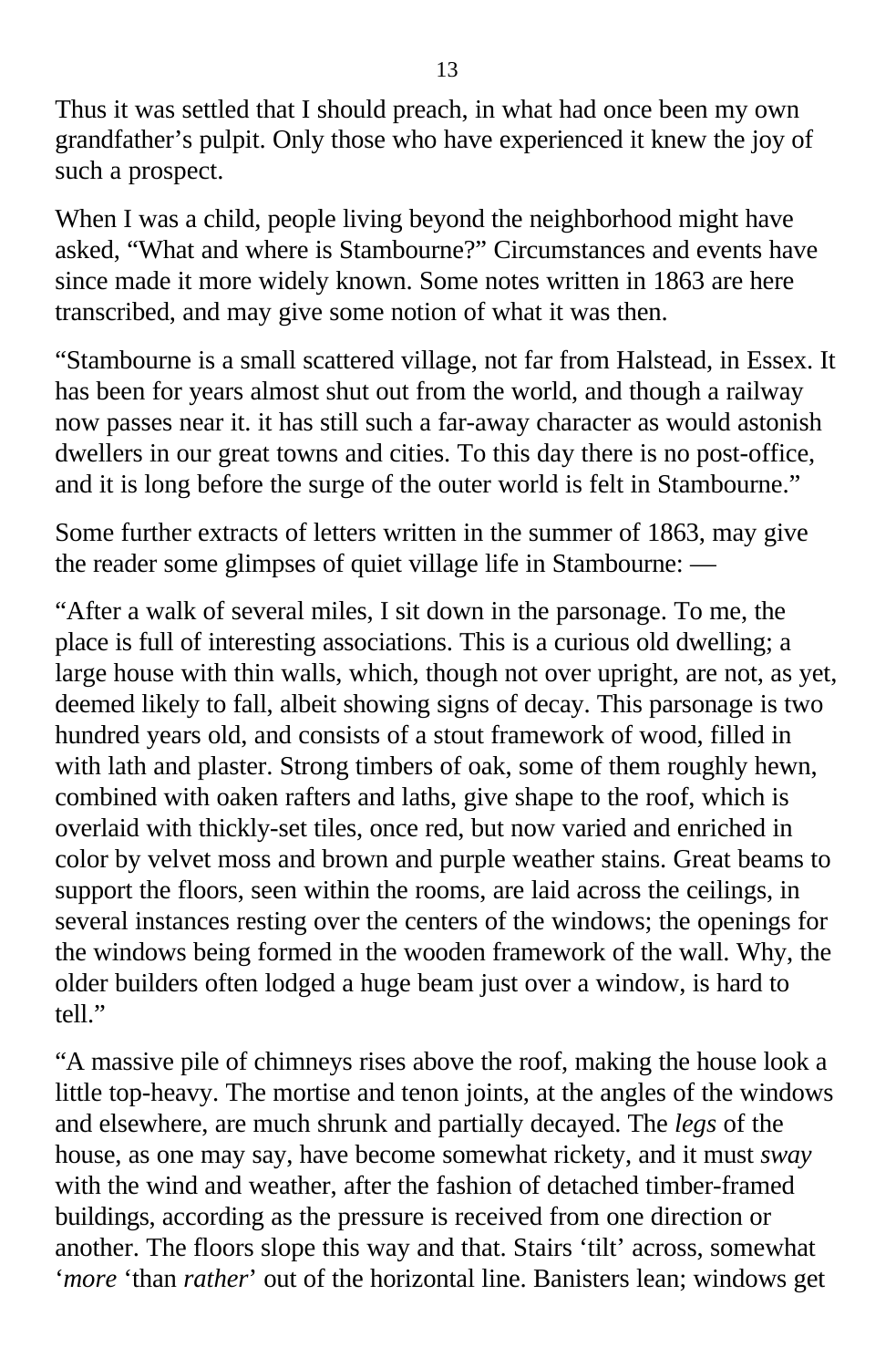rhomboidal instead of square; and door-leaves, remaining square, refuse to shut into the openings they once fitted, but which are now queerly awry. You might almost imagine that some earthquake wave had been arrested in mid-progress that it might spare something sacred, and that it had left its memorial in the undulating lines of the whole structure, illustrating the original strength of the fabric by the fact that it still continues to stand.

"The southern wall. of the house sustains the branches of a vine, which spreads its elegant leaves, and yields its clustering fruit in due season, reminding us of our Savior's beautiful parable of himself and his disciples, as the Vine and the Branches."

We have lingered on these details of the picture, because this ancient parsonage has been the abode of pious families, and the center of quiet village life, through long-drawn years, and there is much about its associations to awaken a sentiment of reverence. For more than two centuries "the tabernacle of the righteous" has been on this spot. If the stone should cry out of the wall, and the, beam out of the timber should answer it, what: tales they might tell! — happily, in this case, not tales of accusation, exposing wickedness, or denouncing woe. What conflicts and victories have these walls known! What sufferings of the godly, what hopes and anxieties, what: fears and joys, and what communion with God! Every room has been hallowed by the breath of prayer: its roof-tree has been vocal with the song of praise without ceasing. Almost every Lord's-day, for many years, the large central room was occupied, in the interval of public service, by Christian people, who edified and comforted one another by godly conference, combined with the voice of intercession and the melody of psalms and hymns. It might be said of these, "Then they that feared the Lord spake often one to another: and the Lord hearkened, and heard it, and a book of remembrance was written before him for them that feared the Lord, and that thought upon his name." In this secluded dwelling, successive pastors have peacefully spent their lives, and its chambers have been consecrated by the departure of saints, who have "died in the faith." We may say that the eyes of the All-seeing, with complacent regard, have rested on it as the scene of "life's last hours" to many of his beloved children. In this venerable home, angels have witnessed the devotions of the chosen of the Lord; or "encamped round about them that fear him;" and thence these holy ones have escorted "heirs of salvation" to their everlasting home.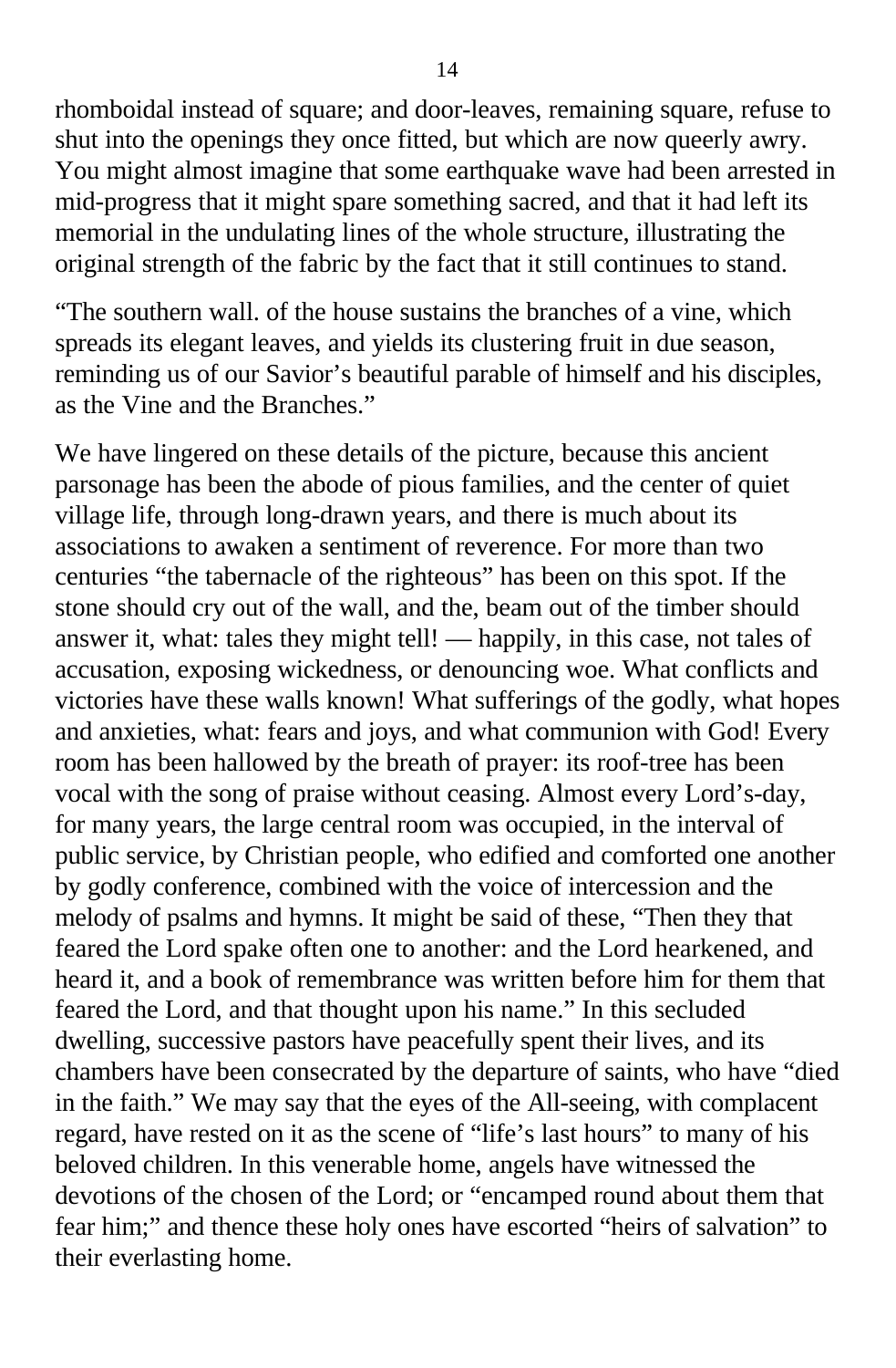"Like the old dwelling," to quote again from a letter written on the spot, in 1863, "the aged minister, the Reverend James Spurgeon, shows and feels the signs of decay and coming dissolution. An uncertain memory and a general failure of the whole man, render him almost incapable of preaching, and occasion mistakes in public address; but, I am told, 'he makes no mistakes in prayer.' This, from examples which I observed and enjoyed in family worship, I can readily believe. The pilgrim is patiently and hopefully expecting to be called home, and continues happily walking with God, and waiting patiently till it be said, 'God took him.'

"The good man has been talking to me this morning with the simplicity of a child, about his privileges, and the mercies of his Heavenly Father towards him; and how he feels 'more desire for the will of God, and more delight than ever in all good things;' and how he 'has had a long life, and enough of it;' and how he 'should be glad to go home — -next week, if it were the Master's will — or *next day* — at least, I think I should.' 'Ah, sir, what a wonderful thing the love of God is! The love of GOD in CHRIST JESUS our LORD, too!'

"Many a quiet talk he has to himself. How cosily the good man sits in his chair, with a large Bible on his table! and as he turns to the pages of the big Book lying open before him, he catches some sentence about his Savior, and anon speaks with him in a still, small voice, perhaps unconscious of any other presence in the room. The visitor's heart is touched, as he recalls the sentiment of the child's hymn, and notes its illustration, in the experience of this, aged believer: —

> **'***Thy Word is everlasting truth, How pure is every page! That holy Book shall guide our youth, And well support our age.***'**

"So our venerable host meditates aloud, thinks or reposes from thought, or takes the solace of a pipe, quietly observing to his guest, ' I will not tempt *you*.' Then he gets up, staff in hand, and slowly moves to the garden. 'I must needs move', says he, 'else my knees will get so stiff with sitting, that I can't walk at all.'

Let us look back a little into the remote history of the place. Whence came these buildings? How came this to be the Manse? and whence these memories?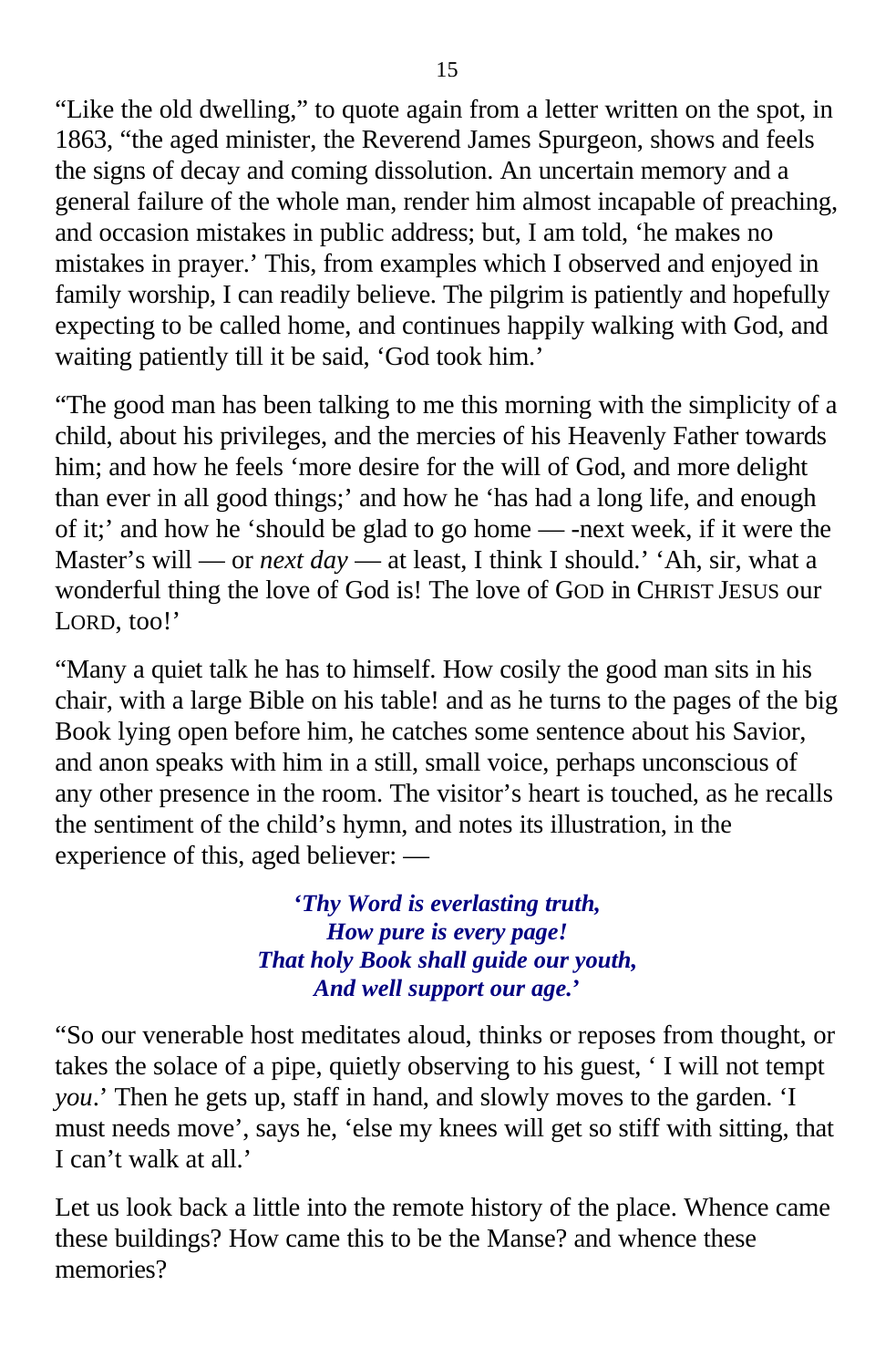*Henry Havers was the first minister.* He was of an ancient Essex family, was born in the County, and educated at Katherine Hall, Cambridge. He first preached at Ongar, was afterwards chaplain to the Earl of Warwick, and in 1649 was minister of Fifield. It was under the Commonwealth that he was presented to the living of Stambourne: we gather, therefore, that he was in favor with the Parliamentary side.

At the memorable and fatal period of August 24th, 1662, when many men made great sacrifices for conscience sake, Henry Havers was Rector of the parish. As he declined to conform to the requirements of the new Act of Uniformity, he was compelled to resign his living and his home; yet he still continued to teach his neighbors, and, as occasion offered, to preach to such of his flock as could be got together, as well as to others who chose to join them. In this he was so indefatigable and successful, that he became the apostle of the region.

"Being a man of property, he was, in this respect, much better situated than many of his brethren. He purchased a farm in the parish called New House, adjoining the grounds of the Rectory, whither he removed his household, and where many came to him for spiritual instruction. Their meetings for worship and preaching were held as often as they could be, free from molestation, and they enjoyed the greater quietness on account of the seclusion of the place; for it is situated some half mile from the public road, and to this day there is no cart-way up to it, but along a soft muddy lane.

"Bishop Kennet says of Mr. Havers: 'I knew him to be a very moderate and quiet man, who kept possession of his own house and lands in that parish, and had an outhouse fitted up for a meeting, which was the better filled because the parish church was too much neglected.'" Of course, it was in many cases the sad want of anything good in the church which drove people to the private meetings, where Christ was fully preached.

"That which, tradition points out as the site of the above-mentioned outhouse is still an interesting spot, containing indelible marks of the purpose to which it was once appropriated; it: is very suggestive of the circumstances and feelings of those for whose use it was set apart. It is a small piece of ground containing about 25 poles, apparently cleared in the wood, some 300 or 400 yards from the house on the north side of the lane, and surrounded by a deep moat, which still exists, and was probably crossed by a drawbridge, which, being turned off on the inside, would secure them from sudden surprise. But two years; after the Ejectment they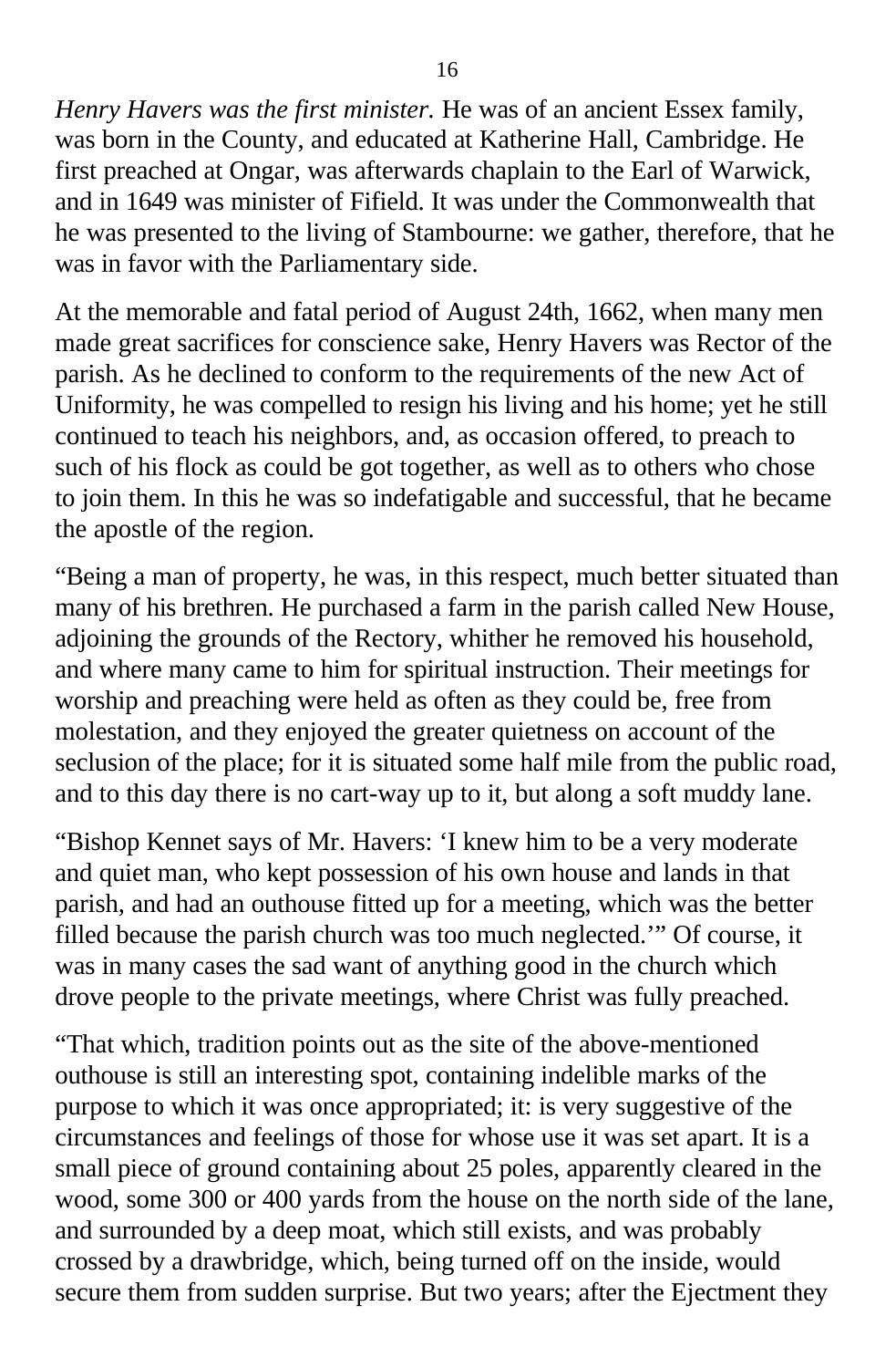were sorely tried by the passing of the Conventicle Act, and the Five-mile Act in the following year. Many of the little flock were cited before the Archdeacon at Braintree, charged with attending Conventicles preached to by Mr. Havers; some eight or ten at a time being thus arrested in the years 1665, 1669, and 1670, and tried; some as excommunicated persons, and some for not attending church, or not receiving the sacrament, for three years; while Mr. Havers himself was reported to Sheldon, the Archbishop, for having a conventicle at Stambourne.

The many names of persecuted persons show a good amount of wellprincipled piety, as well as nonconformity, existing in the parish in those troublous times, which will be seen more clearly if we bear in mind that though the charges brought against them may seem trivial, if not contemptible, to us, yet at that time they were very grave and carried heavy penalties in ruinous fines, long terms of imprisonment, and even death. Notwithstanding all these troubles, Mr. Havers and his faithful few held on until those cruel laws, which for ten long years had been growing more and more rigorous, began to be relaxed. In 1672 Mr. Havers availed himself of the indulgence granted, and took a license for his own house to be a Presbyterian Meeting-place, and another for himself to be a Presbyterian Teacher." (Haverhill and District Magazine, 1883.)

While quietly pursuing his work he was wonderfully preserved in the most troublesome times; and having lived as "a light shining in a dark place", he sank to rest with a. mild radiance which made him long remembered.

The memory of one marvelous escape, of which, when a boy, I delighted to hear, is still abiding. To some readers the incident may be familiar as being told in reference to other persons; but it may well enough have been true in scores of cases, since spiders and their webs are by no means rare upon the face of the earth, and furnish one of the readiest curtains of protection.

Receiving friendly warning of an intended attempt to apprehend him, and finding men were on his track, he took refuge in a malt-house, and crept into the empty kiln, where he lay down. Immediately after, he saw a spider lower itself across the narrow entrance by which he had got in, thus fixing the first line of what was soon wrought into a large and beautiful web. The weaver and the web, placed directly between him and the light, were very conspicuous. He was so much struck with the skill and diligence of the spider, and so much absorbed in watching her work, that he forgot his own danger, By the time the network was completed, crossing and re-crossing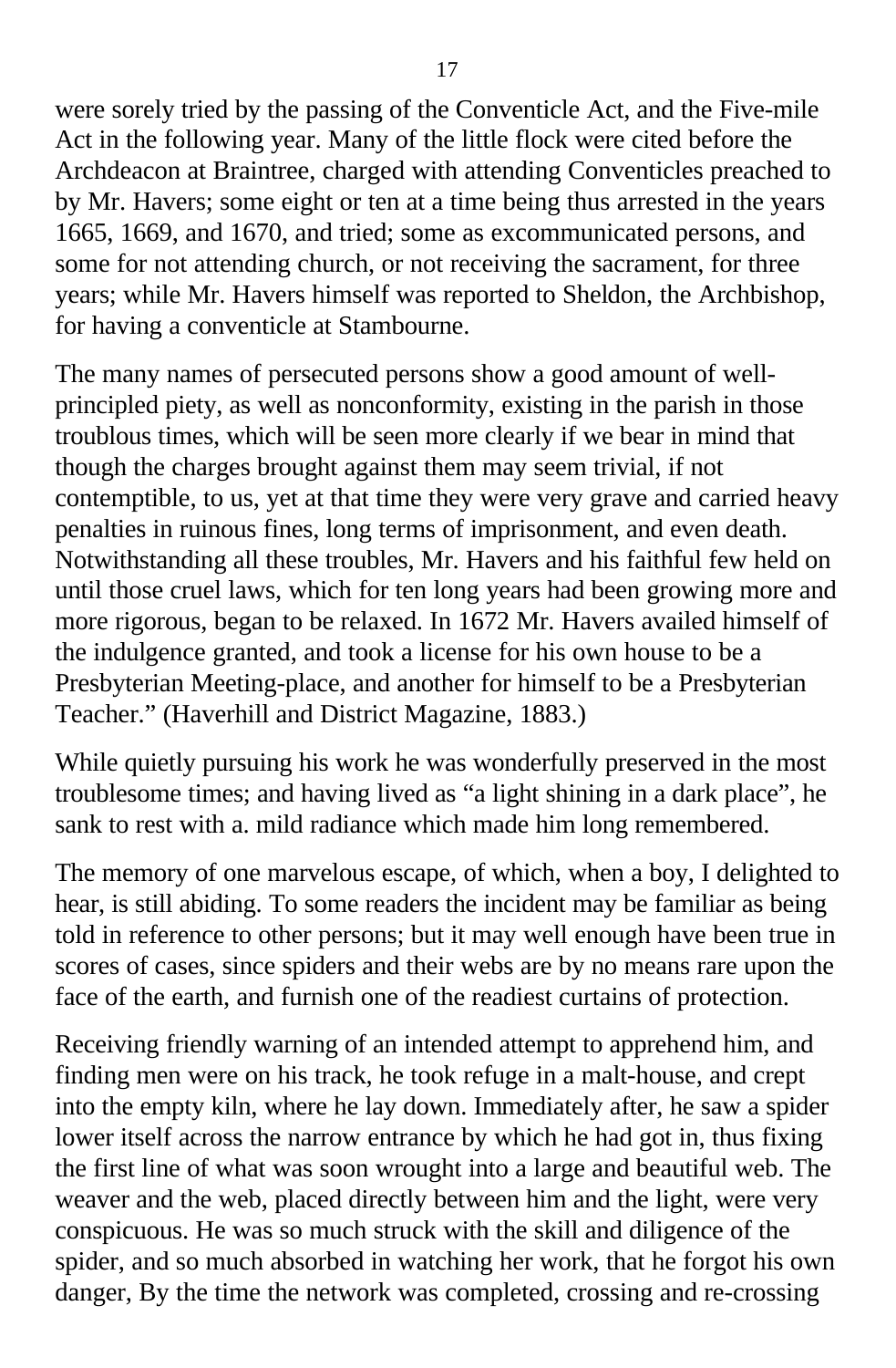the mouth of the kiln in every direction, his pursuers came into the malthouse to search for him. He noted their steps and listened to their cruel words while they looked about. Then they came close to the kiln, and he overheard one say to another: "It's no use to look in *there*; the old villain can never be there: *look at that spider*'*s web; he could never have got in there without breaking it.*" Without further search they went to seek elsewhere, and he escaped safely out: of their hands.

After some time, "Mr. Havers purchased the plot of ground on which the Parsonage House and the Chapel now stand, on which he erected a large timber-built house called his mansion, and a chapel which, with galleries on three sides would hold about two hundred persons." (Haverhill and District Magazine, 1883.)

After the Meeting-house was built, the Manse was occupied by Mr. Havers as the first minister; and it became, thenceforth, the dwelling for each successive minister of the place.

"Here," says Mr. Houchin, "Mr. Havers carried on the good work for a number of years more .... and it would seem that before his death he vested the entire property in trust for the future benefit of the cause he had thus been the means of establishing." A Mr. Thomas Green gave an excellent library to Mr. Havers, for the use of those who should follow him in the ministry of the gospel in this place. Some forty or fifty volumes still remain, chiefly folios, and containing the solid divinity of the Puritan Fathers. A preacher with a mind to study, and with such good aids thereto, should grow to something amid such surroundings.

"Henry Havers was succeeded by his grandson, who bore the same name. He was a scholarly and excellent man, and during his pastorate, in 1716, the congregation was returned as containing seventeen persons who had votes for Essex, three who had votes for Suffolk, and six who are described as 'Gentlemen.'

"He continued his ministry till he died, in 1724; and what is somewhat singular, he was followed by a nephew, who also bore the same name. He was M.A. of the University of Cambridge, and ministered here for twentyfour years, to 1748. Thus the first three ministers were of the same family, and each was named Henry Havers; their united pastorates covering a period of eighty-six years. The *last* is described on his tomb as 'a man of excellent talents, singular integrity and humility', a serious observer of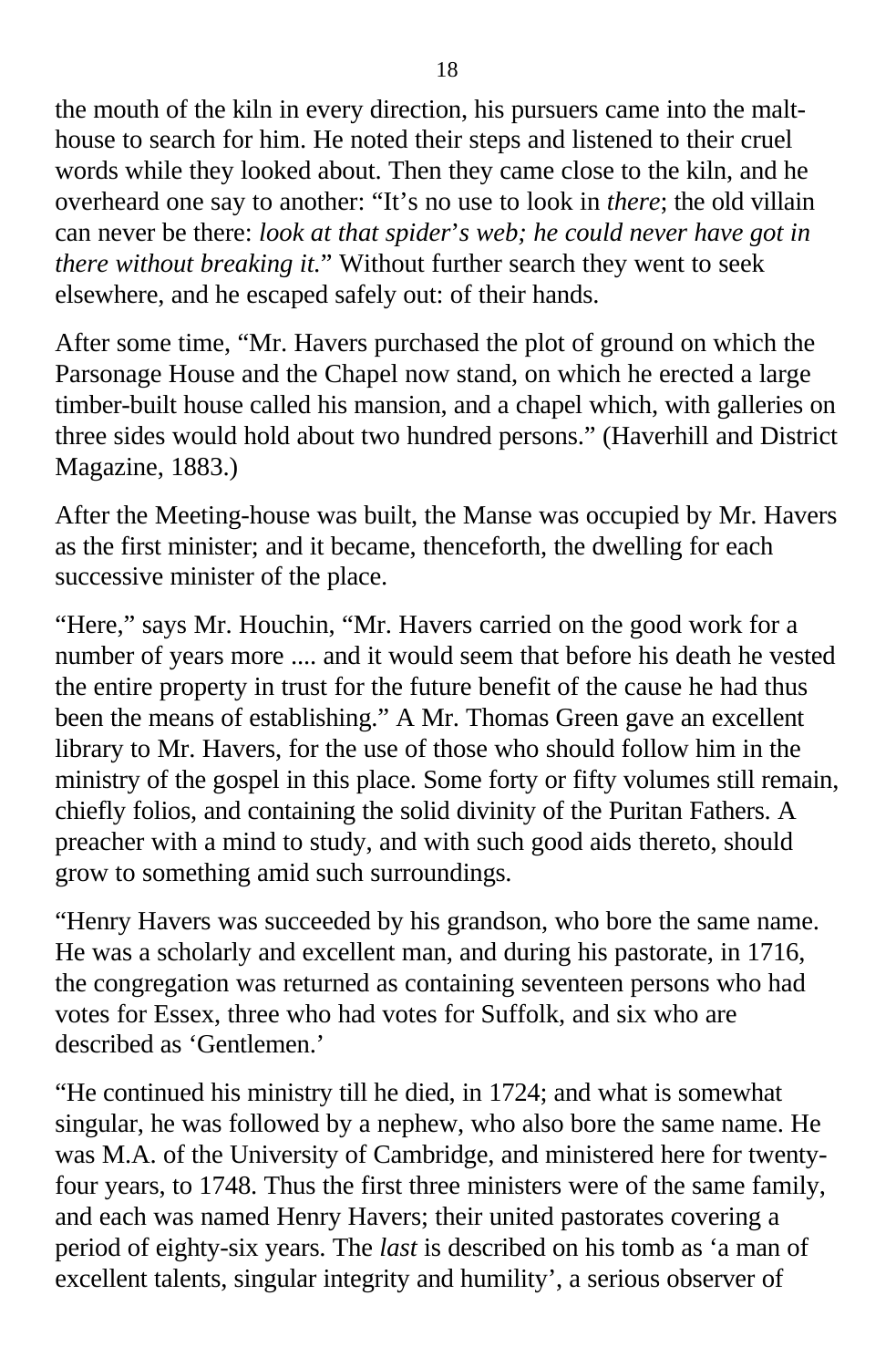providence, and faithful, in the discharge of his office.' In his pastorate the chapel was enlarged to nearly double the size, and it was entered by two doors on the east instead of one on the south.

"During his ministry, in 1735, a further endowment was made to the place, in the gift of Little Collins Farm, by Mrs. Graciana Hallows, for the use of himself' and all future ministers of this church. During the whole of this time the popular feeling was evidently in favor of the chapel, and all, or most, of the principal families of the neighborhood were members of the congregation; which not only gave strength to the cause, but entirely shielded the poorer people from those social disabilities and persecutions which so severely tried their brethren in other places. This prevented the creation of those bitter animosities which in some places perpetually alienate the adherents of Church and Dissent, but which never seem to have prevailed here.

Of the *second Henry Havers* but little is recorded. Enough is known to show that he was a zealous and faithful man. He not only bore the name, but emulated the excellence of his predecessor; and after a ministry of many years, followed him to his heavenly home.

To the *third Henry Havers* is given an equal meed of praise. A manuscript copy of verses, written by a village rhymer after the death of the third Havers, has been preserved. Though rude in composition, the verses strongly convey the abiding impression which these men left among the flock, and which was transmitted to their children.

The lines, written after the death of the third Havers, show that the writer knew him well, was a member of his congregation, was lovingly attached to him, and was living when his pastor died. He dwells on his vivacity, courage, wisdom, outspoken sincerity and general worth, and says, that whilst excelling as a preacher, he yet *excelled his preaching by his prayer*. The only existing copy of these lines is in the possession of the writer of this notice. The manuscript bears no date. It is worn and brown with age, and part of it has been torn away, so that verses twenty-one to twenty-four and twenty-nine to thirty-two are missing. There were once thirty-two verses. The original, or preserved copy, is written on a sheet of foolscap paper, having a water-mark of which the date is gone. The writing was in four columns, two on each half-sheet. It has been folded so that the creases divide it into eight pieces, and by friction each crease is almost worn through. The pen has been used with loving care, and the sheet has a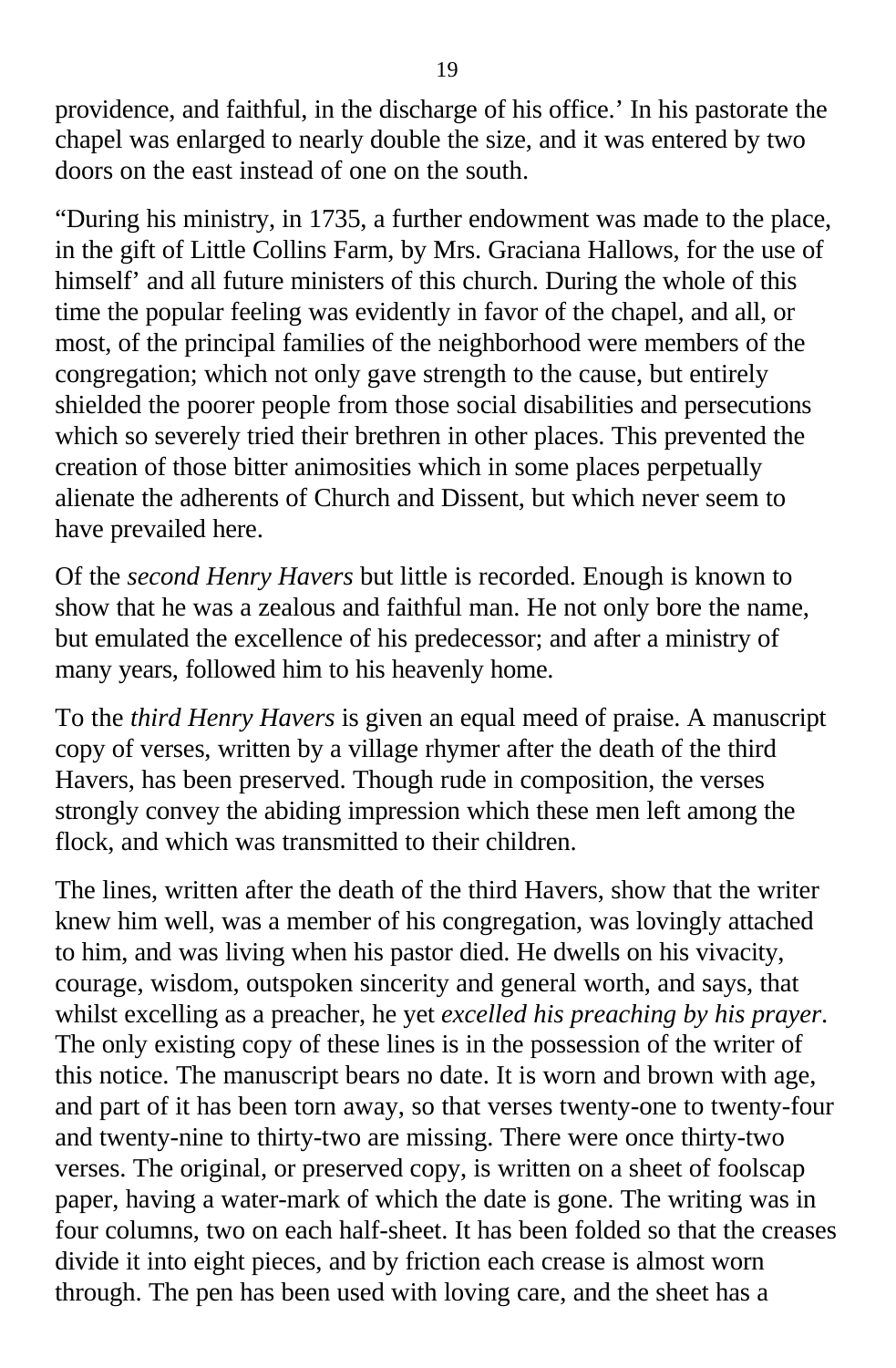neatly-ruled black border. The now unknown author had little metrical skill, but his work is interesting, as giving some dim glimpses of history in the shadowy and half-forgotten past. So much of the document as still remains is here given.

#### **"ON THE LIFE AND DEATH OF THOSE EXCELLENT MEN THE THREE HAVERS OF STAMBOURNE."**

**1.** *The* **third Havers** *now is dead, And tho***'** *to him* **'***tis gain; Yet the sore thought fills us with dread — Or loss fills us with pain.*

**2.** *The very name to us was dear, It well deserved regard; The name has stood near five score years: This makes the parting hard.*

**3. Havers the first** *was rector here, His zeal for God was warm; The living not to him so dear That he would e***'***er conform.*

**4.** *He left his church and living too, To keep his conscience clear; His great concern was good to do, And much good did he here.*

**5.** *He was far from being a Jude, He was a star of light; Yea, one of the first magnitude, And always shine'd bright.*

**6.** *Yea, he was like unto the sun In a bright summer day; Bright he begun and bright went on, And bright he went away.*

**7. A second Havers** *then there was For to succeed the first, And he was zealous in God***'***s cause, And faithful to his trust.*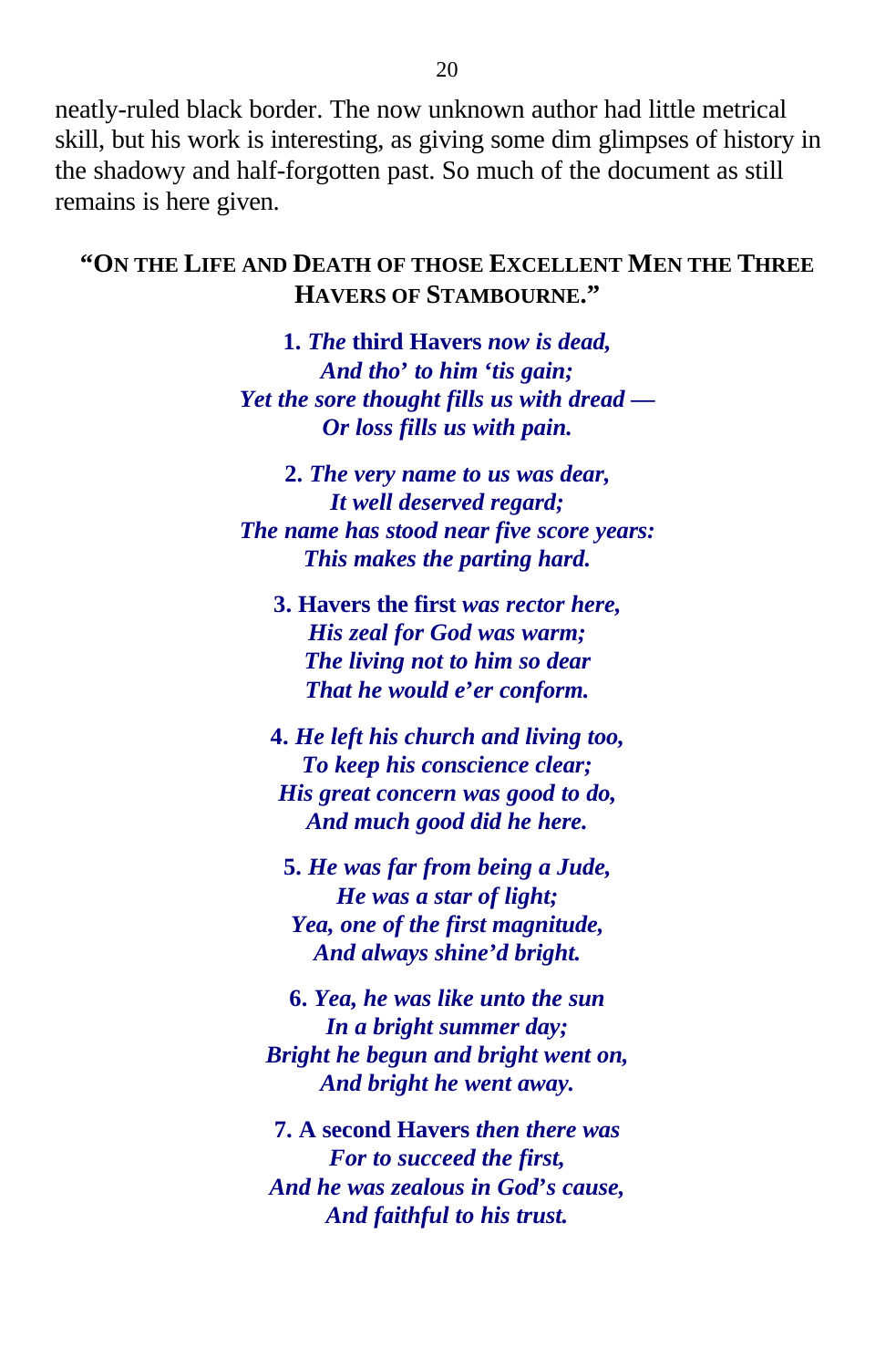**8.** *He did not only bear the name Of his predecessor; But his behavior was the same, And much the same his temper.*

**9.** *He did not strive for this world***'***s gain, Or seek the praise of men: No, but he spared for no pains That he our souls might win.*

**10.** *He did not study human laws, And so neglect divine; He did not mind the world***'***s affairs, But held. a heavenly mien.*

**11.** *His Lord***'***s talent he did not hide, But well improved the same; To God he lived, in Christ he died, And left one: of his name.*

**12.** *So* **a third Havers** *then we had The work to undertake; Amidst our grief this made us glad: Of* **him** *I now would speak.*

**13.** *My weeping muse is at a loss How to begin or end; I want for words to speak the worth Of our departed friend.*

**14.** *His natural temper was vivace, His natural courage bold; He had a mind that was sagasse, and tongue that ne***'***er cajoled.*

**15.** *He had conception clear and large, In learning was profound; His work he faithfully discharged, In a doctrine always sound.*

**16.** *He was an excellent divine, But few with him could pair; In preaching he did most outshine, But* **rather** *in his* **prayer***.*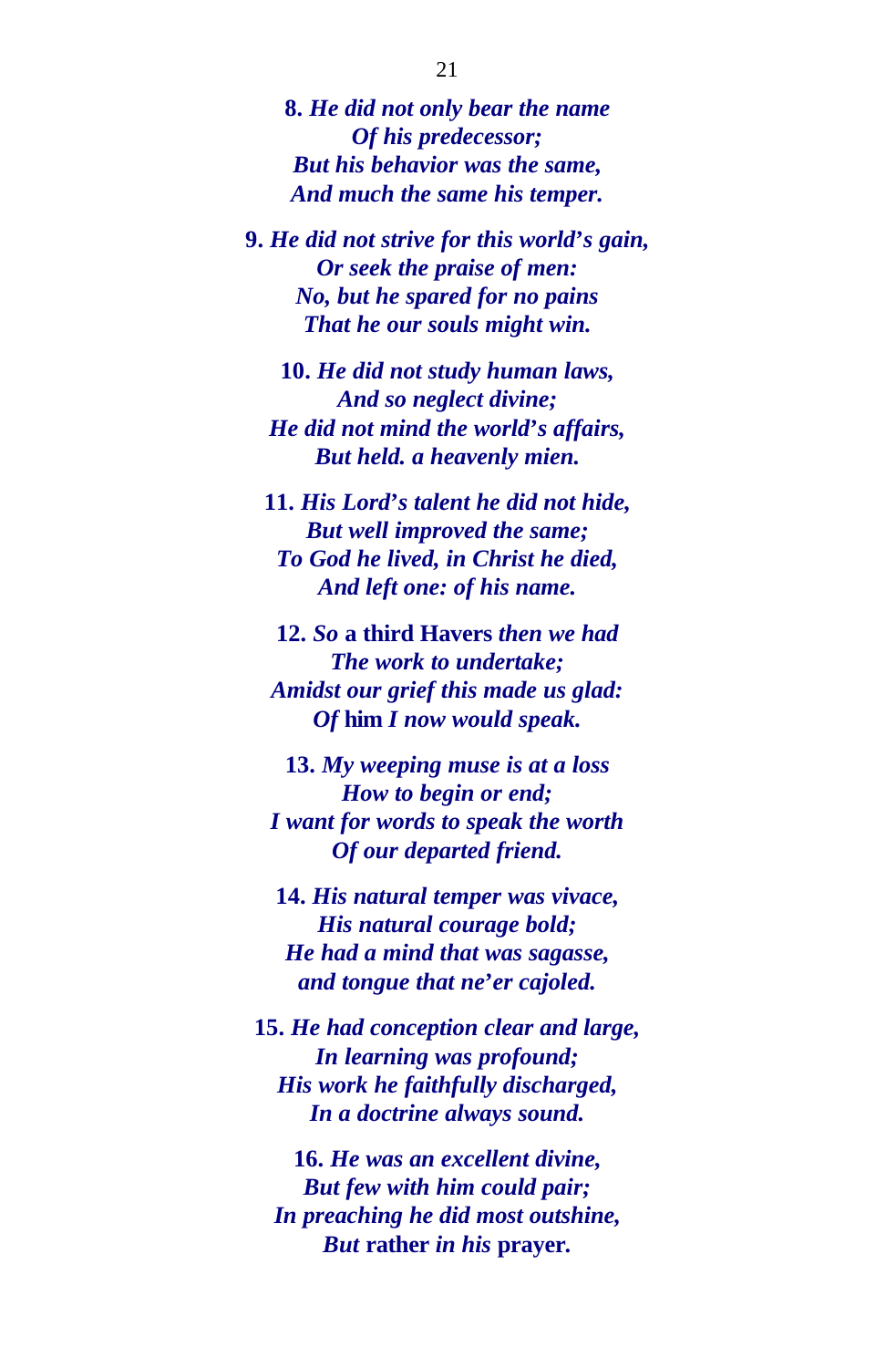**17.** *And when he spake to God in prayer, How reverent was his frame! And with what a serious air He taught us in God***'***s name!*

**18.** *One thing of him I here will say, Which some of us may shame, How reverently he kept God***'***s day, And used God***'***s sacred name.*

**19.** *Religion here was not confined Unto the Sabbath days; No, it did sit upon his mind, And shone through all his ways.*

**20.** *He feared his Lord, but feared no man Yet owned all in their place;*

**25.** *Death cut him off when in his prime; And he from us is gone; For he could stay no longer time, And we are left to mourn.*

**26.** *In death he freely did submit, And to God***'***s will resign; His soul to Christ he did commit, And now in heaven doth shine.*

**27.** *Now let us think, did we improve These shining stars of light? Did we esteem them high in love, And steer our course aright?*

**28.** *Let us look back upon the path These holy men have trod ;***"**

The last of these godly men was "gathered to his fathers" in the prime of life. All three "sleep in Jesus." Their bodies are laid side by side beneath the floor of the Meeting-house, in which, when living, they delighted to proclaim the savior's dying love and living power.

"The next three pastors of the church were the Reverend Antony Mayhew, Henry Hallam and — King, whose united ministry carried on the work for another thirty-eight years. Up to this time  $(1735)$  — and how long after is not known — -the Book of Common Prayer was used in the worship,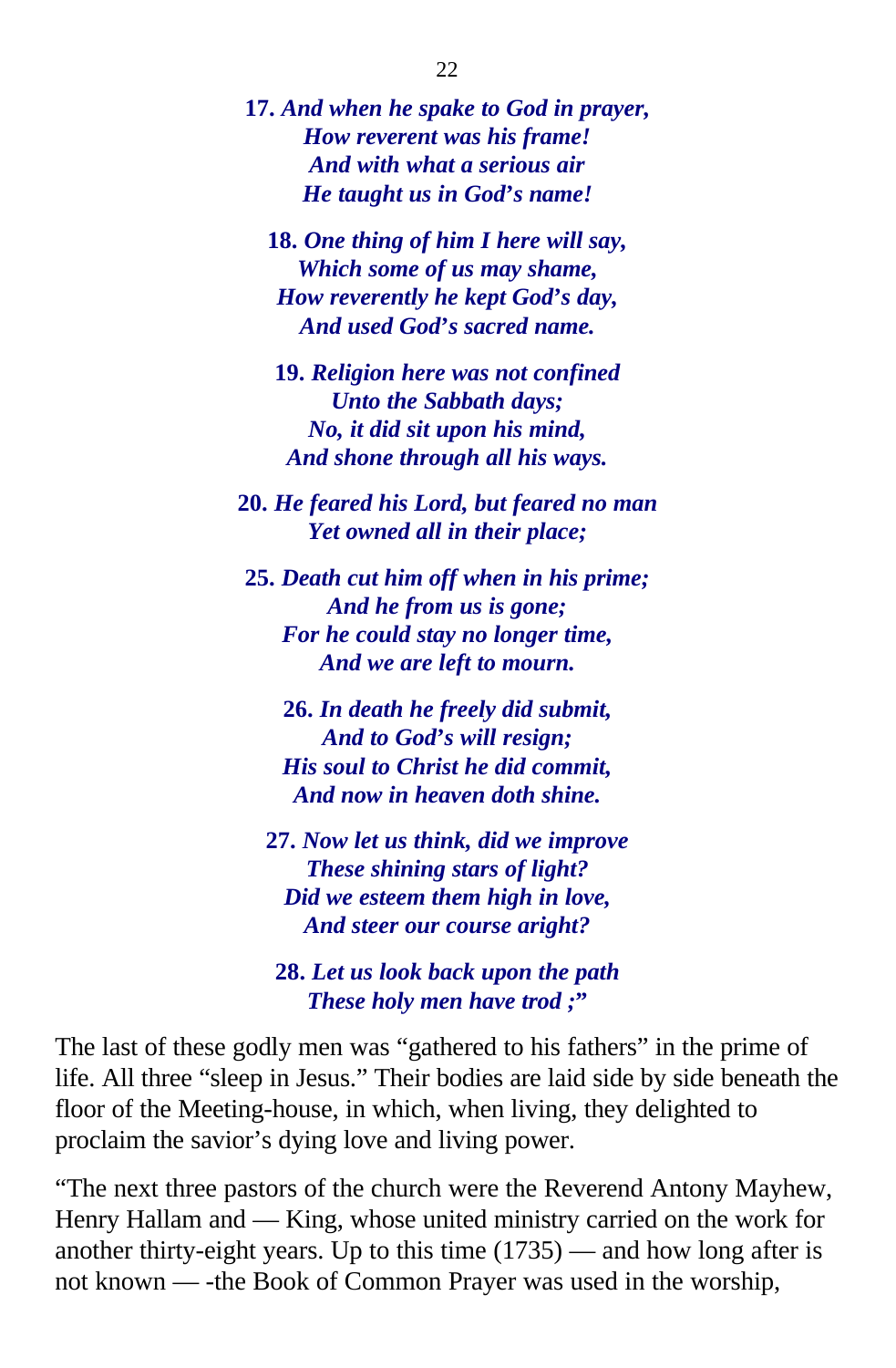showing that although the founders could not subscribe their assent and consent to everything contained therein, they did not discard the whole book on that account, but continued to use those portions of it which they found to be helpful and edifying. The pulpit Bible of that date, with quarto edition of Prayer Book, are still extant" (1883.)

Ministers pass away; but the "ministry of reconciliation" is continued. The servants die, but the Master lives "after the power of an endless life." Preachers may be silenced, but preaching does not cease. "The WORD of the LORD endureth for ever."

The last three ministers have been the Reverend Benjamin Beddow, the Reverend James Spurgeon, and the Reverend J C. Houchin, the present minister.

Not many churches can show so peace fill a record of pastorates. Nine ministers have sufficed for two hundred and thirty years, from 1662-1891.

THE REVEREND B. BEDDOW, grandfather of the present writer, was the minister for thirty-four years — from 1776 to 181O. He was married to a sister of Mr. Lemon, who was thrice mayor of his native city, Norwich.

"There are persons still living," says Mr. Houchin (1883),"who knew Mr. Beddow, and who speak of him as a worthy and useful minister." A curious remembrance of one of these survivors (October 20th, 1890) gives a glimpse of the man "in his habit as he lived." In a note to a friend, Mr. Houchin records the following incident: —

"Visiting widow Hardy, of Stambourne Green, I inquired, 'Have you any recollection of Mr. Beddow, as minister here?'

"'Oh, yes. He was a very familiar old gentleman, and used to wear a threecocked hat. He had a large family, and in a joking way would say: "My children will eat up two apple-dumplings, and look round for a third:.'"

"'At that time you had many well-to-do farmers in the congregation?'

"Yes, we had; and they were very good to the minister, and brought him many presents; and one would take a child a month, and another a month, when it seemed necessary; for they had a family fast. He always called his wife "Madame." They kept two cows, and when he went for them, he would say, "Madame, I am going for the cows."'" This mixture of minister and farmer was a consequence of the gift of Little Collins Farm and of the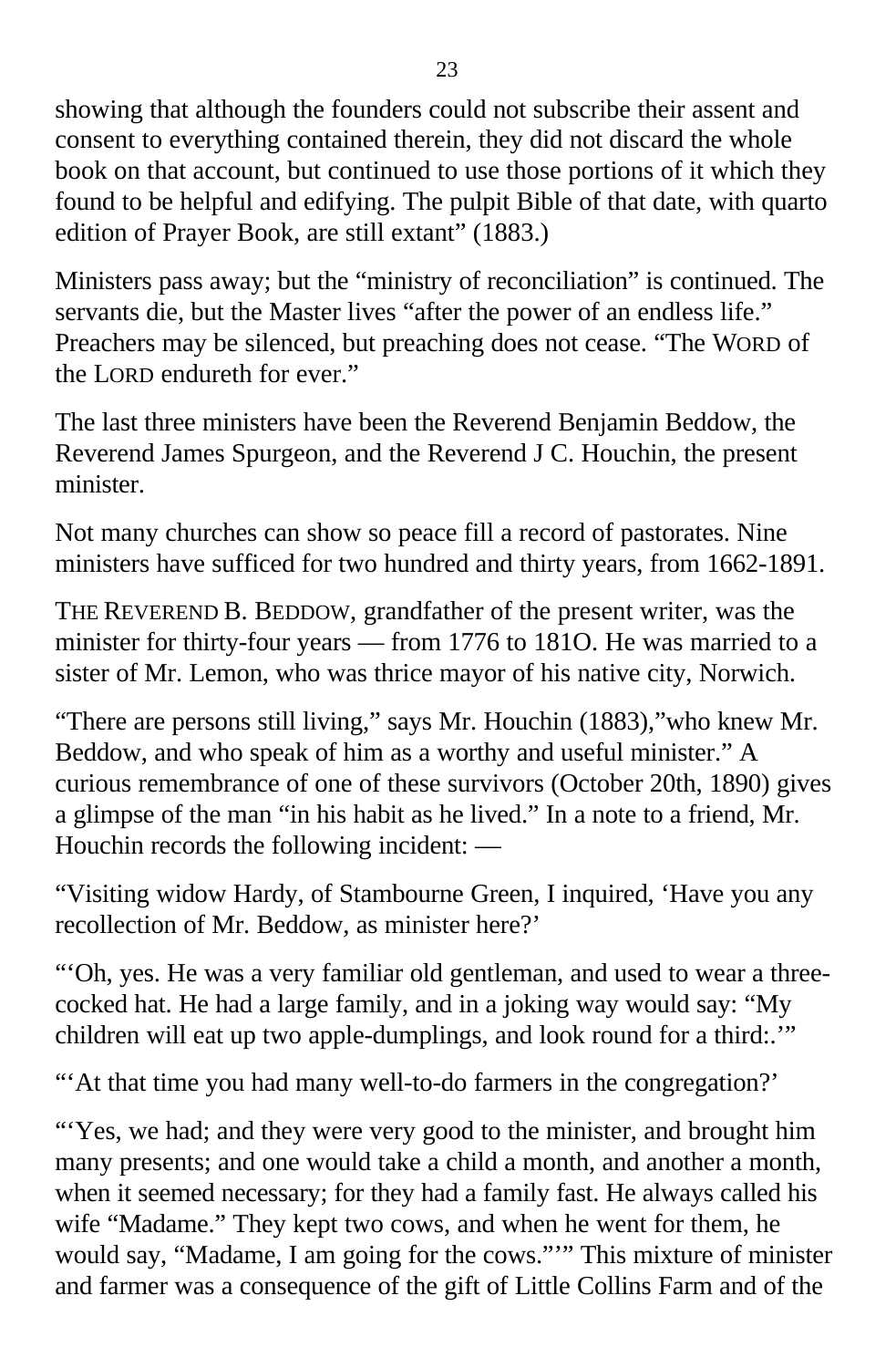Pastor becoming, to a great extent, his own farm-manager and cattletender, so that in his double Pastoral office, sacred and secular, he was obeying the precept in Proverbs 27:23:

"Be thou diligent to know the state of thy flocks, and look well to thy herds."

My grandfather I never saw; but I have a clear recollection of "Madame." She was a portly and very handsome woman. She did not look so old as she was. Her face was remarkably smooth and unwrinkled. Her rounded cheek glowed with health and color — a color largely due to certain indelible streaks of crimson, only noticeable on close inspection. Her full, ruby lips were of a delicate satin-like texture; and her countenance, with lustrous grey eyes, reflected all abiding peace and joy. I seem to see her now, as she came, at times, to stay at my father's house. Her coming and going were great events to the young folks, seeing that she came and went in a post-chaise; and I remember some people used to say they were afraid she would overthrow the chaise in getting in. It could not be denied that she was a woman of weight. When she was at my father's, along with my mother's mother — godly woman, too, who lived with us — and an elderly aunt, who was also a grandmother; I used to class them together, and sometimes, having prepared a chair for a pulpit (I spake as a child), I would say, "Now, all you grandmothers, come and hear me preach." Was there, in this, any fore-cast of future life? Did "coming events cast their shadows before"?

In the rural residence at Stambourne, Mr. Beddow led a peaceful life; and gave himself to "feed the flock of God," under the rule of the Good Shepherd He enjoyed the seclusion of the place, and brought up a large family of children; several sons, and one daughter. It was the privilege of all to follow the steps of their father, and to "walk in the truth." All of them are now (1891) gone to their rest. One of them died before his father. He was very fond of music, and was wont to assist "the service of song in the house of the Lord," and in domestic worship, by playing on the violoncello. His last hour was filled with music and song. "the ruling passion strong in death" prompted him to ask for his favorite instrument. When it was brought, he rose from the bed, sat in a chair, and with full voice, struck into melody and song: the dying man's last notes of praise were the pledge and the precursor of nobler praise in the better world. One would like to know the hymns and tunes which sounded through the room; certainly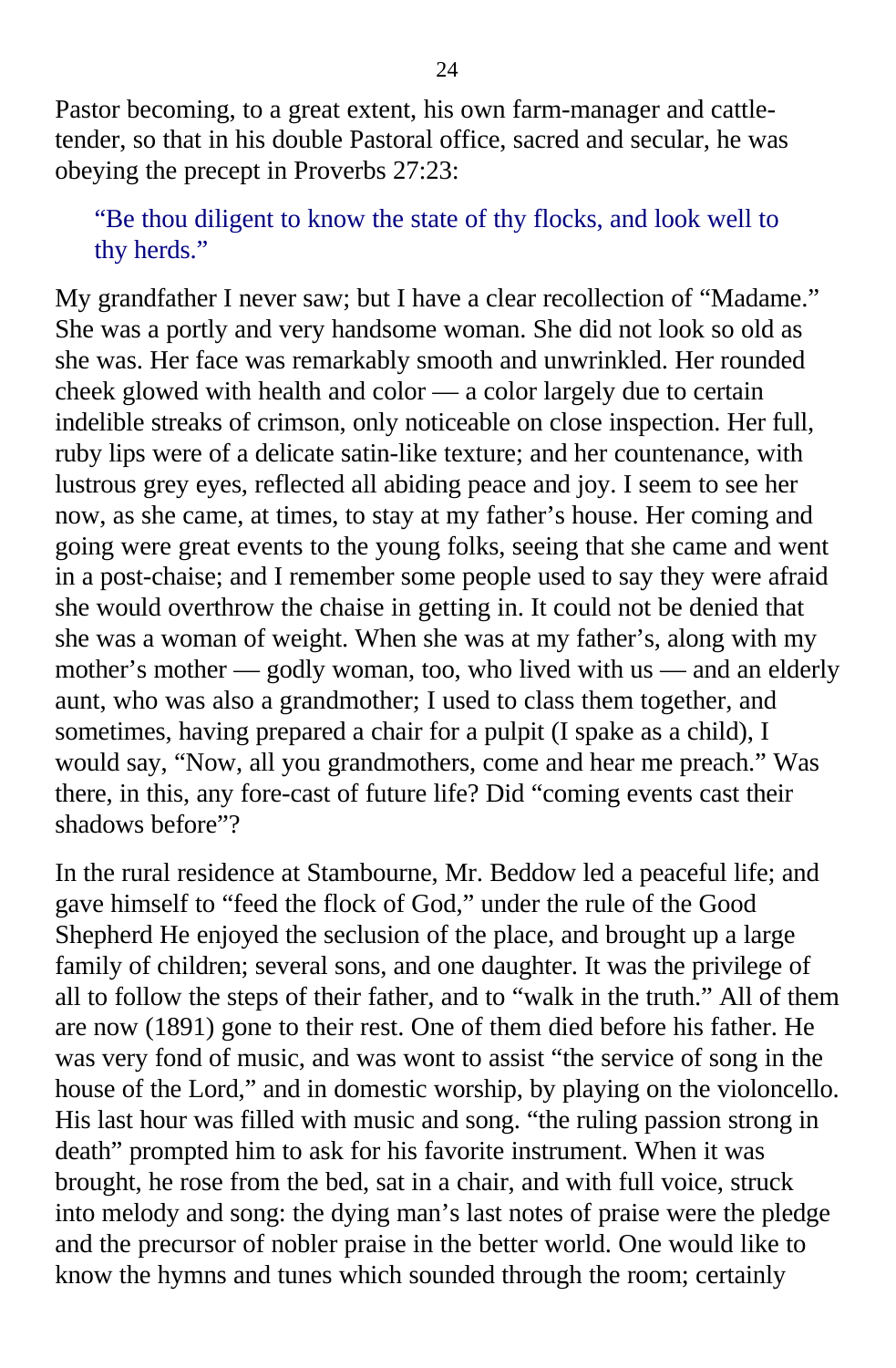verses from Watts. Words of his may best express the sentiments suited to the time and scene: —

> **"***I***'***ll praise my Maker with my breath; And when my voice is lost in death, Praise shall employ my nobler powers. My days of praise shall ne***'***er be past, While life and thought and being last, Or immortality endures.***"**

There is a tender pathos in the last touch, when the player put aside his instrument, saying — " Farewell! I shall need you no more!" And when he had made an end, "he gathered up his feet into the bed, and yielded up the ghost," swiftly passing away to join "the full celestial choir," to sing a new song, and to be made like the perfect model, since he must "see him as he is."

Another son, the Reverend Barnabas Beddow, was for many years a preacher among the Baptists. He was successively minister at Wickhambrook, Redruth, Grampound, and Great Sampford. In a good old age, after retiring from the pastorate, he died at Stanstead, in 1868, being eighty years of age.

Of the rest of the family no details need be given. They have the worthy record, "These all died in faith."

One of the grandsons, the writer, Benjamin Beddow, is now (1891) a retired pastor. He was for many years engaged as a Congregational minister at Burley, Barnsley, Newbury, Wanstead, and Bradford-on-Avon. His pastorate at Bradford-on-Avon was closed March 25, 1883, but he continued to preach frequently to the congregation till the end of June, 1883.

Another grandson, now deceased, gave up his practice as a surgeon, took terms at the University of Cambridge, and became a Curate in the Church of England. After some years he emigrated to Australia. resumed practice as a surgeon, received an appointment in a Government Department, and closed his life in Melbourne.

The rest of the family have each one been honorably engaged in some secular calling.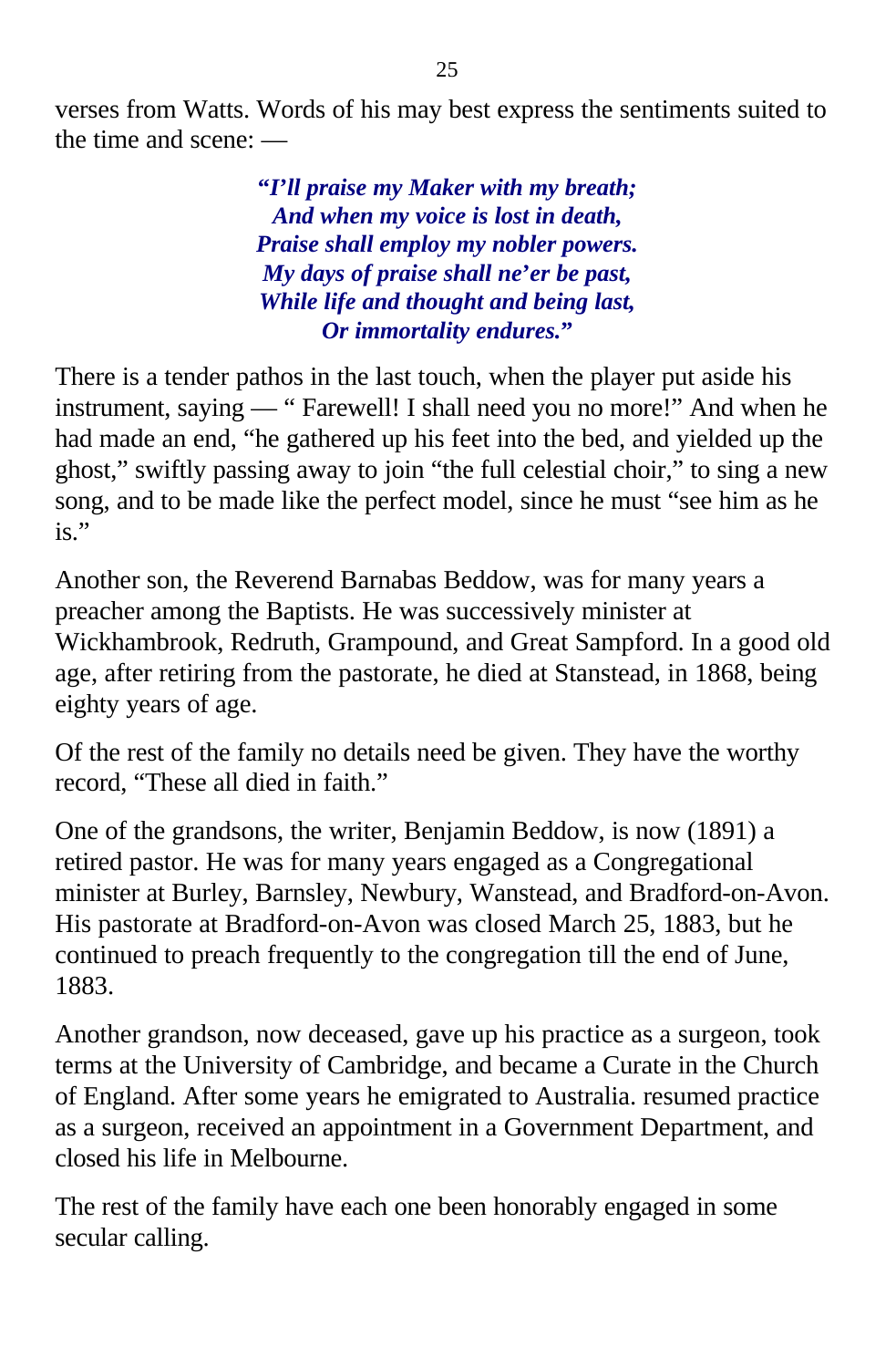There is one noticeable incident in the history of Mr. Beddow's pastorate, which brought much consolation to his mind as a pastor, and is associated with the memorable name of Cornelius Winter.

Mr. Beddow had held a former pastorate, near the place so long connected with the name and work of Mr. Winter. There was a time, during his residence at Stambourne, when he was afflicted with depression of mind, and was sorely tried by a season of apparent spiritual barrenness. Little good seemed to be done around him. He was ready to write bitter thing's against himself, and to imagine that his work had been to a great extent in vain. "Nevertheless God, that comforteth those that are cast down," and who comforted Paul "by the coming of Titus", sometimes sends very special consolation in such experiences, or causes some light to arise in the darkness. Thus it was with his troubled servant at Stambourne. When pressed, almost beyond endurance, he was surprised and delighted by a most unexpected visit from the Reverend Cornelius Winter, on a special errand of Christian love. The mission was thus explained: — The host and the guest had been previously unacquainted, but there were some young men, attendants on Mr. Winter's ministry, who were bound to the pastor of Stambourne by precious ties of spiritual relationship. These young men had avowed their discipleship after Mr. Beddow had left the neighborhood, and he had never been informed of his usefulness to them. Having discovered that Mr. Winter was going to preach in Essex, some fourteen or fifteen of them subscribed a sufficient sum to pay expenses, and requested him to visit Stambourne on their behalf, sending also, by his hand, some memorial of their Christian gratitude and love to their former minister and friend. This was well and graciously done; and we commend these young men of the far-off past to the men of the present time.

Those who know the character and history of Mr. Winter, will easily imagine the generous and loving spirit in which such a commission would be fulfilled. By his stay at the village Manse, he cheered the spirits and comforted the heart of the desponding pastor, and delighted him with the story he had to tell of fruit from his labor in days gone by. This event was regarded as a special providence. The memory of Mr. Winter's visit was cherished with gratitude and love. His holy conversation, devout prayers, kindly spirit and cordial sympathy could never be forgotten. He himself never knew the amount of benefit his brief sojourn had conferred. May not the host and guest be still rejoicing together in the "Father's house", the everlasting home?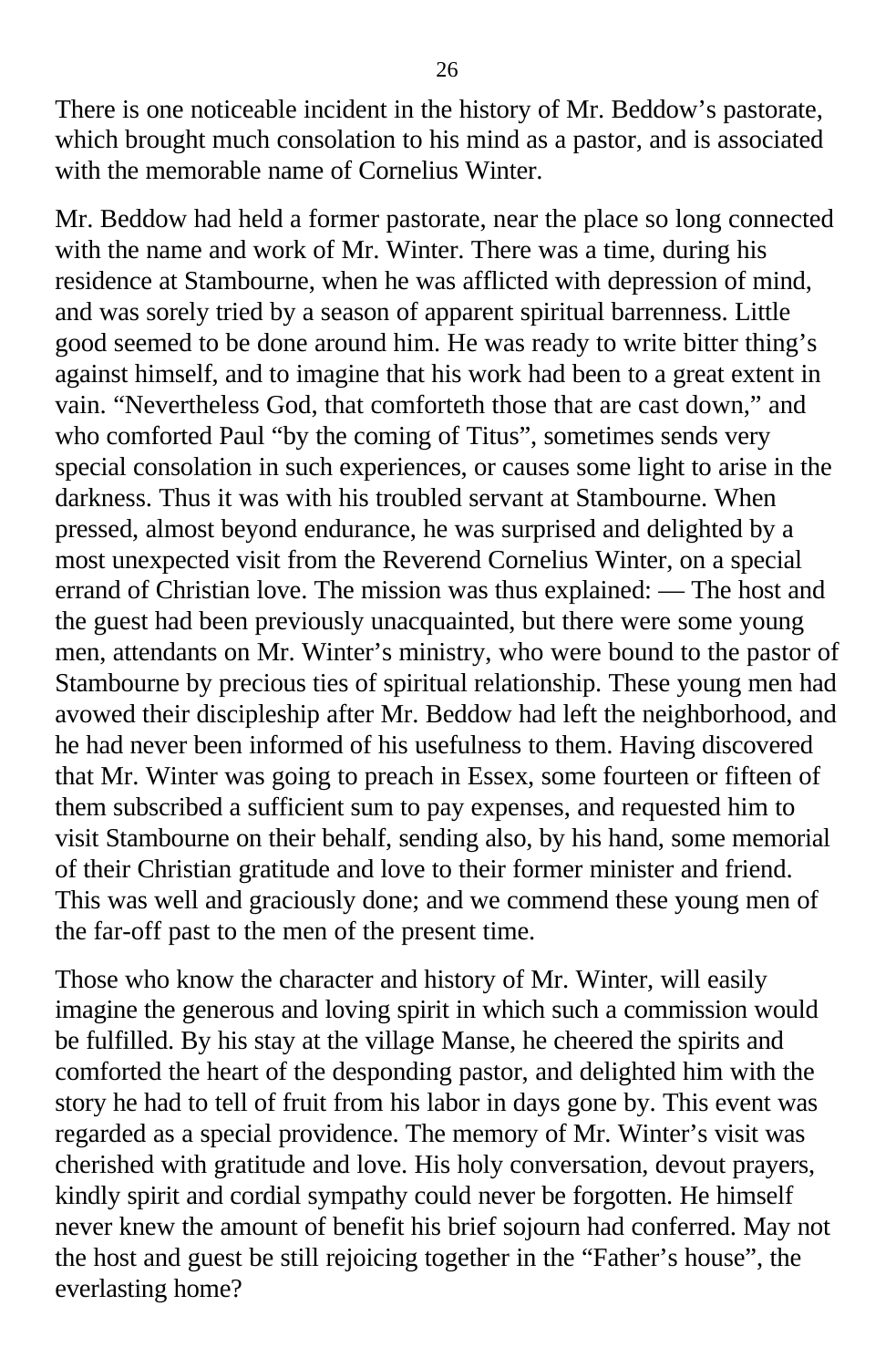The garden was a delight to the dweller in the Manse. It is large, and part of it lies in the rear of the dwelling. On two sides of the square, at some distance behind the house is seen a tall, thick yew hedge, well cut and kept, on the shorter side about sixteen yards long and nearly seventy yards on the longer side. At the angle of this evergreen fence stands a rounded piece of box, of unusual size — -about four feet high. Behind the screen of yew is a broad grass walk. Two sides of the square plot are bounded by quickset, and beyond this are fields which are part of the farm belonging to the Meeting-house estate. The grassy walk, well sheltered by the tall yew hedge, affords a delightful retreat for solitary musing or secret devotion; a fit scene for an Isaac's meditations at eventide. I understand that my grandfather often made this place "the still retreat of prayer." Here, methinks, faithful servants of God, filled with thought, engaged in worship, pouring out their tears unto the Lord, or breaking forth into songs of praise, have, by their frequent footsteps, consecrated the still unbroken sod, and for their thoughtful successors have filled the scene with memories to prompt and aid devotion like their own. The quiet of this seclusion suggests its fitness for "converse with God in solitude", and recalls the sweet lines written by Cowper, in his garden at Olney: —

> **"***The calm retreat, the silent shade, With prayer and praise agree; And seem by thy sweet bounty made, For those who follow thee.***"**

Pacing this "calm retreat," dwelling on its associations, my thoughts were turned to a story told me by an old Yorkshireman who had lived in a village in Lancashire, and knew a very godly pastor, who had a habit of walking in the lanes, and, like Jonathan Edwards, murmuring in a low voice his utterances before God. He was sometimes overheard, and on one speaking of this to a neighbor the reply was, "Yes, sir, the verra hedges was wick (Wick—quick, alive.) wi' prayer."

After a pastorate of thirty-four years, Mr. Beddow closed his life and service at Stambourne in 1810. At one side of the pulpit: in which he used to preach is placed a tablet, bearing an inscription to his memory.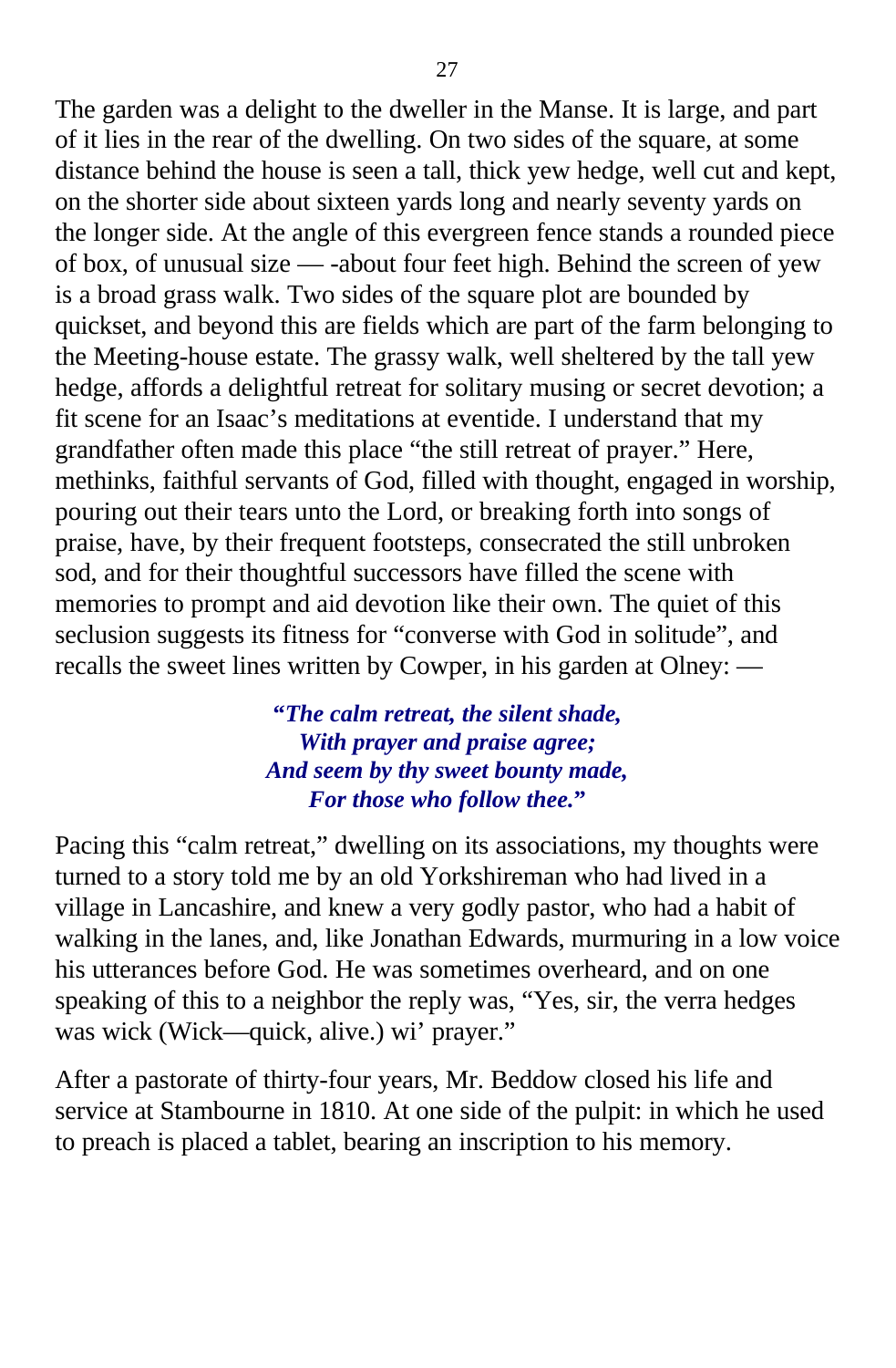### **IN MEMORY OF**

#### **THE REVEREND BENJAMIN BEDDOW,**

#### **WHO DIED JUNE 26, 1810,**

*After having faithfully discharged his pastoral office in this place for thirty-four years.*

*This stone was erected to his memory by a few friends out of respect to their deceased Pastor.*

The REVEREND JAMES SPURGEON came to reside in the Manse at Stambourne in 1810. He had often visited his predecessor during the last days of his life, and aided him by pulpit service; for he was then minister in the neighboring town of Clare. He preached a funeral sermon, for him in the old Meeting-house, and almost immediately succeeded to the pastorate. He was thenceforth the occupant of this quiet home till his decease in, 1864.

Some incidents connected with my visit to Stambourne in 1863 may be here set down, as noted in subjoined extracts from letters written on the spot.

"Sunday was a pleasant day, when I preached in the old Meeting-house. The rustic audience were pleased, and found, I hope, some profit. The glorious Gospel finds those who love it here; and preaching may still do much in proportion to the limits of the field. People, some of them living three or four miles away, come to listen. They are grateful for an endowment which secures a stipend and a residence for the pastor, though the flock can do but little towards his support.

"On Monday morning I took a stroll in the lanes and fields, where harvest work was going on. I met one of the laborers, who spoke to me about the services he had attended, and then about past days.

I count now', said he, 'you be Mr. Jeames' son. I knew your father, sir he was a good man.' The man then told me he had been ill, and was that day working for the first time after his recovery. ' I did feel thankful, sir, this fine day to be in the field, and particular when I rested for dinner. I sat down under a stock of corn, and put my smock over my head to keep the sun off, and thanked God for his goodness. As I sat there I picked up a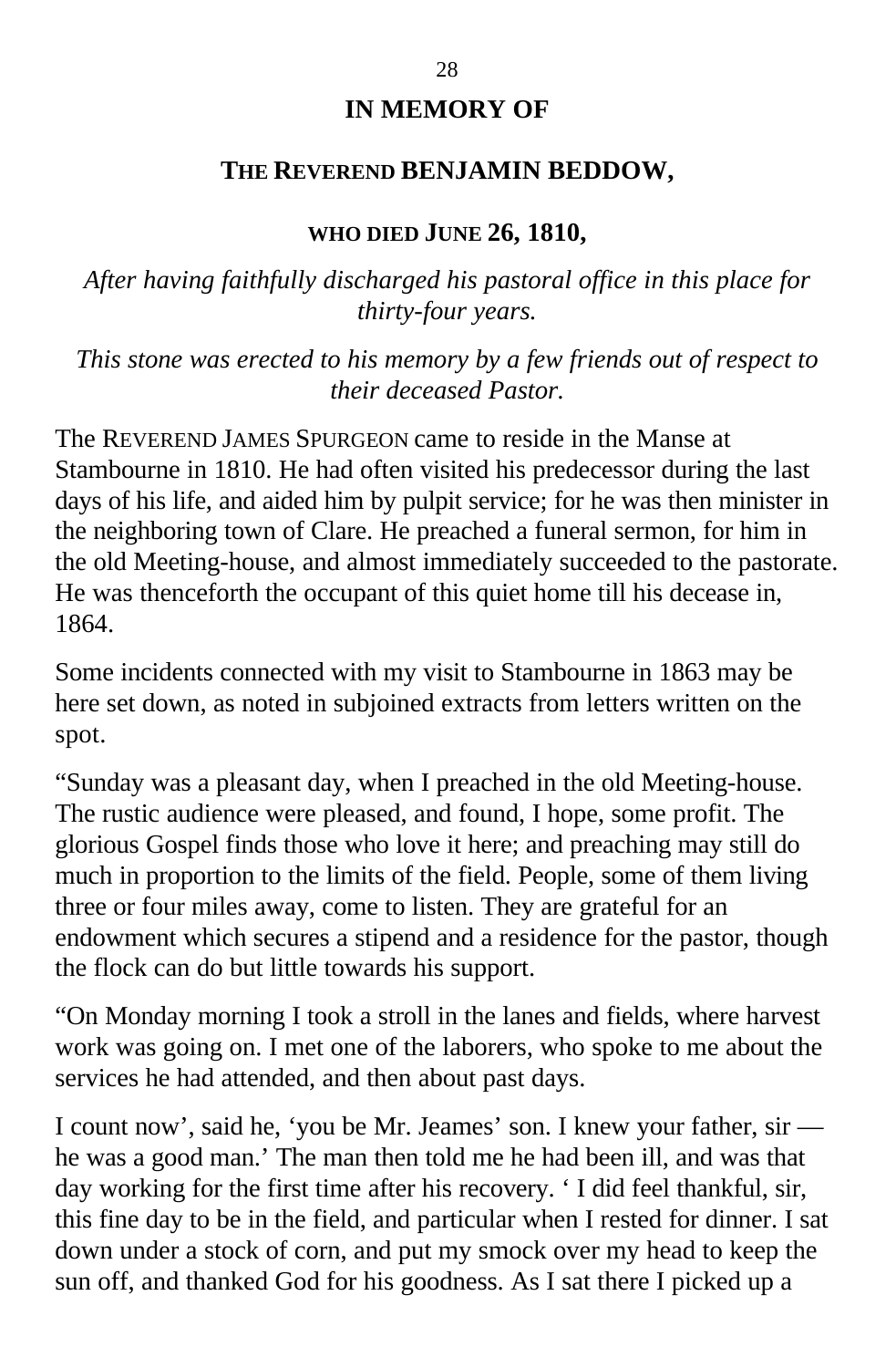wheat ear, and saw how nice it looked. I rubbed it in my hand, and said ':o myself, "What a many corns! and all these come from one single kernel! How wonderful it is, *and that*'*s the way our Heavenly Father feeds his children!*"'

"The general state of things in the village has continued long, and is likely to continue with little change." A note made in August, 1863, may give some idea of a seclusion which many residents in towns can scarcely nowadays conceive.

"Just after I had closed my letter, and displayed it in the front window (the usual practice), the letter-carrier brought yours and took mine away. This process shows how much we are out of the world. Every house is its own post-office. Riding, like Sancho, on a donkey, which we may call Dapple, her majesty's servant brings a bag from Yeldham, delivering and collecting letters once a day, within a circuit of some miles. If anyone has a letter to send, it is put up in the window. The postman, as he goes by, keeps a sharp look-out, and if he sees a letter thus displayed he calls for it, and takes it to be transferred to the bag for Halstead, thence to find its way to that great busy world, from which these rural dwellings are so much shut out. . . .

"During the residence of the Reverend James Spurgeon, the trust of the Meeting-house and of the estate belonging to it: lapsed, through the death of all the trustees, and the failure to elect others. By length of possession the minister might have legally claimed it as his own; and he was so advised when he went to claim his vote as a freeholder in the county. Instead of asserting any such claim, he immediately caused the property to be put in trust, in agreement with the intention of the original donor, and for the purposes required by the first deeds."

The Reverend C. H. Spurgeon came down from London to preach on the jubilee of his grandfather's pastorate, in 1860. It was a very interesting occasion, and friends streamed in from every quarter. The Reverend John Spurgeon was. there, and the Reverend James Spurgeon, Junr., then a rising preacher at College. A large covered space was extemporized at Mr. Gatward's farm, by the use of a barn, and tents, and tarpaulins. In the afternoon, Mr. C. H. Spurgeon made some allusion to Thomas Binney's question, "How to make the best of both worlds", and expressed his opinion that no man could serve two masters, or live for more than one world. The ardent spirit of a Congregationalist minister was aroused, and he interrupted the speaker. This was a mistake; but though it raised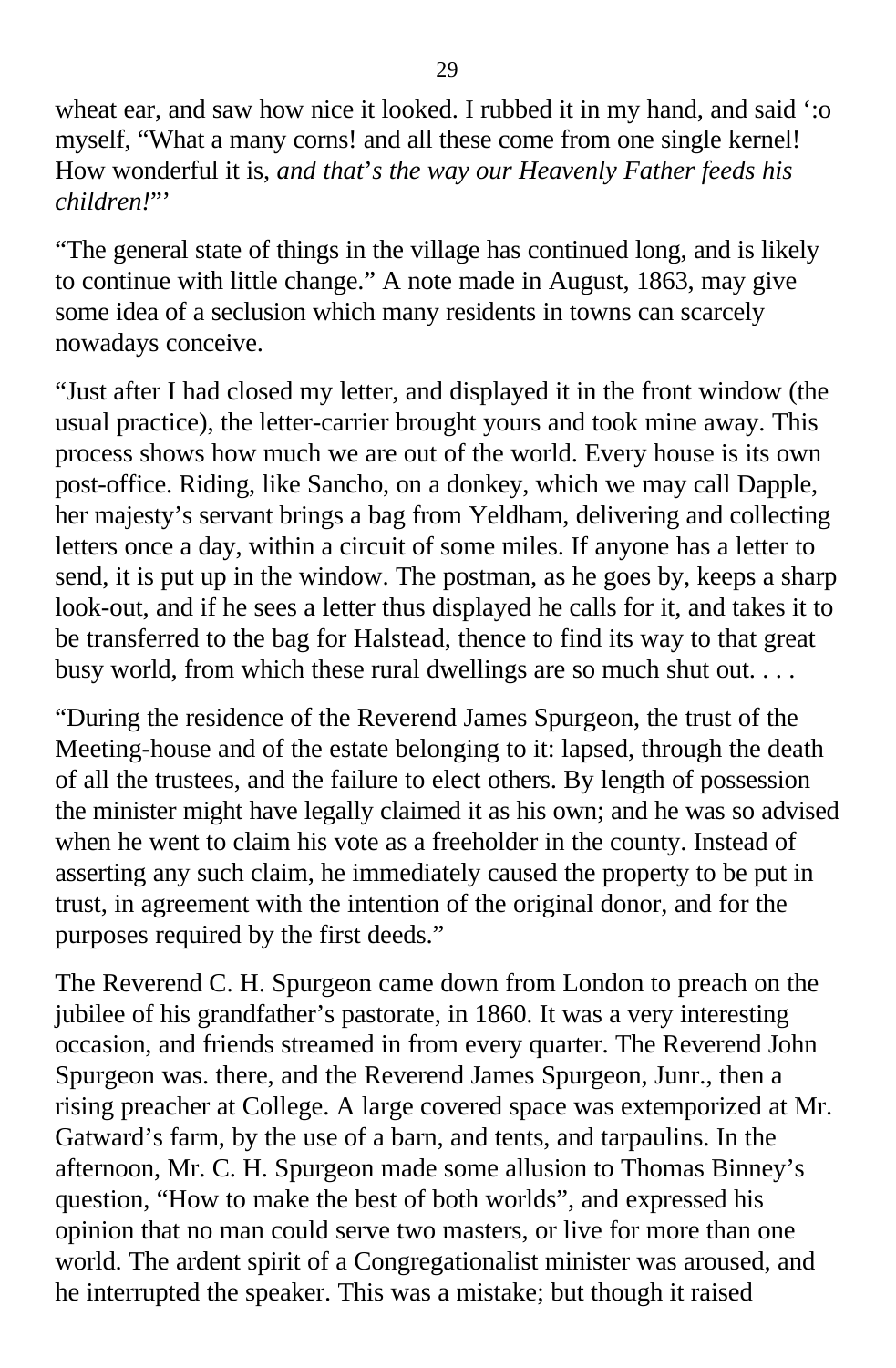discussion, it produced no result upon the evening congregation, which was as thronged and as enthusiastic as that which preceded it. We only refer to it for the sake of the sequel to the anecdote. Years after, the gentleman who interrupted had such an opinion of C. H. Spurgeon that, in a very kind and genial letter, be reminded him of the incident, and asking for a sermon from him, pressed the request by quoting the old saying about Cranmer: "If you do my Lord of Canterbury an ill turn, he will be your friend all the days of your life." At that time it was not in the power of C. H. Spurgeon to grant the request, for the season had long been promised to others; but he felt that he would right gladly have done so had it been within the region of the possible.

Great were the crowds of that day: very busy were all the ladies of the region in making tea, and very liberal were the gifts. The venerable old man, whose jubilee was thus celebrated, seemed to feel rather the weight of the years than any special exhilaration because of their having reached to fifty. Within himself he held a quiet jubilee of rest, which the world could neither give nor take away.

"The ancient Meeting-house once had an  $M$  roof, loaded, like that of the Manse, with red tiles. After these services, the heavy tiled roof was removed, a new one being constructed, open-timbered within, and outwardly covered with blue slate. It had been to many none other than the House of God, and their birthplace for heaven.

"The ancient Manse, saving some modern repairs, not to say patches, is (1863) very much what it was, only advancing in architectural decrepitude, and making one. think, in its condition, of the old covenant: 'Now that which decayeth and waxeth old is ready to vanish away.'

"Like the Manse, the aged minister shows in 'calm decay' the tokens of approaching dissolution. During this evening-time of a long life, the 'old disciple' and servant of Christ is waiting till his change come, looking to the undiscovered country, 'having a desire to depart, and to be with Christ', knowing that 'if our earthly house of this tabernacle were dissolved, we have a building of God, an house not made with hands, eternal in the heavens.' Meanwhile, the scenes of earth are not forgotten, and its dearest associations bring a solemn and subduing tenderness into the family devotions."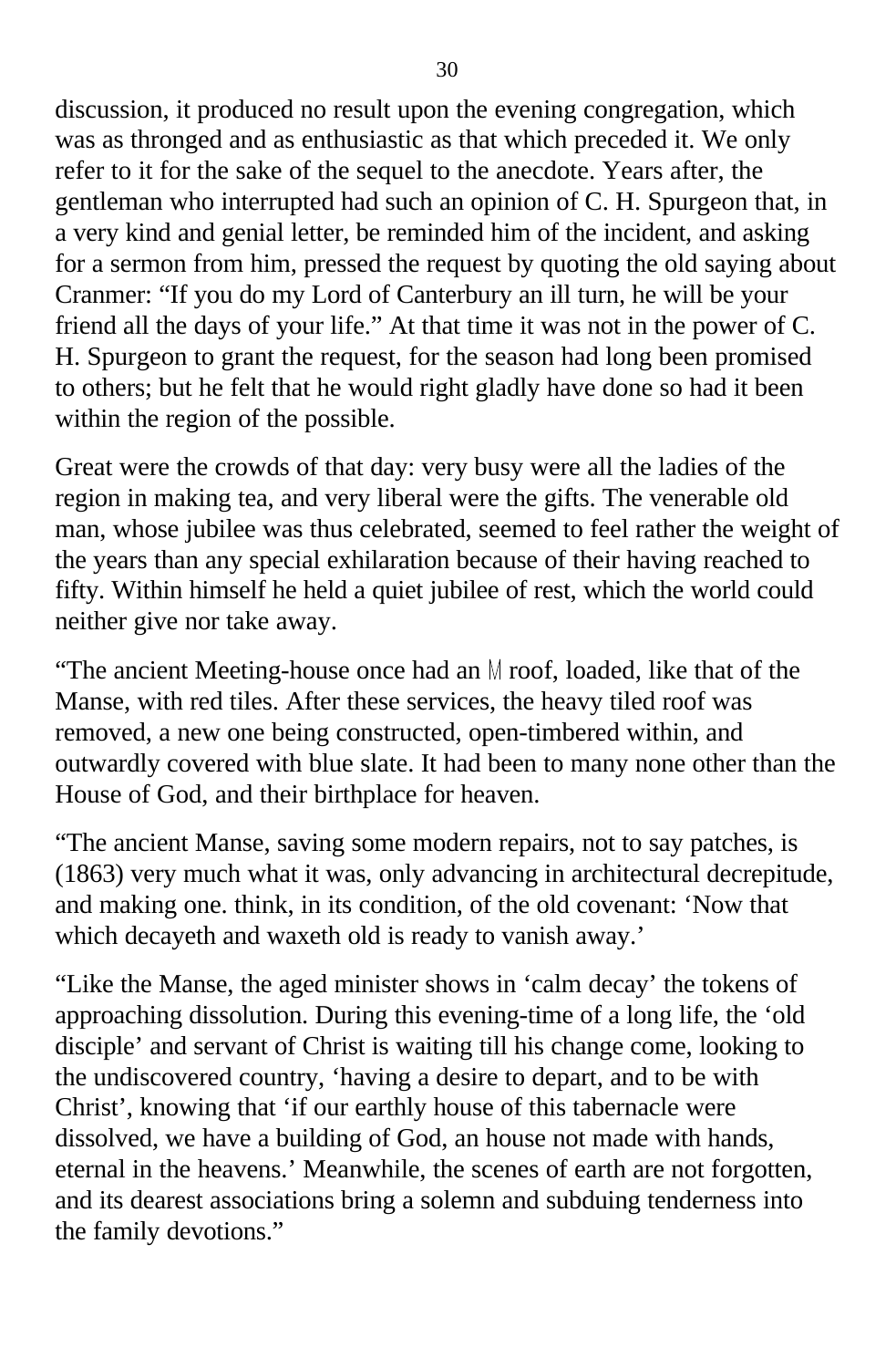When some reference was made to Berkshire in a conversation with the aged minister, he spoke of a visit be paid to Hungerford while yet a student at Hoxton, and brought from its hiding-place a precious memorial of that visit, which had been treasured up for nearly sixty years. It was a letter from a young person at Hungerford who had been won to Christ by his ministry.

If these tokens be so precious here, what will it be to meet hereafter converts of whom it may now be said,

"What is our hope, or joy, or crown of rejoicing? Are not even ye in the presence of our Lord Jesus Christ at his coming? For ye are our glory and joy." — 1 Thessalonians 2:19-20.

"One day he had a chat with me about his children, and about 'Charles' as he had good right familiarly to call him — and about the place in which he preaches, and about his last visit, to which he referred with evident gratification.

"'I have never seen', said he,' the great Tabernacle in London. I can never hope to see it now, but I am satisfied to hear about it. I am sure great blessing will yet come out of it.'

"When we kneeled down together, this was not forgotten. It was deeply affecting to listen to the petitions of one 'dwelling on the sides of eternity' — a patriarchal pilgrim almost at the end of his journey — praising God for all the good received and wrought by his family; asking for children and grandchildren, especially let those engaged in the sacred ministry, that God would greatly help them, and save them from being injured by the world's applause, and keep them in humility, and give: an abundant measure of his Spirit, and make them tenfold more useful than aforetime. Who can tell how much they have been indebted to the prayers at this altar of the household?

Next to the road, in front, the garden is bounded by a laurel hedge, an ornament and defense. Within this enclosure stand two large antique yew trees, each cut into fantastic shape, and so trimmed as to make arbors, yielding a pleasant shade for the pastime of children, the converse of friends, or the solace of age.

The sheltering canopy of one of these trees witnessed the incident in the boyhood of the Reverend C. H. Spurgeon, which is thus described in 'The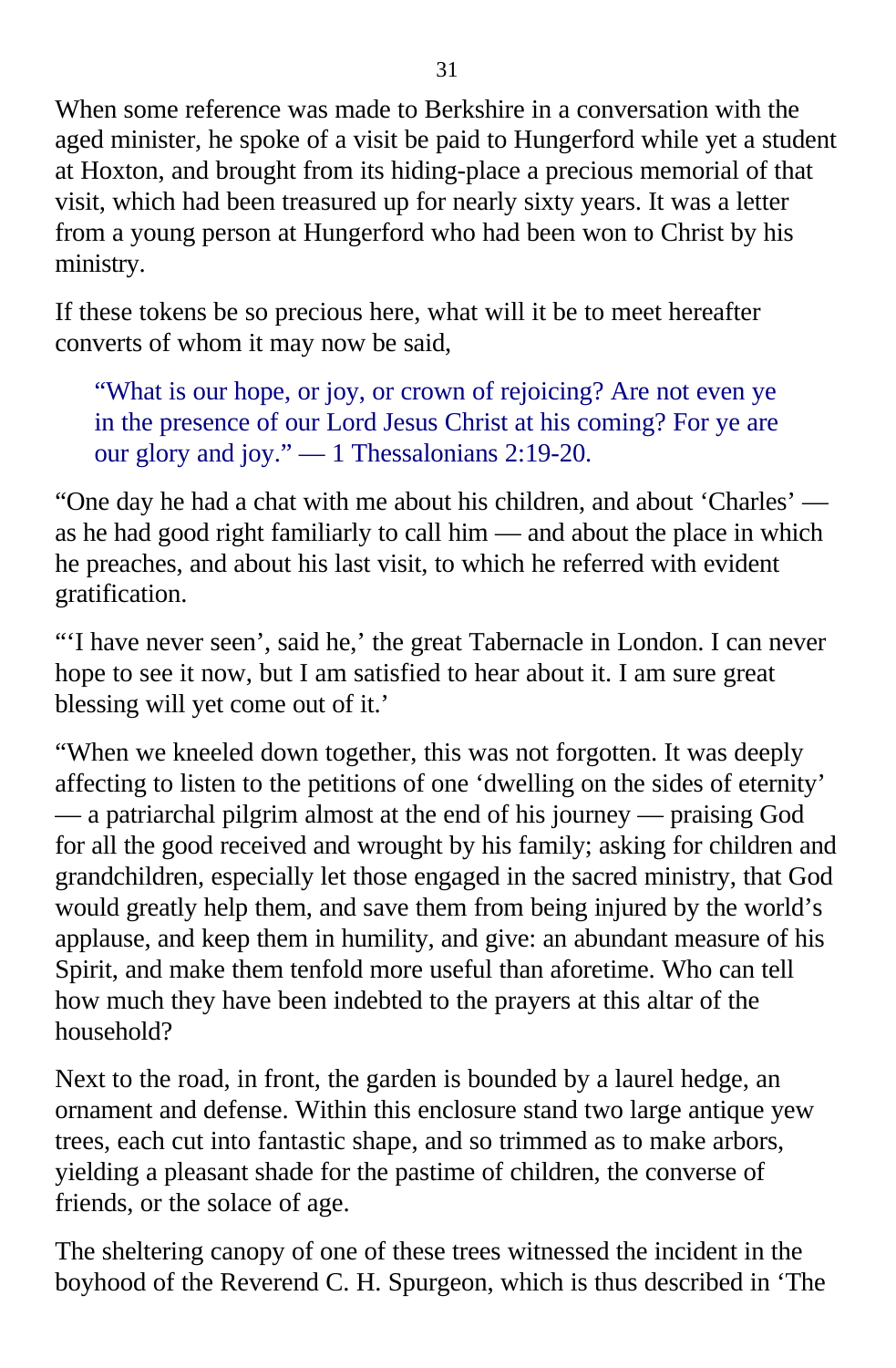Life of the Reverend R. Knill': "During his residence at Wotton-under-Edge, he visited the Reverend James Spurgeon, the minister of an ancient chapel at Stambourne, Essex; and walking in the garden with his host's grandson, then about ten years old, he felt, he afterwards said, a prayerful concern for the intelligent and inquiring boy, sat with him under a yew tree, put his hands on his head, and prayed for him; telling him at the close that he believed 'he would love Jesus Christ, and preach his gospel in the largest chapel in the world.' When this curious prediction obtained something like fulfillment in the young preacher of the Surrey Music Hall, both parties, in a short correspondence, referred to the old garden incident with feelings akin to wonder. Who can trace the subtlety of such suggestions on the tenor of one's life? All will, at least, be able to appreciate the aspiration prompted by these occurrences — 'O Lord God omnipotent! Thine is the kingdom, and the power, and the glory. Help me, as thy servant, to go on laboring and rejoicing. These are tokens of thy favor too great to be: left unrecorded. What would thousands of gold. and silver be, compared to the conversion of souls, and the calling out of preachers?" ("Life of R. Knill," by C. M. Birrell, p. 212.)

We quote the incident as Mr. Birrell gives it ,in Mr. Knill's Life, hoping that Mr. C. H. Spurgeon will say more upon it, if he is so moved.

Recalling these things, one could not but be struck with the strange, yet natural and strong connection which exists between this little village and the Great City. What golden links, unseen and unknown by the world, yet recognized in the sight of heaven, have inseparably bound together the associations of this obscure Essex village with the Capital of the land; and the oft-crowded Metropolitan Tabernacle with this secluded ministerial home!

"Old Mr. Spurgeon," says Mr. Houchin, "was a high-Calvinist, though not a hyper-Calvinist, in doctrine; as to Church polity, he was a firm Independent; and, as a preacher, he is spoken of as possessing considerable ability and power." His ministry was for many years attended by a large congregation; very large indeed, if compared with the surrounding population. He held on for eighteen years after the age of seventy, until he was eighty-eight.

The prayers of the minister "old and full of days" have ceased to be daily offered in the time-worn tenement; but he has joyfully gone where they are exchanged for praise.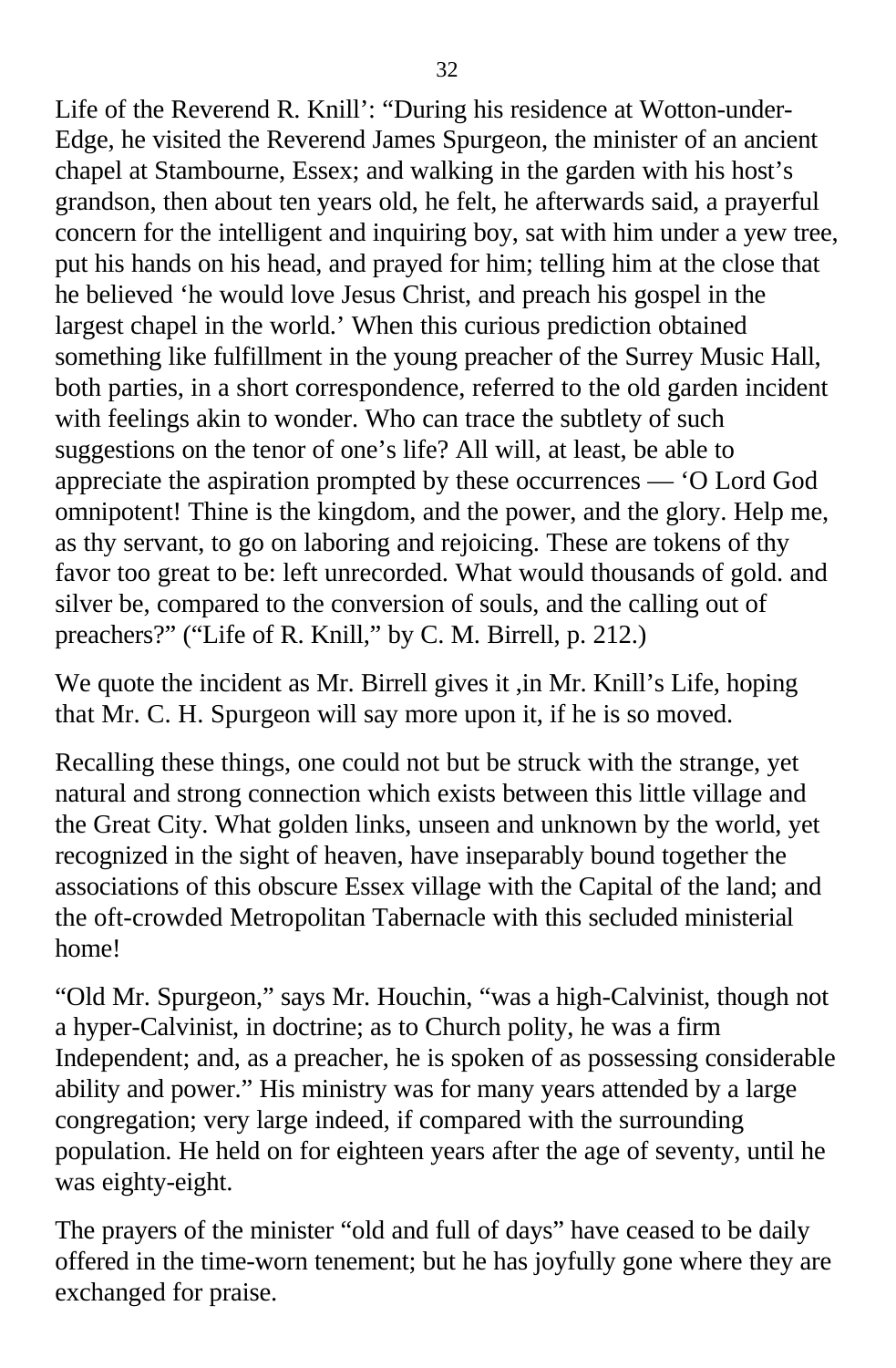He has "come to his grave in a full age, like as a shock of corn cometh in his season." He is "absent from the body, present with the Lord." He departed this life, February 12, 1864, in his eighty-eighth year, and was buried in the graveyard adjoining the Meeting-house, in which his work and worship had been continued so long.

"Compassed with infirmity ," and some of us bowing with years; surrounded by "them that dwell in houses of clay, whose foundation is in the dust," let us lay to heart the lessons of bygone days, and humbly wait the issue of the days to come.

Let us each .say," My flesh and my heart faileth: but God is the strength of my heart, and my portion for ever." "Thou shalt guide me with thy counsel, and afterward receive me to glory." Thus may we learn to look beyond our own graves, as well as beyond the graves of the departed, and still beloved ones, to the unchanging home of the "chosen generation," where "God shall wipe away all tears from their eyes;; and there shall be no more death, neither sorrow, nor crying, neither shall there be any more pain: for the former things are passed away."

The Reverend James Spurgeon was succeeded by the present minister, Reverend J. C. Houchin, in I864. When he entered upon his work there were a few old men in the church, who, though very poor and illiterate, possessed solid piety, and were sound believers in God, in Christ. and in prayer ..... 'They that feared the Lord spake often one to another;' and every available hour of the Sabbath-day was filled up with meetings for prayer; and an extra evening in the week was set apart for special prayer for the divine blessing.

"There were only two persons then remaining in the congregation of any considerable means, both very aged, but their hearts were opened to offer some pecuniary help towards putting the buildings in a better state. Other members of the congregation followed to the extent of their means; then others in the neighborhood, and some at a distance; the result being, that in a few years we had built a new parsonage-house, and a new school-room, and had re-built the chapel, putting other buildings into fair repair, altogether at a cost of more than œ1,100. Meanwhile, the blessing of God was on our spiritual work. The congregations were good, a great spirit of hearing was bestowed, and numbers were added to the church. The Sunday-school and other agencies were also revived, and these are still going on, we are thankful to say, not without some signs of the divine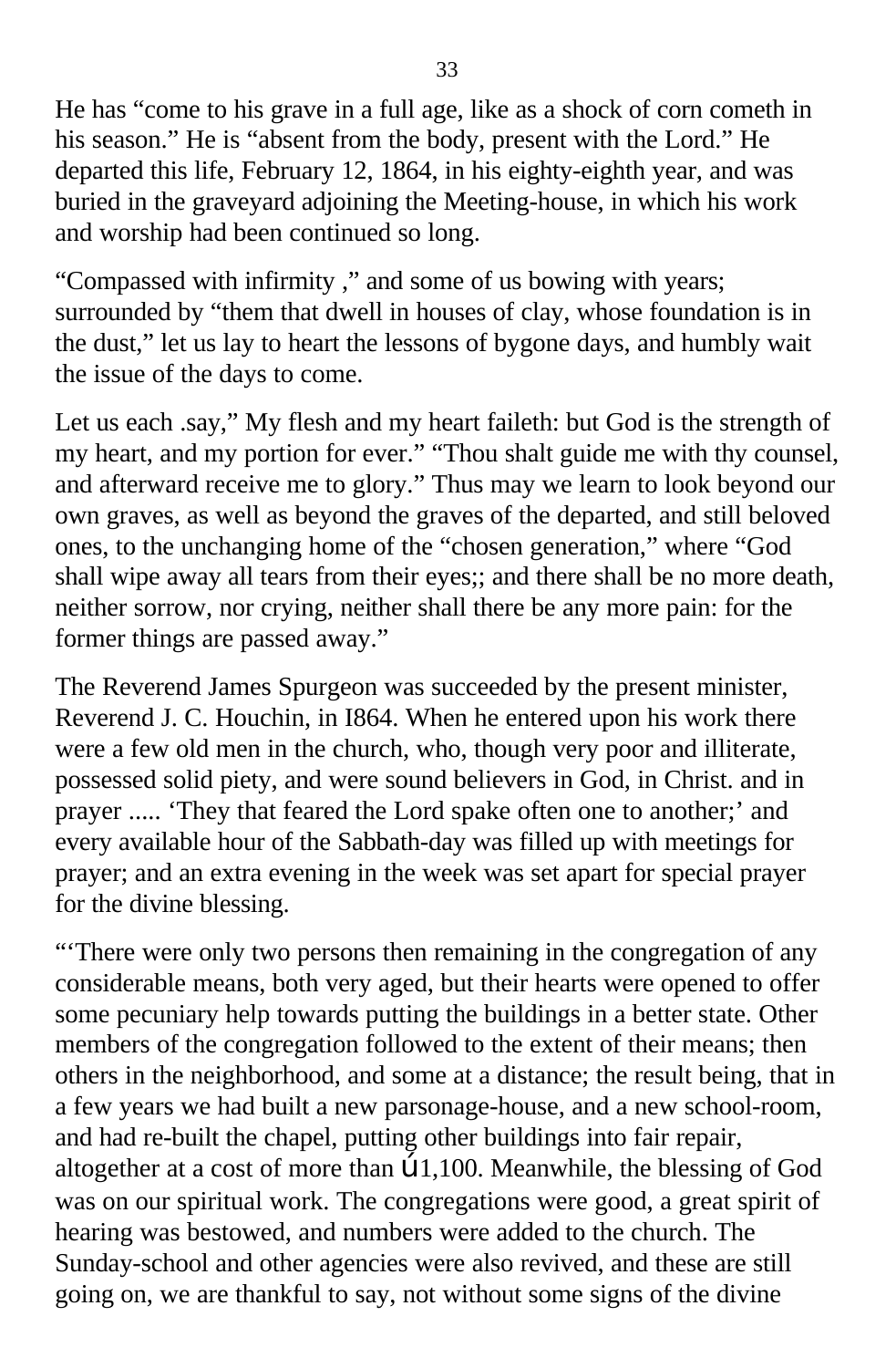favor and blessing, which we earnestly desire may abound yet more and more to the honor of our great Savior and King." (From an article by Reverend J. C. Houchin, in the *Haverhill and Stambourne Magazine,* 1883.)

The old Manse and Chapel are now among the things that were remembered and regretted by many; but their removal was inevitable. They were so far gone to decay (in 1865) that no builder would undertake to repair them. There was no alternative but to pull down and build anew. Even those who loved them best felt: that if they were not taken down they would "make haste and come down" of themselves.

On the occasion of the demolition, the Reverend J. C. Houchin preached a sermon, finding an appropriate text in the words, "Now that which decayeth and waxeth old is ready to vanish away."

There is consolation in the assurance that "That which cannot be shaken may remain." While earthly sojourners quit: their homes, or the dwellings themselves "vanish away," it is a satisfaction to contemplate the future home; the thought of which suggested the insertion of the lines which follow.

### **THE FUTURE HOME.**

*A city seen from Heaven descending, Builded of GOD — not made with hands; Her walls* **'***gainst every foe defending, Secure in peerless beauty stands.*

*There — blest abode! no sun is needed, No softer moon-beam there to shine; For God***'***s own glory unimpeded, Fills the whole scene with light divine*

*There saints shall rest, and Jesus lead them Where ever-living fountains rise; The Lamb, who fills the throne, shall feed them Beneath serene and cloudless skies.*

*Filled with the fullness of all blessing, Each child shall know as each is known, And each, a perfect love possessing, Shall triumph in the LORD alone.*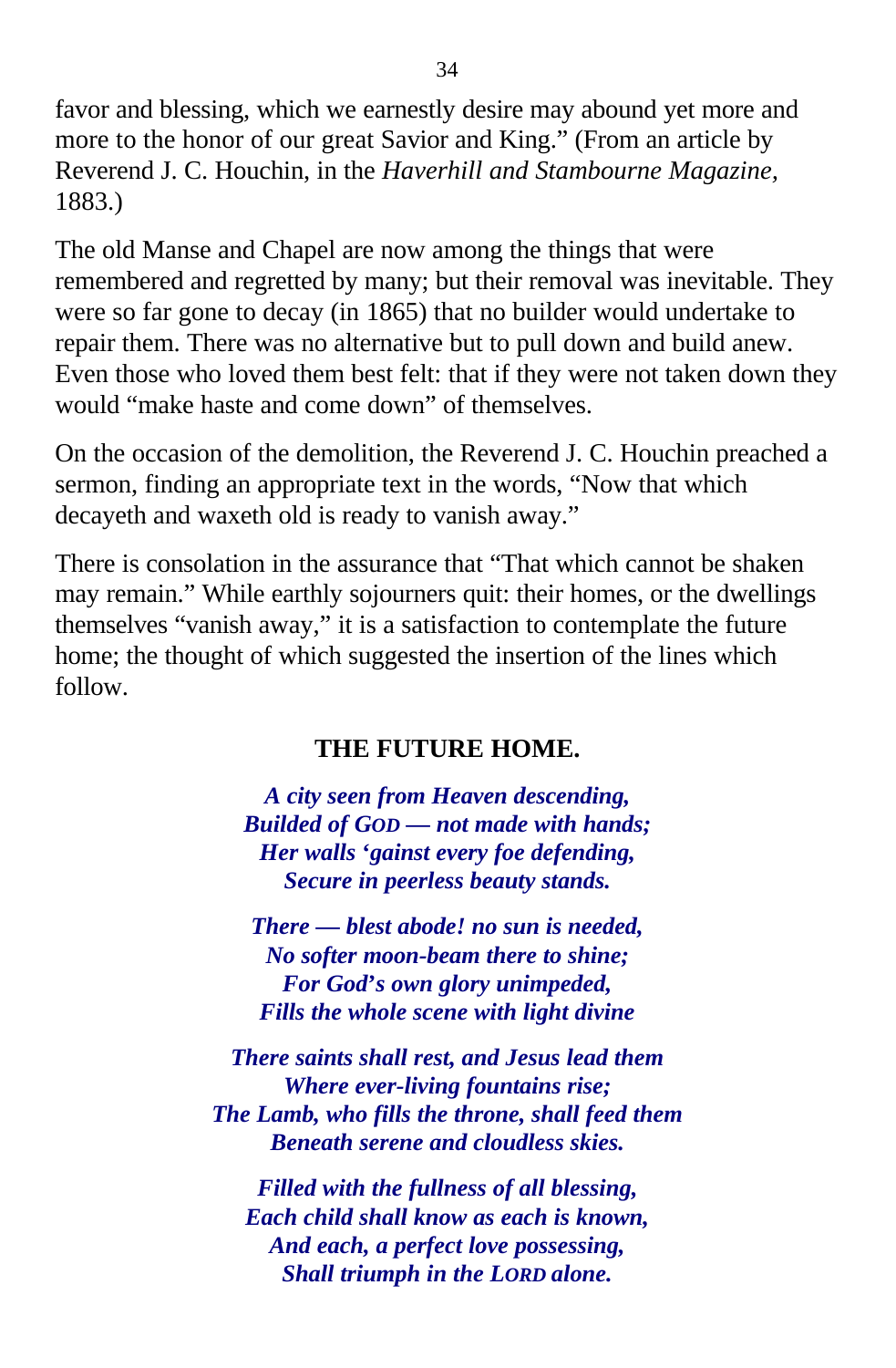*Sighs, tears, and sorrow, all forsaken, Each chased away by GOD***'***S own hand; O blissful thought! — to die! — to waken In that bright and glorious land!*

### **B. BEDDOW.**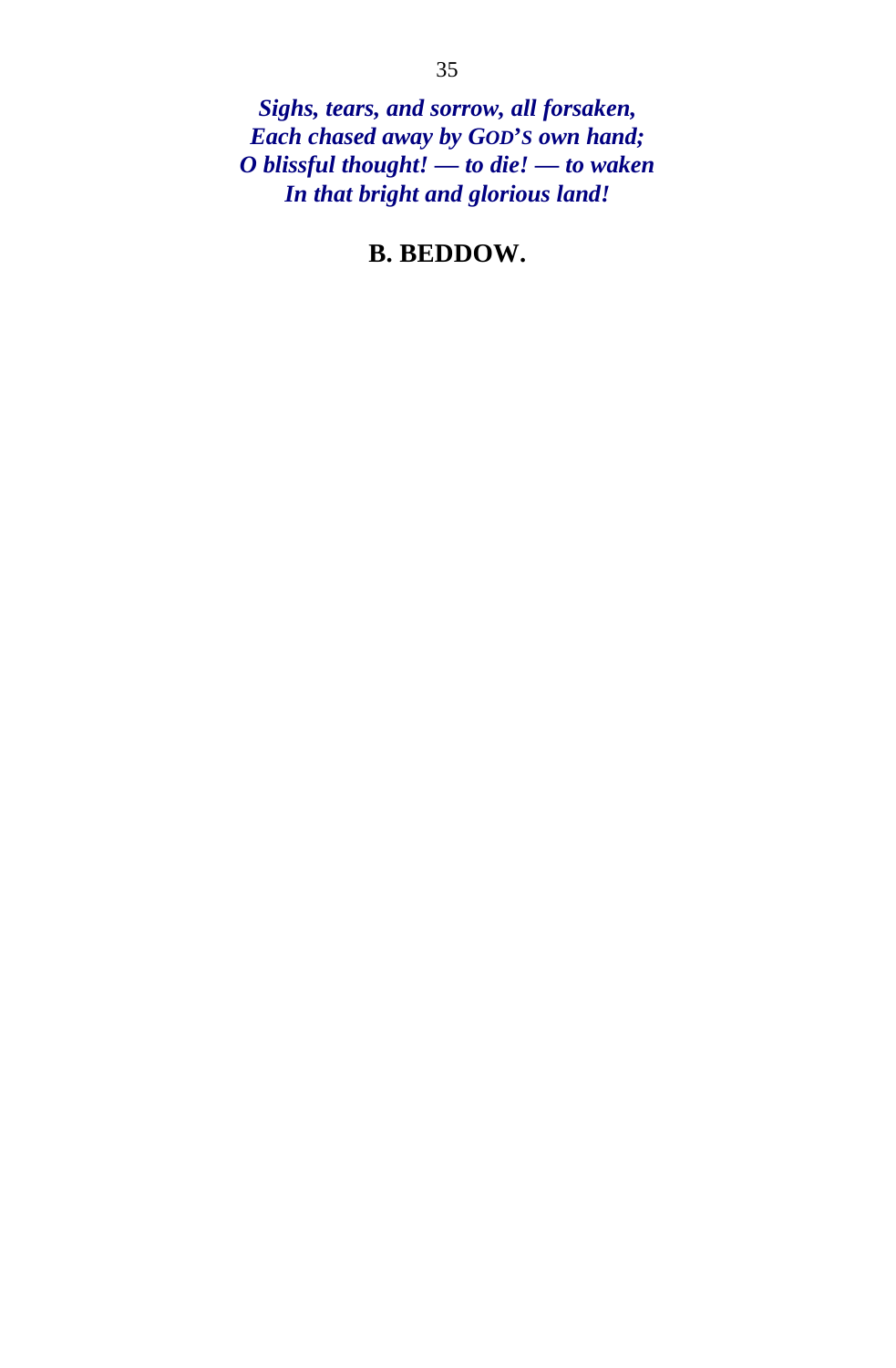## JOHN BERRIDGE AND STAMBOURNE GREEN.

## BY REVEREND. B. BEDDOW.

DURING my visit to Stambourne, I went to look at a spot associated with the work of the famous John Berridge, which is thus described in an article entitled "Dame Darman", in the *Sunday at Home* for 1865, p. 26 (We thank the Religious Tract Society for hearty consent to borrow a portion of the article from their excellent magazine.) "This is a spot of small interest to the antiquary: and one which the traveler might pass without knowing that he had passed it. Stambourne Green no longer answers to the name it still bears. It was once an open green, or common, over which the donkeys and pigs, and ducks and geese of the villagers had a free run and feeding ground; where village gossips strolled, and village children played, and many a village courtship was begun. Law, without the slightest respect to village swains or their belongings, has empowered the enclosure of Stambourne Green. My own inducement to go thither was to see the spot where the Reverend John Berridge had more than once stood to preach to a crowd of rustics. No wide or open space is now to be found. The 'waste' has been 'enclosed', and the road across The common is flanked by a hedge-row and trees on either side. Tradition still points out the place where Berridge stood to preach. It is in front of a blacksmith's forge, where the bellows heave to urge the fire, and the anvil rings to the stroke of the hammer, as they did the day that John Berridge stood before it, though the workmen that then used them are, like himself and his hearers, passed away for ever.

"Mr. Berridge was never acquainted with Dame Darman, though he knew that his work was not without fruit. Many for miles round might never have heard the gospel but for these itinerant labors… Some portions of the history of 'Dame Darman' connected with this Stambourne Green were learned in the course of visits to her cottage paid long ago. To an inquiry about her early days, and how she came to be a Christian, she replied to a lady friend: —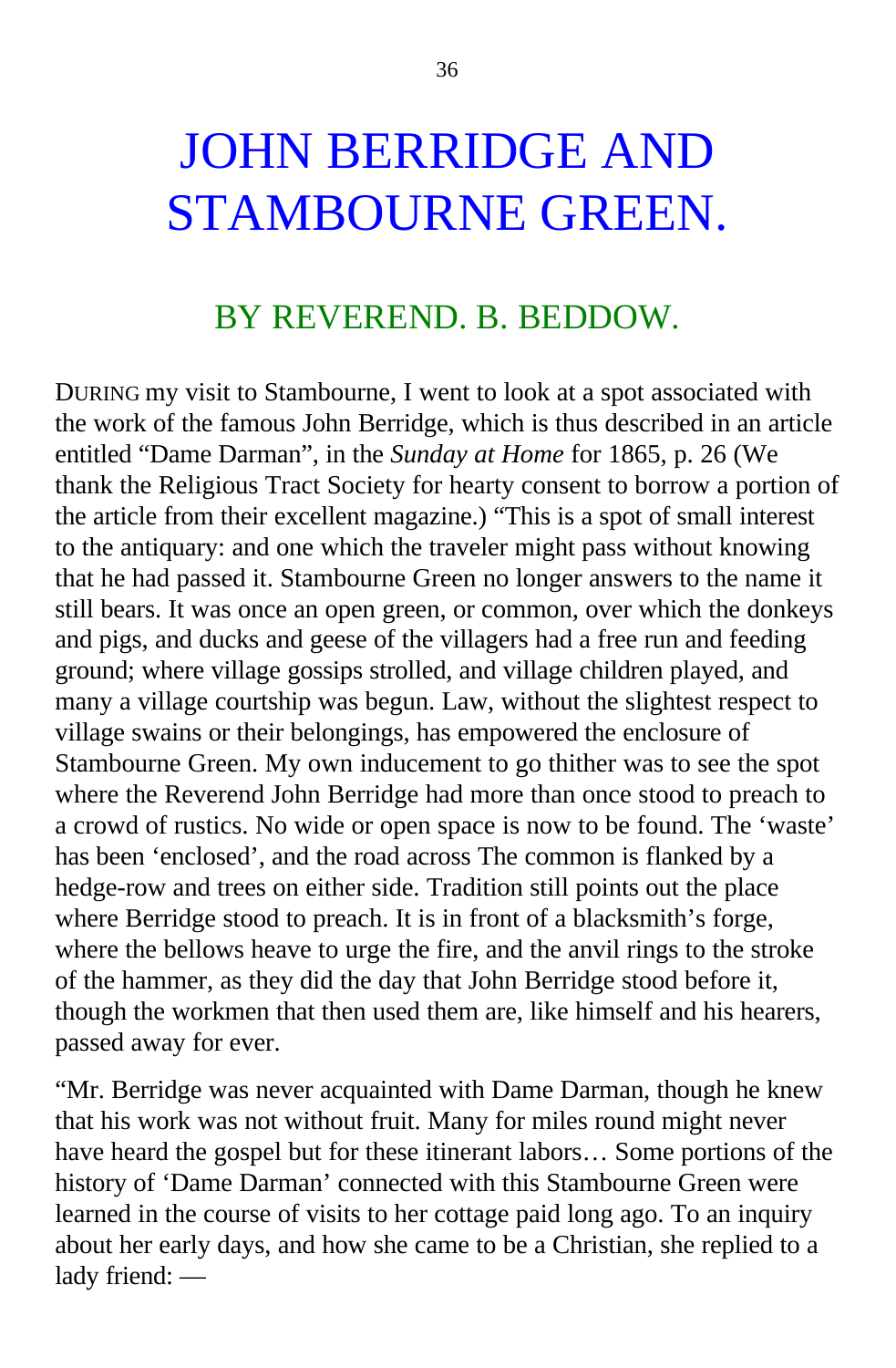" 'Ah, ma'am 'tis wonderful how the Lord works! I can remember the time when there was no gospel about here, — none to preach it, and no one to look after the people, so far as I ever knew. At last there was a great talk about John Berridge, a church parson, who was going to preach on Stambourne Green. A most unlikely thing, as folks said, for a real parson to do; and I thought I should like to go and see the fun.'

"You thought it would be "fun" then?' asked the listener.

"Why, you see, ma'am, I was a silly gaping mauther (A foolish young girl.) then, fond of going to fairs and dances. and I went that day with a lot more, the same as going to some such sport. But I heard what I never heard or knew before, and I began to be very serious, about it. When I went home, my father asked me where I'd been, and I told him I'd been to hear Berridge preach. Father was very angry with me. He never used to be very kind to me. He saw something strange in me. He thought the parson had made me "glum." He asked me what business I had to go to hear "such stuff"; and then he swore a great oath, and said, "If ever you go again, I'll give you such a hiding as you never had in your life afore."

"You see, ma'am, I'd had many a "hiding" afore; but father never beat me for going to fairs and dances, and I thought, may be, he didn't mean it, and would never do it. So when John Berridge came again in about a month, I went to Stambourne Green to hear him; and when I came home I found my father in a dreadful rage; and though I didn't believe he'd beat me, he kept his word. Oh, my dear lady, he did give me such a hiding as I never had in all my life afore. Would you believe it, ma'am? he took a thick stick and laid on me till I dropped down and couldn't stand. He "licked" me till I was blue, and green, and black all over. "He'd beat all that nonsense out of me." Poor father! he didn't know what he was a-doing! Yes, I remember I was never able to turn myself over in bed for days after.'

"All the stripes, however, failed to beat out what the daughter had learned from John Berridge, or rather what she had been taught of God; and from that time, according to her little light, she began to be a Christian, stumbling and suffering, ignorantly and imperfectly, but yet sincerely a Christian. She had been convinced of her sin and danger, but she had been led to that precious blood which 'cleanseth us from all sin'; and she had found that Savior whose presence, became her solace and her stay.

"Has the reader found 'like precious faith', and like inestimable privilege?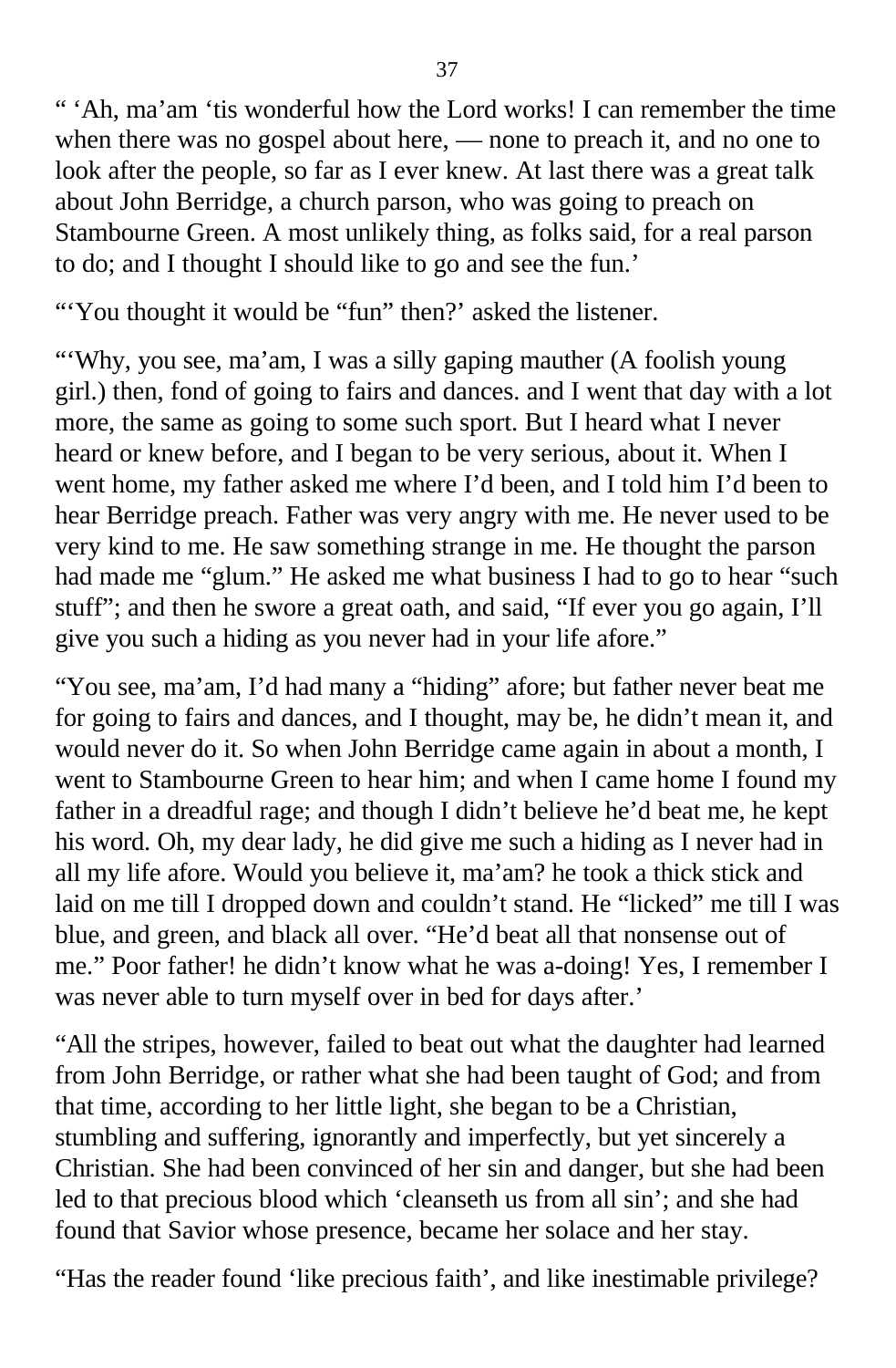"As her religion did not depart, so neither did her father's displeasure against it. She was often beaten with many stripes, and in all her suffering she had not one earthly friend to sympathize with or to encourage her.

"Desiring to escape the effects of her father's hard usage, she accepted the first proposal of marriage which was made to her. She had not the knowledge and instruction which many Christians have received, who, notwithstanding, shut their eyes to the Pauline precept about marriage — 'only in the Lord,' and blindly risking the consequences of being 'unequally yoked together with unbelievers', have 'pierced themselves through with many sorrows.' She ignorantly accepted an ungodly husband, and did not escape the consequences. Her husband was a brutal, drunken, savage man. He beat her as she had been beaten aforetime, and perhaps more. frequently. She had exchanged one wretched home for another. 'I found', she said, 'that I had only jumped out of the frying-pan into the fire.'

"Her children, as they grew, joined the father in mocking their mother's piety, and learned to scorn her infirmities, which were largely due to the illtreatment she had received.

"When I first knew her she lived in a small cottage, and being utterly unable to work, she was allowed the sum of one shilling and sixpence a week as 'parish pay.' Even this she could scarcely call her own. Her son, who lived in her house, when he had no work, and that was not seldom, made no scruple of sharing his mother's scanty meal; and when any better food was sent for her use, it was common for the bearer to stay and see her eat, to make sure she was not deprived of it. In the midst of all these hardships, I do not remember that she made a single complaint or spoke an unkind word, unless the narratives of her sufferings, which were drawn from her, should be so regarded. For daily mercies, and for what she looked upon as special providences, she was continually grateful. Her humility, serenity and peace were probably perplexing and unaccountable to many of her neighbors; but there were those who believed in a peace, which, though familiar to experience, passeth all. understanding. They might have been sure she had learned obedience to the Bible precept,. 'Be careful for nothing; but in everything by prayer and supplication with thanksgiving let your requests be made known unto God'; and they might have perceived that she knew the meaning of the promise, 'The peace of God, which passeth all understanding, shall keep your hearts and minds through Christ Jesus.'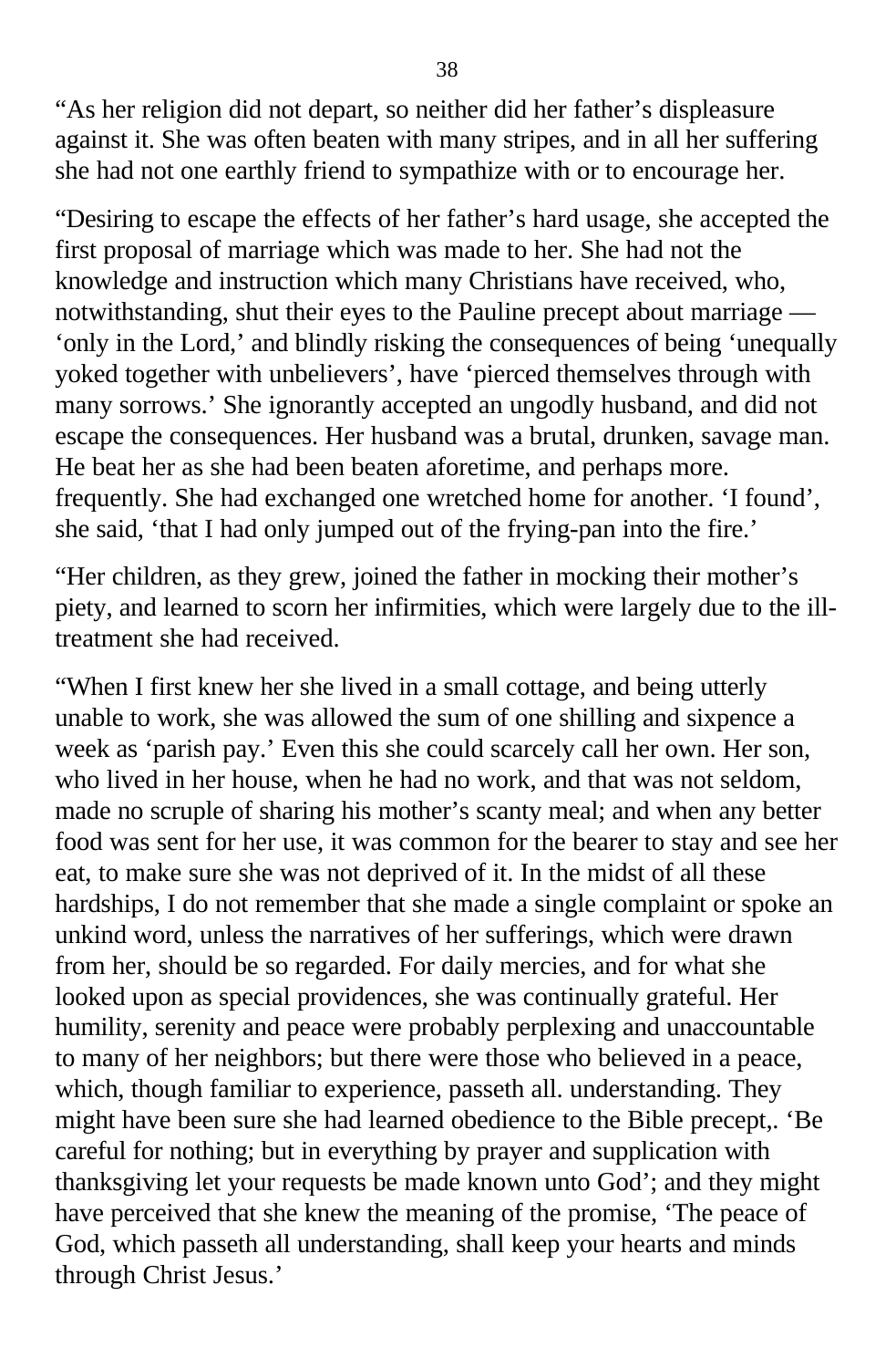"Methinks I see the poor lone woman sitting in the chimney corner, with a Bible on her knees and spectacles on her nose; both the book and the helps to read it being gifts of Christian love. God's blessed sunlight streams in through the diamonded panes of the little window, casting on the irregular floor strange patches of light and shadow. The sunbeam was but an emblem of God's holy Word, which had entered the once dark mind as 'a light shining in a dark place.' Best of all, God had lifted up 'the light of his countenance', and caused his face to shine, giving 'peace', the pledge of the peace of heaven.

"What a pleasant picture, for the preacher if he could have seen it! yet how often the work of the preacher is a 'work of faith'! How much work he does without seeing its appropriate results, or without seeing them all! He sometimes has a seed-time of which another reaps the harvest. John Berridge knew nothing in this world of the effect of those services at Stambourne Green on that 'silly gaping mauther' who heard him there. He knew nothing of the great change which passed upon her, as she stood with the group of kindred companions, who had come 'to see the fun'; nothing of the sufferings which she endured for righteousness' sake; nothing of the hard life, and scanty fare, and crippled age, and nothing withal of the sustaining faith of this poor woman, and her endearing and grateful recollection of that servant of God who preached 'the word of faith' to her ear, whilst the gracious Spirit of the Lord bore the message to her heart.

"Yet the Lord knew it all; and it may have been the privilege of his servant, and a part of his reward, to learn these things in that region of perfection and love, where, with mutual interchange of holiest thoughts, the communion of saints is undisturbed for ever."

Among those who were born to the Lord at Stambourne Green, under the preaching of the rare John Berridge was one Caleb Price, a true witness for the Lord. He was altogether uneducated, but being full of zeal, and having good understanding in the things of God, he gathered a congregation at Steeple Bumpstead, and enjoyed the blessing of his Master. The stories told of him were often amusing enough. A tradition tells us that he was one day preaching up the virtues of perseverance, and he cried, "*Per*severe. Yes, dear friends, you must *per*severe. There is nothing like *per*severance. You should *per*severe, and *per*severe, and *per*severe, like Queen Elizabeth. She *per*severed and *per*severed till she was crowned KING!"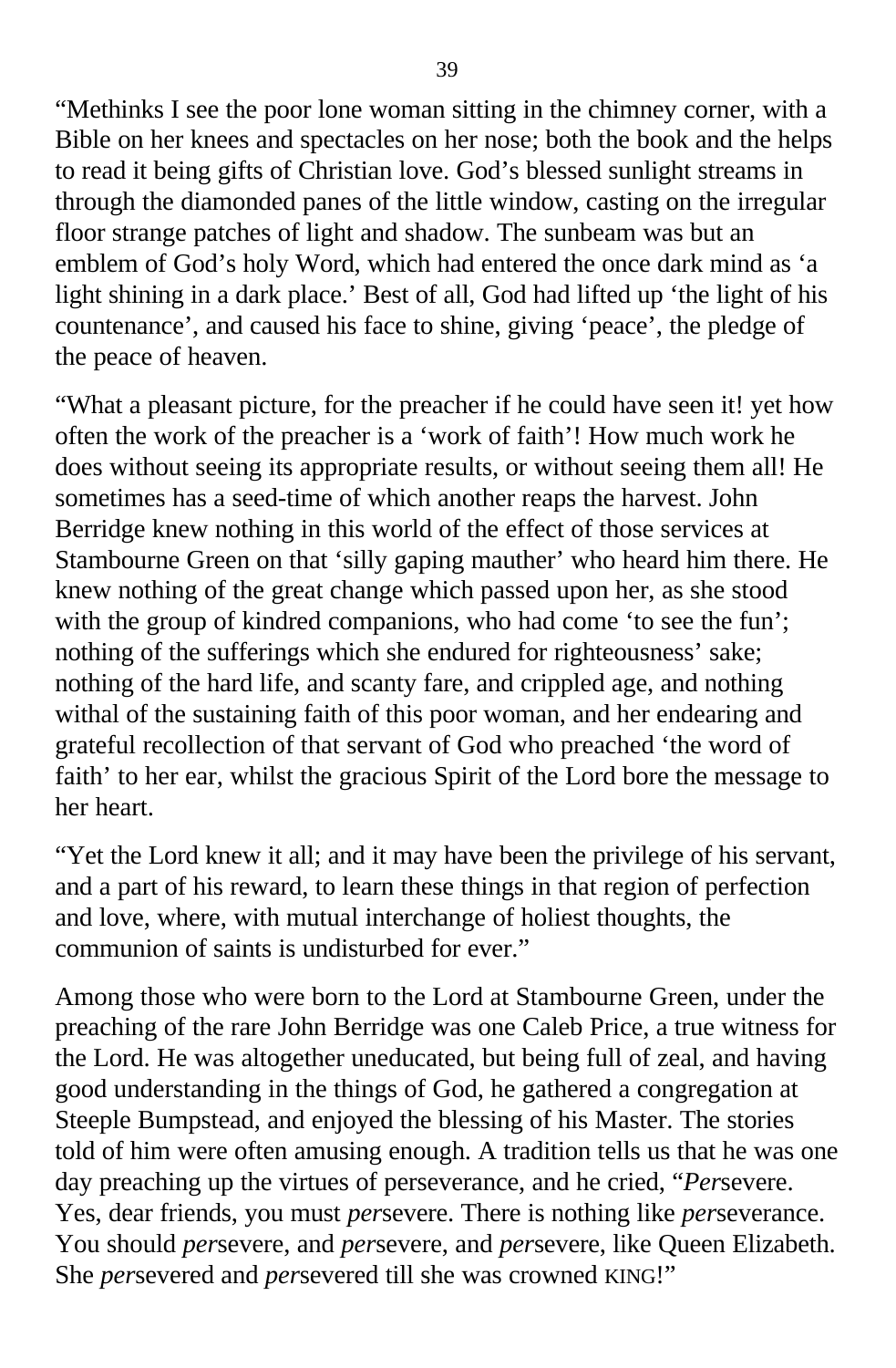How curious it is that the minister, who, in his youth, followed the footprints of Berridge in Waterbeach, and around Cambridge, should now be, in this little volume, editing a record of his gracious deeds!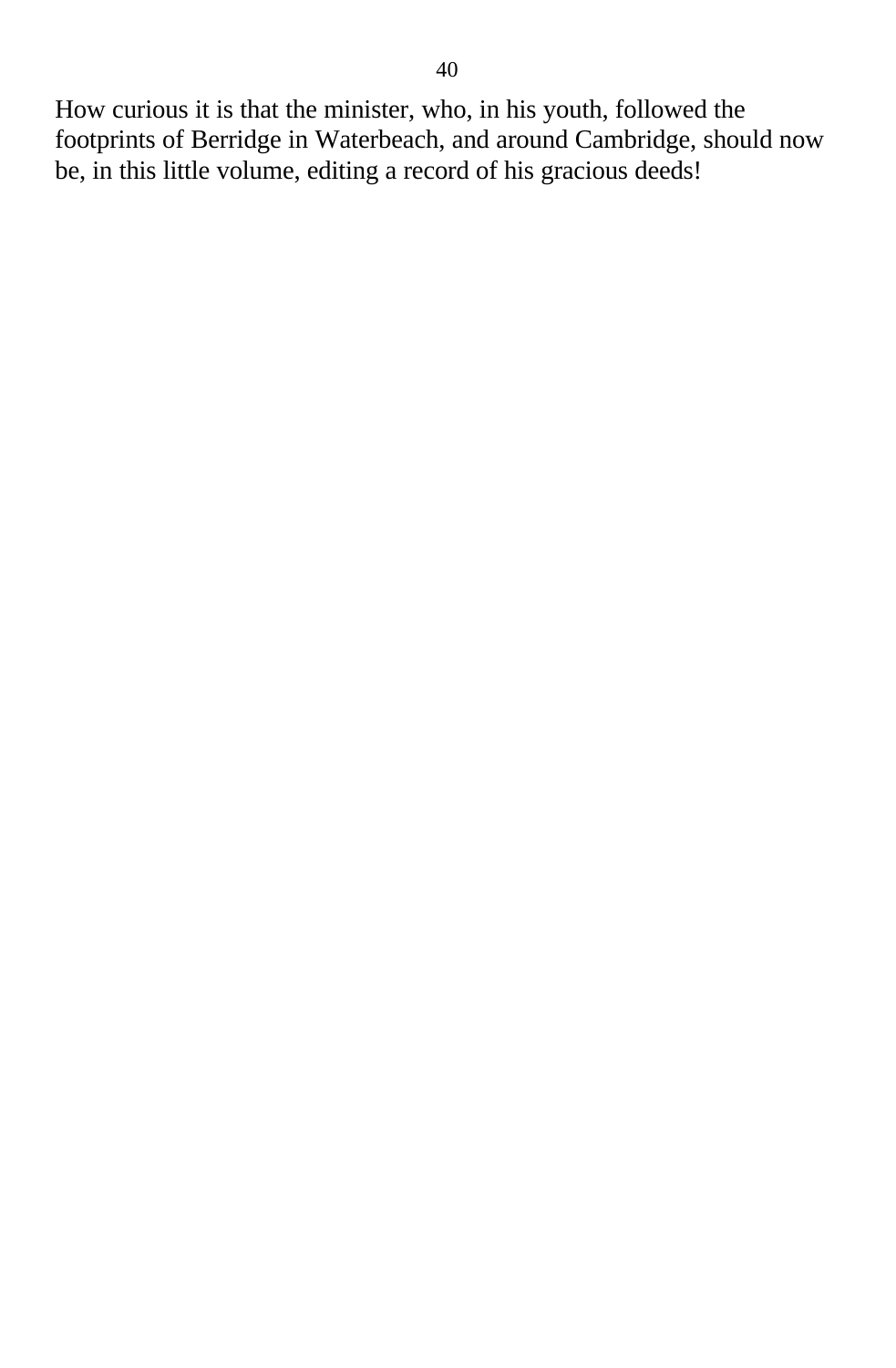## PERSONAL REMARKS, RECOLLECTIONS & REFLECTIONS.

**BY**

C. H. SPURGEON,

**METROPOLITAN TABERNACLE, LONDON, grandson of JAMES SPURGEON, FORMERLY PASTOR OF STAMBOURNE MEETING, FROM 1810 TO 1864.**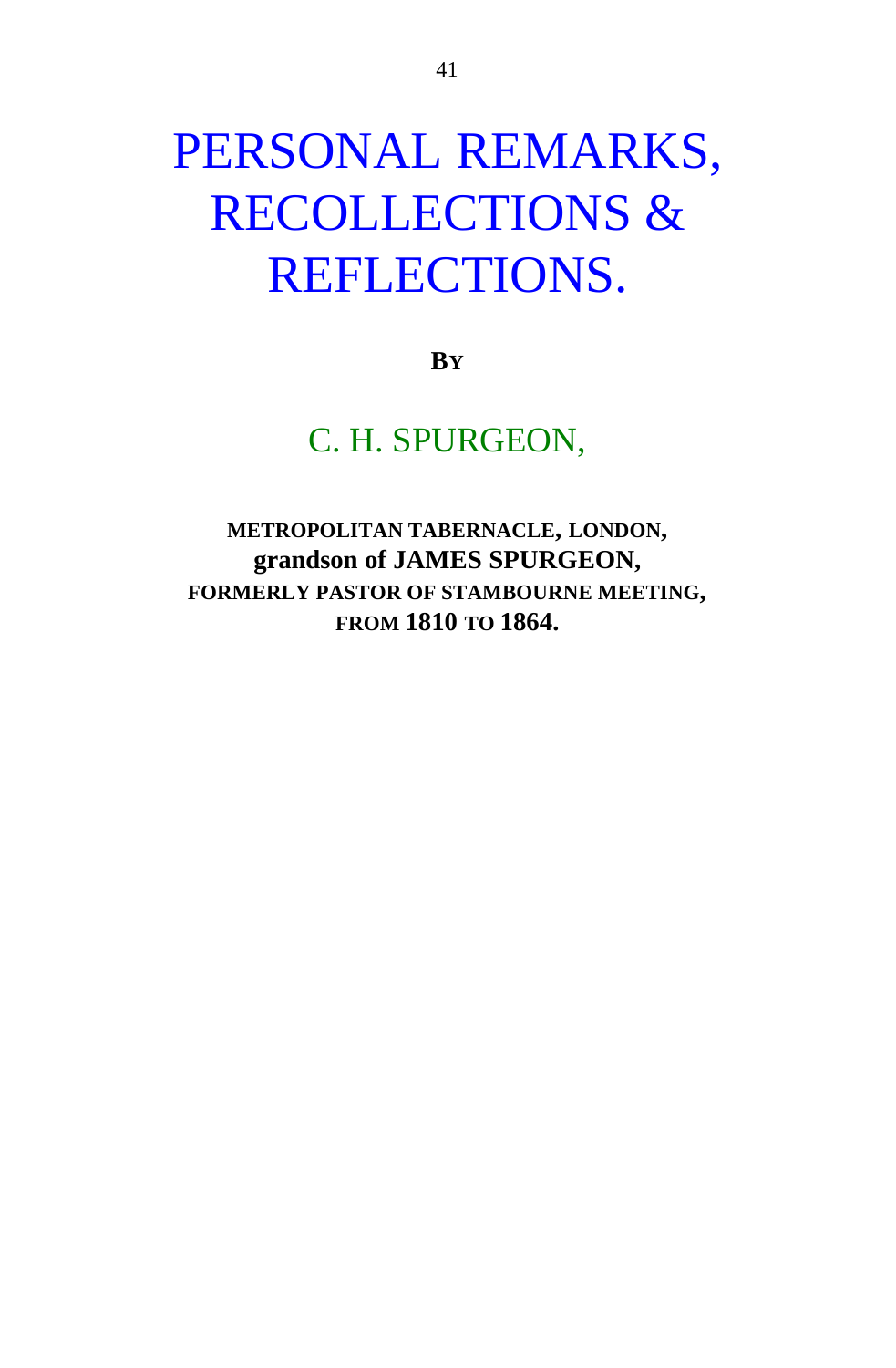# FUNERAL SERMON FOR A GRAND OLD MAN.

### BY C. H. SPURGEON.

MANY preachers made use of the holy life and peaceful death of James Spurgeon, Senior, to stir up their hearers' minds. In London it so happened that a venerable deacon of our church passed away during the same week, and so the Tabernacle friends heard of two aged worthies, and considered their holy examples at the same moment.

Those who are privileged to bear many striking testimonies for God in their lives are often taken home without any special witness-bearing in their closing hours. My grandsire's departure was not quite so. He had a long and peaceful evening of life in which his patience glorified his Lord; and very gradually he passed away, with all that ease and confidence which one might expect in a man whose faith was firm and unwavering. He had not so many raptures as certain saints, and had times of severe inward conflict; but the peace of God which passeth all understanding kept his heart and mind by Christ Jesus. He had no question as to the safety of a soul who trusts in Jesus only; and knowing that he: himself did this, he had no doubt about his own safety and glory.

The following are some of the things we lovingly said of him: —

I have photographed upon my heart just now, the portrait of one very, very dear to me, who has been taken up to his rest and reward. I am somewhat bold to venture to produce a rough sketch of a man worthy to have been drawn by the chief of word-painters, He was one who began at the beginning, and endured unto the end. He was not supremely great, but he was, through grace, pre-eminently good. This man, while yet a youth, commenced to preach the Word of God, for he had felt its power. Sprung of ancestors who had loved the Lord and served his church, he felt the glow of holy enthusiasm for the gospel of the Lord Jesus. Having proved his capabilities, he, entered Hoxton College, and after the close of its course, settled in a spot where for more than fifty years he continued his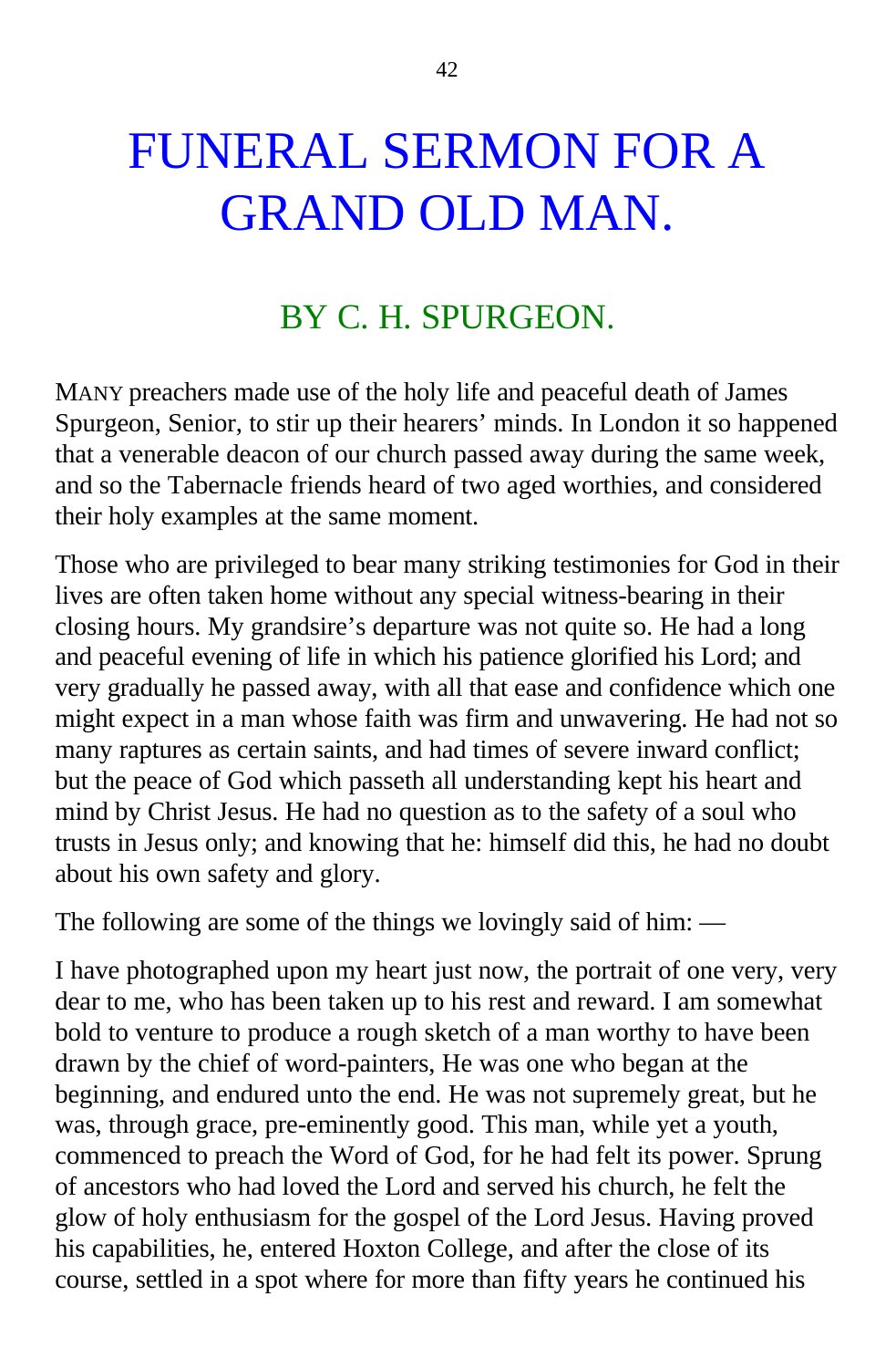labors. The old-fashioned doctrine affords material for long pastorates; its opposite has so little in it that wearied hearers cry for change. In his early days, his sober earnestness and sound doctrine were owned of God in many conversions both at home and abroad, and he was a power for good in all the region wherein he dwelt. Assailed by slander and abuse, it was his privilege to live it all down. He outlived his enemies; and though he had buried a generation of his friends, yet he found many warm hearts clustering round him to the last. His holy influence formed for him many holy friendships as loving and lasting as the relationships of nature. Visiting his flock, preaching in his own pulpit, and making very many journeys to other churches, years followed one another so rapidly, that he found himself the head of a large tribe of children and grandchildren, most of them walking in the truth, many of them ministering unto the Lord. At the age of fourscore years, he preached on still; until, laden with infirmities, but yet as joyful and as cheerful as in the heyday of his youth, his time had come to die. He was able to say truthfully, when last he spake to me, "I do not know that my testimony for God has ever altered, as to the fundamental doctrines of the gospel; I have grown in experience; but from the first day until now, I have had no new doctrines to teach my hearers. I have had to make no confessions of error on vital points, but have been held fast to the doctrines of grace, and can now say that I love them better than ever." Such a one was he, as Paul, the aged, witnessing to what he had received of the Lord, and longing to preach so long as his tottering knees could bear him to the pulpit.

I am thankful to have had such a grandfather. He fell asleep in Christ but a few hours ago, and on his dying bed talked more cheerfully than most men do in the full vigor of their health. He had a twinkle in his eye, and a smile on his face till the end. Most sweetly he talked of the preciousness of Christ; and chiefly of the security of the believer, the truthfulness of the promise, the immutability of the covenant, the faithfulness of God, and the infallibility of the divine purpose. Among other things which he said at the last was this, which is, we think, worth your treasuring in your memories. One who would comfort him said, "You are resting on a sure foundation, for Dr. Watts sings —

> **'***Firm* **as the earth** *Thy gospel stands, My Lord, my hope, my trust; If I am found in Jesus***'** *hands, My soul can ne***'***er be lost.***' "**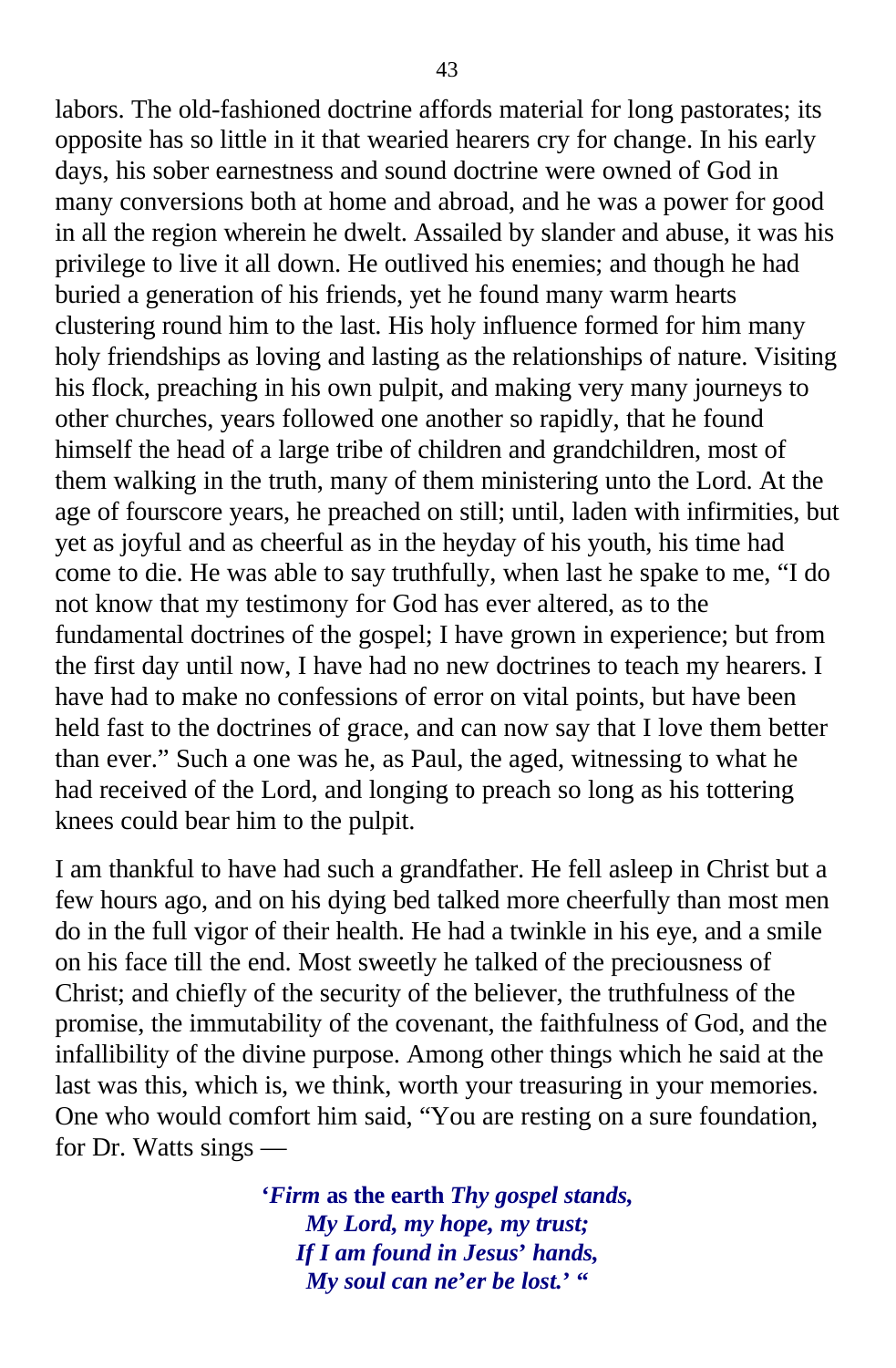But the comparison used in this verse did not suit my grandfather, and he said, "What, Doctor, is not the gospel firmer than the earth? Could you not find a better comparison? Why, the earth will give way beneath our feet one day or another, if we rest on it. I could not rest upon it now. The comparison will not do. The Doctor was much nearer the mark, when he  $s$ aid $\cdot$  —

#### **'Firm as His throne** *this promise stands, And He can well secure What I***'***ve committed to His hands, Till the decisive hour.***' "**

"Firm, as his throne:" said he, "he must cease to be King before he can break his promise, or lose his people. Divine sovereignty is the foundation of grace, and makes every promise sure." He fell asleep right quietly, for his day was over, and the rest-time was come: what could he do better than go to sleep on the bosom of Jesus? Long had he trusted in the Lord Jesus in life, and therefore it was no new thing to rely upon him as to the life to come.

Oh, that all men would accept the Savior whom the Father has appointed, and at once enter into eternal life!

My grandfather, who is now with God, once ventured upon punishing a volume of hymns. I never heard anyone speak in their favor, or argue that they ought to have been sung in the congregation. In that volume he promised a second, if the first should prove acceptable. We forgive him the first collection because he did not inflict another. The meaning was good, but the dear old man paid no attention to the mere triviality of rhyme. We dare not quote even a verse. It may be among the joys of heaven for my venerated grandsire, that he can now compose and sing new songs unto the Lord. When we say we dare not quote, we do not refer to the meaning or the doctrine: in that respect we could quote every line before the Westminster Assembly, and never fear that a solitary objection would or could be raised.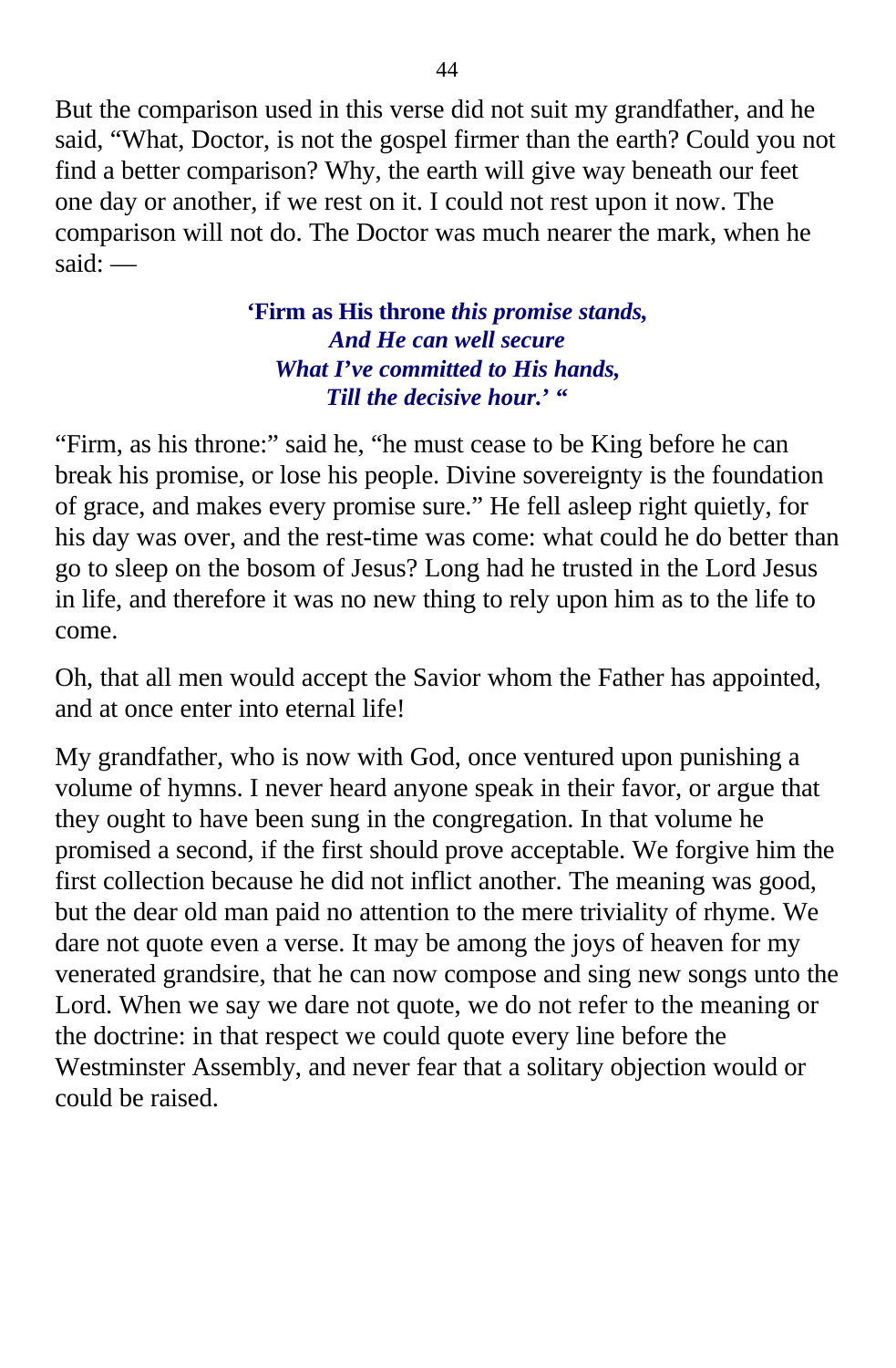Here is a copy of grandfather's memorial in the present Stambourne Meeting.

#### IN MEMORY OF

#### THE REV. JAMES SPURGEON,

*Who for fifty-four years was the faithful and beloved Pastor of the Church in this place, and for four years previously of the Independent Church at Clare.*

*He departed this life on the 12th day of February, 1864, in the 88th year of his age.*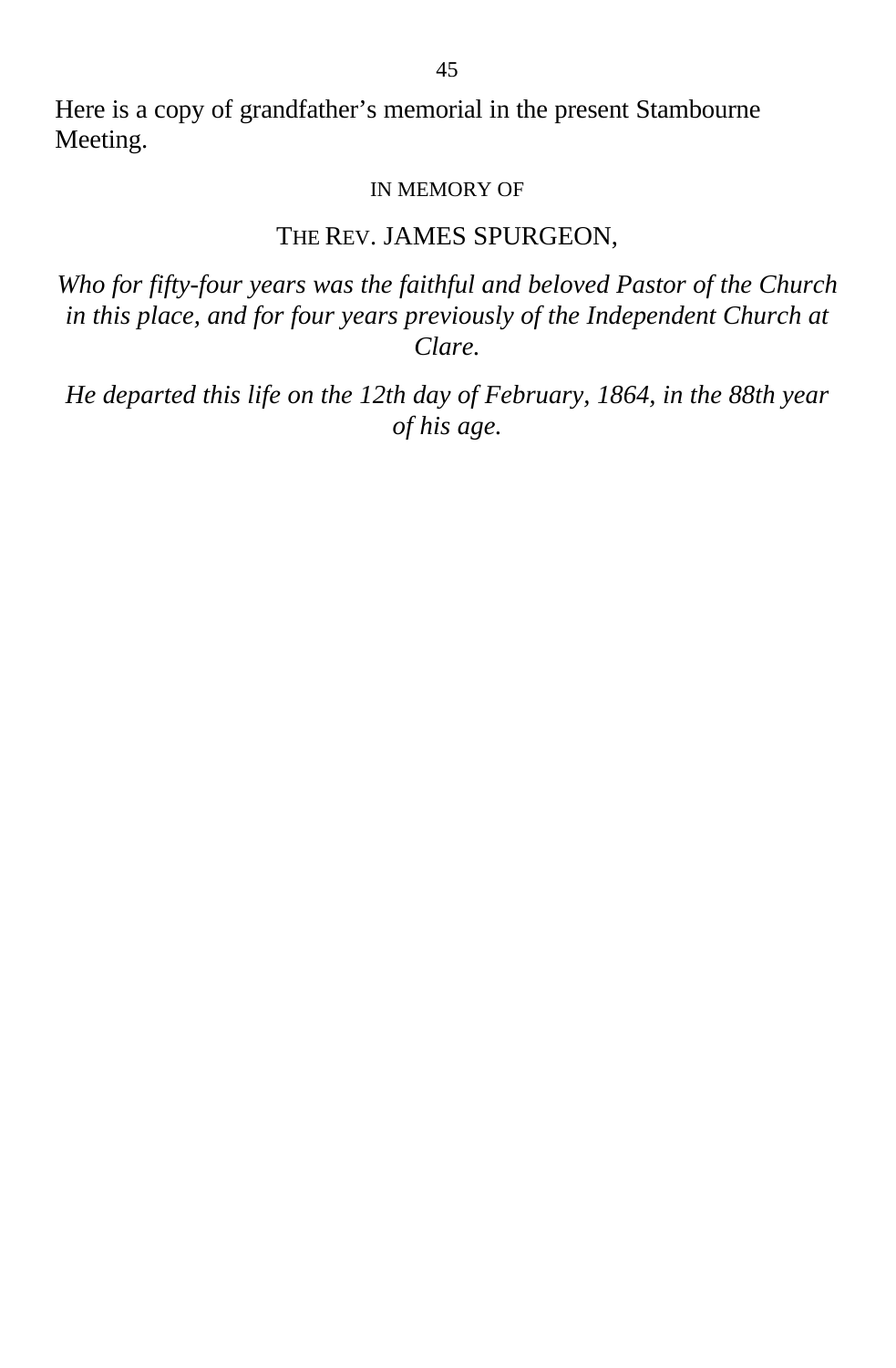## THE OLD PARSONAGE AT STAMBOURNE.

### BY C. H. SPURGEON.

THE drawing of the old Manse at Stambourne has far more charms for me than for any of my readers; but I hope that their generous kindness to the writer will cause them to be interested in it. Here my venerable grandfather lived for more than fifty years, and reared his rather numerous family. In its earlier days it must have been a very remarkable abode for a dissenting teacher; a clear evidence that either he had an estate of his own, or that those about him had large hearts and pockets. It was in all respects a gentleman's mansion of the olden times. The house has been supplanted by one which, I doubt not, is most acceptable to the excellent minister who occupies it; but to me it can never be one-half so dear as the revered old home in which I spent some of my earliest years. It is true the old parsonage had developed devotional tendencies, and seemed inclined to prostrate its venerable form, and therefore it might have fallen down of itself if it had not been removed by the builder; but, somehow, I wish it had kept up for ever and ever. I could have cried, "Builders, spare that home. Touch not a single tile, or bit of plaster": but its hour was come, and so the earthly house was happily dissolved, to be succeeded by a more enduring fabric. The new house, as Smith told me, was "built on the same destruction." It stood near the chapel, so that the pastor was close to his work. One Sabbath morning (grandfather could not bear to hear us say Sunday), my dear grandmother felt ill, and so did not go out to the service. Before service had ended she had gone to be with Jesus; she was found sitting with her Bible open before her, marking the passage, "The hand of God hath touched me." From this text her funeral sermon was preached. I have put in here such an approach to a portrait as I could find: it was taken by some traveling artist who visited the district, and took off several of the family. Such deaths as those of my gracious grandmother made the old house sacred.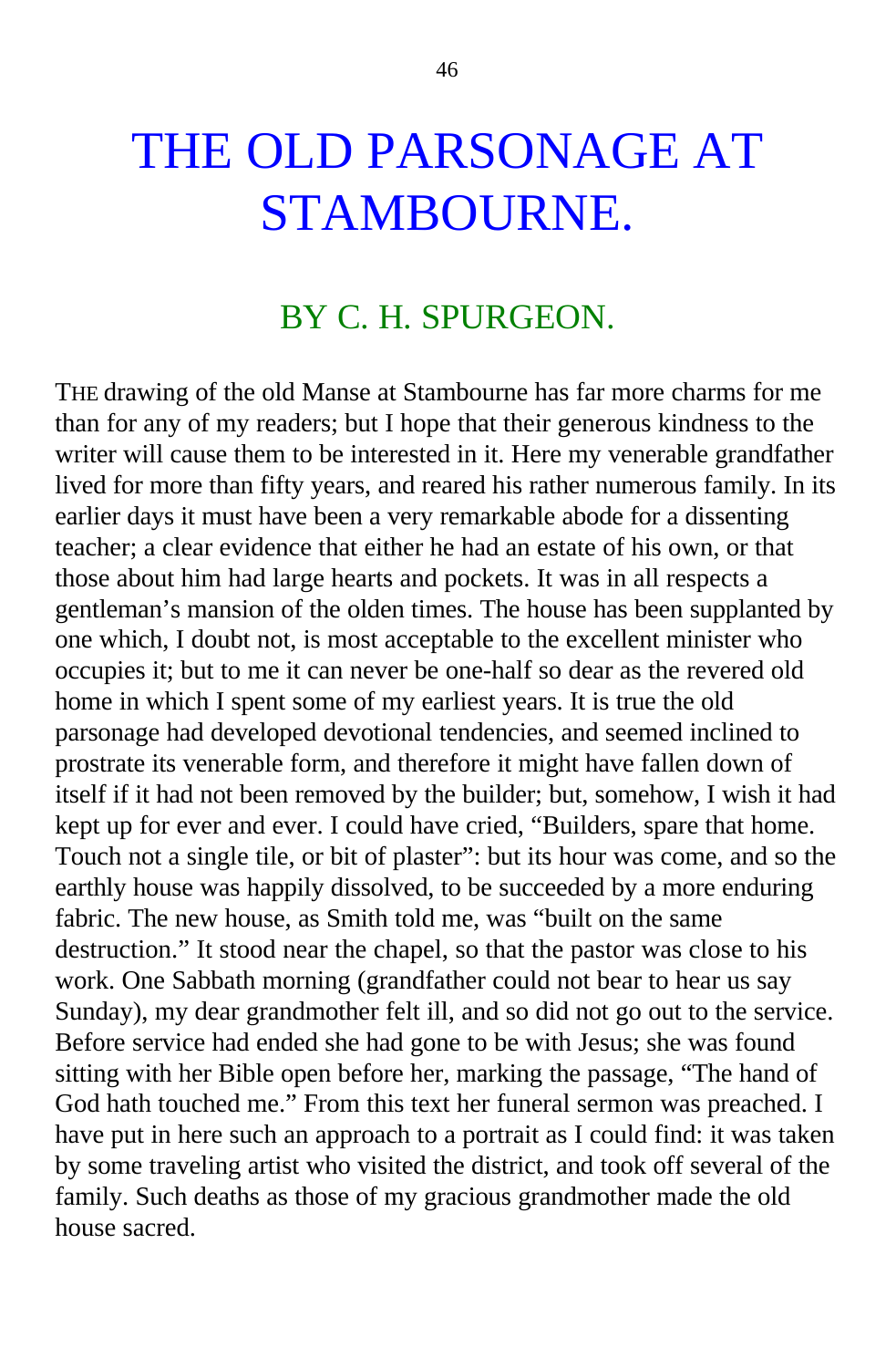It looks a very noble parsonage, with its eight windows in front; but at least three, and I think four, of these were plastered up, and painted black, and then marked out in lines to imitate glass. They were not such very bad counterfeits, or the photograph would betray this. Most of us can remember the window tax, which seemed to regard light as a Latin commodity — *lux*, and therefore a luxury, and as such to be taxed. So much was paid on each aperture for the admission of light; but the minister's small income forced economy upon him, and so room after room of the manse was left in darkness, to be regarded by my childish mind with reverent awe. Over other windows were. put up boards marked DAIRY, or CHEESE-ROOM, because by being labeled with these names they would escape the tribute. What a queer mind must his have been who first invented taxing the light of the sun! It was, no doubt, meant to be a fair way of estimating the size of a house, and thus getting at the wealth of the inhabitant; but, incidentally, it led occupiers of large houses to shut out the light for which they were too poor to pay.

Let us enter by the front: door. We step into a spacious hall, innocent of carpet. There is a great fireplace, and over it a painting of David, and the Philistines, and Giant Goliath. The hall-floor was of brick, and carefully sprinkled with fresh sand. We see this in the country still, but not often in the minister's house. In the hall stood "the child's" rocking-horse. It was a grey horse, and could be ridden astride or side-saddle. When I visited Stambourne, in the year 1889, a man claimed to have rocked me upon it. I remembered the horse, but not the man, so sadly do we forget the better, and remember the baser. This was the only horse that I ever enjoyed riding. Living animals are too eccentric in their movements, and the law of gravitation usually draws me from my seat upon them to a lower level; therefore I am not an inveterate lover of horseback. I can, however, testify of my Stambourne steed, that it was a horse on which even a member of Parliament might have retained his seat.

Into this hall came certain of the more honored supporters of the Meeting to leave their cloaks, and so forth, on wet Sundays. The horses and gigs went down to the stables and sheds in the rear; the whips usually went into the pews: and a few of the choicer friends left their wraps and coats in the minister's hall. What fine people were Mr. and Miss Jarvis, who were generous patrons, and yet were among the lowliest of friends! Never a word of boasting fell from their lips, but their lives were delightful to think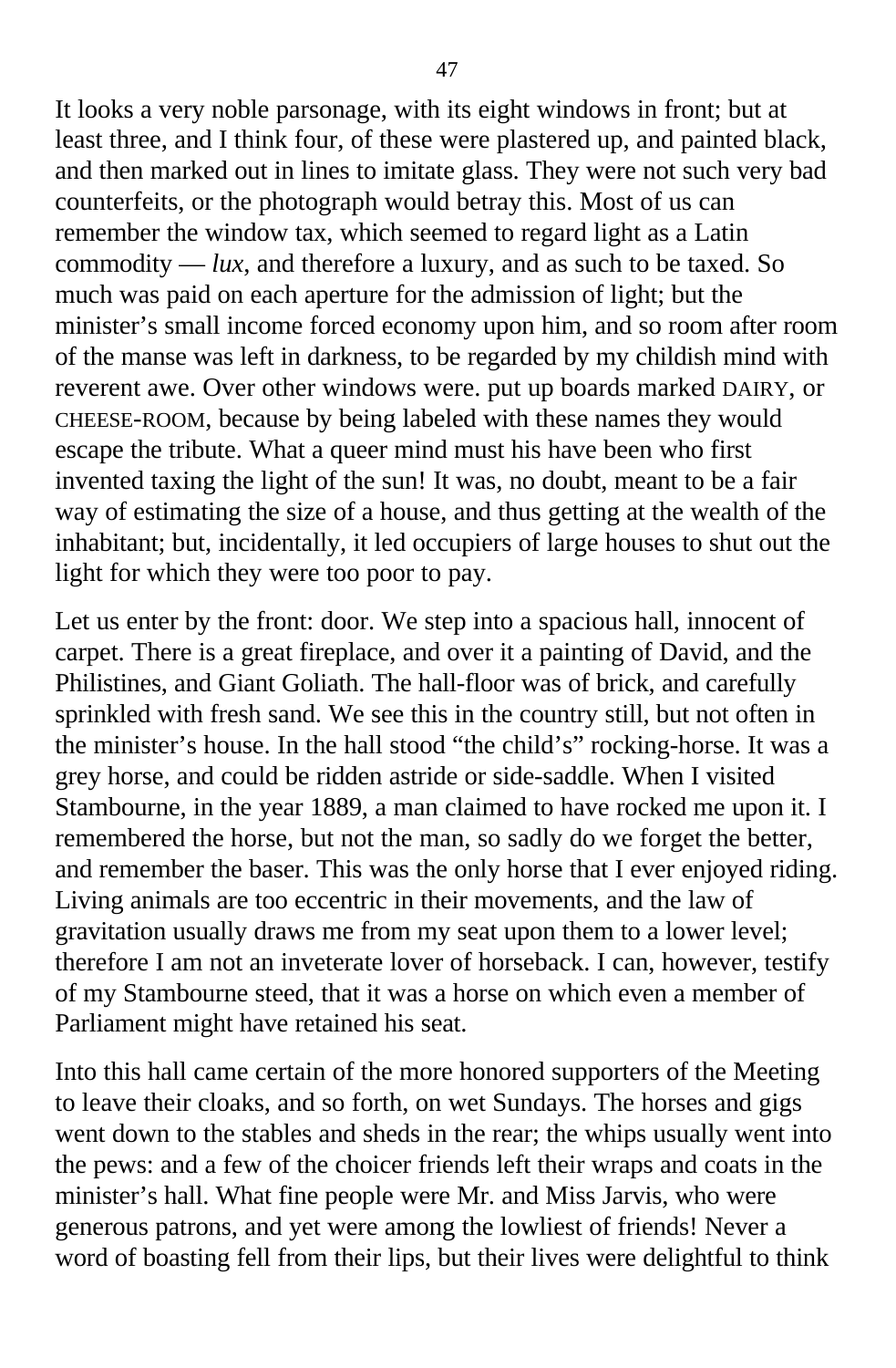upon. Neither in life nor in death did they forget their Pastor and his household.

How I used to delight to stand in the hall, with the door open, and watch the rain run off the top of the door into a wash-tub! How much better to catch the overflow of the rain in a tub than to have a gutter to carry it off! So I thought; but do not now think. What bliss to float cotton-reels in the miniature sea! How fresh and sweet that rain seemed to be! The fragrance of the water which poured down in a thunder-shower comes over me now.

Where the window is open on the right was the best parlor. Roses generally grew about it, and bloomed *in the room* if they could find means to insert their buds between the wall and the window-frame. They generally found ample space, for nothing was quite on the square. There had evidently been a cleaning up just before my photograph was taken, for there are no roses creeping up from below. What Vandals people are when they set about cleaning up either the outsides or the insides of houses! On the sacred walls of this "Best Parlor" hung portraits of my grandparents and uncles, and on a piece of furniture stood the fine large basin which grandfather used for what he called "baptisms." In my heart of hearts I believe it was originally intended for a punch-bowl; but in any case it was a work of art, worthy of the use to which it was dedicated. This is the room which contained the marvel to which I have often referred.

Here is one of the references: — "We remember well, in our early days, seeing upon our grandmother's mantel-shelf an apple contained in a phial. This was a great wonder to us, and we tried to investigate it. Our question was, 'How came the apple to get inside so small a bottle?' The apple was quite as big round as the phial: by what means was it placed within it? Though it was treason to touch the treasures on the mantelpiece, we took down the bottle, and convinced our youthful mind that the apple never passed through its neck; and by means of an attempt to unscrew the bottom we became equally certain that the apple did not enter from below. We held to the notion that by some occult means the bottle had been made in two pieces, and afterwards united in so careful a manner that no trace of the join remained. We were hardly satisfied with the theory, but as no philosopher was at hand to suggest any other hypothesis, we let the matter rest. One day the next summer we chanced to see upon a bough another phial, the first cousin of our old friend, within which was growing a little apple which had been passed through the neck of the bottle while it was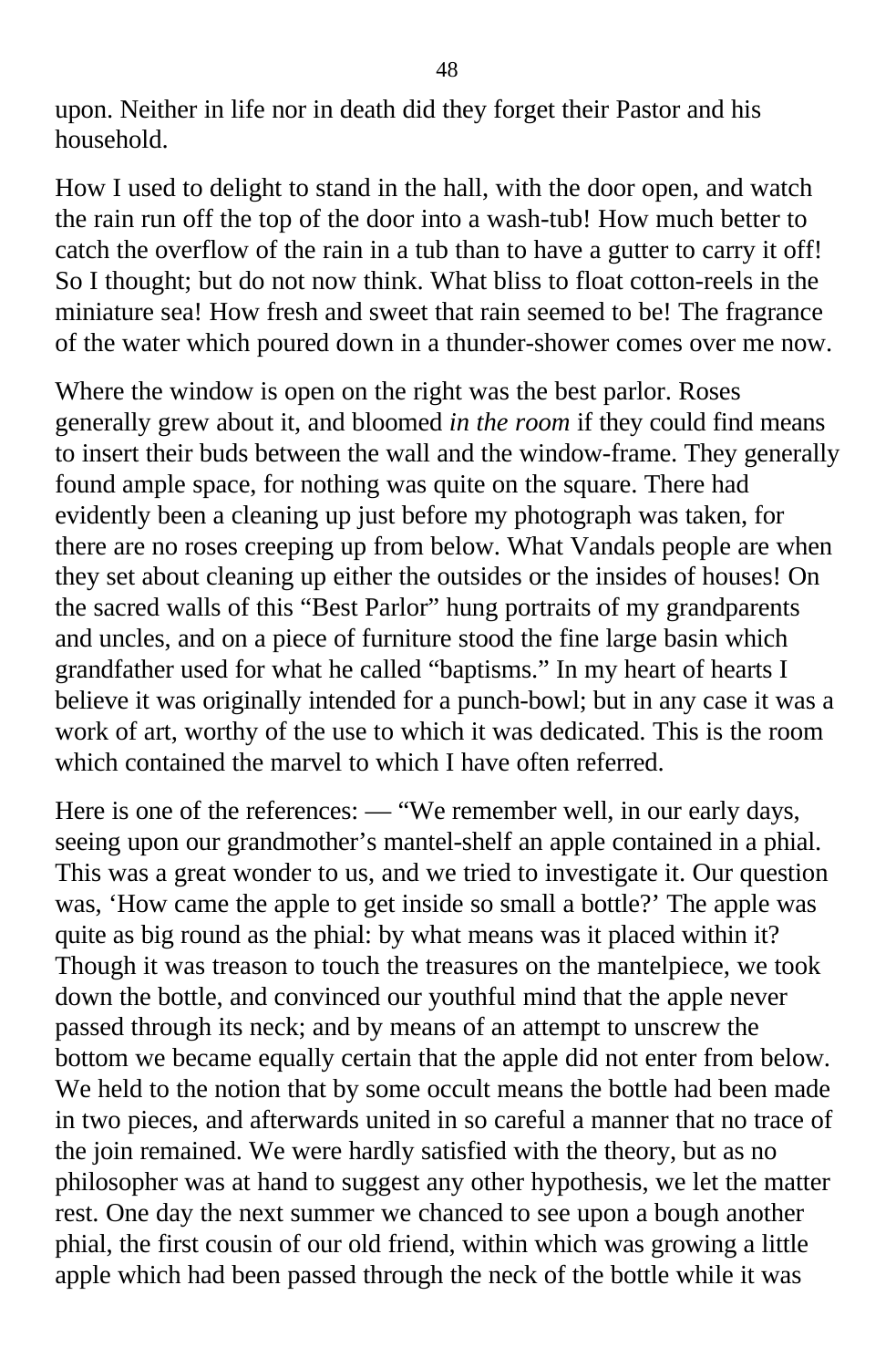extremely small. 'Nature well known, no prodigies remain'; the grand secret was out. We did not cry, '*Eureka! Eureka!*' but we might have done so if we had then been versed in the Greek tongue.

"This discovery of our juvenile days shall serve for an illustration at the present moment. Let us get the apples into the bottle while they are little: which, being translated, signifies, let us bring the young ones into the house of God, by means of the Sabbath School, in the hope that in after days they will love the place where his honor dwelleth, and there seek and find eternal life. By our making the Sabbath dreary, many young minds may be prejudiced against religion: we would do the reverse. Sermons should not be so long and dull as to weary the young folk, .or mischief will come of them; but with interesting preaching to secure attention, and loving teachers to press home the truth upon the youthful heart, we shall not have to complain of the next generation, that they have 'forgotten their restingplaces.'"

In this best parlor grandfather would usually sit on Sunday mornings, and prepare himself for preaching. I was put into the room with him that I might be quiet, and, as a rule, *The Evangelical Magazine* was given me. This contained a portrait of a reverend divine, and one picture of a missionstation. Grandfather often requested me to be quiet, and always gave as a reason that I "had the magazine." I did not at the time perceive the full force of the argument to be derived from that fact; but no doubt my venerable relative knew more about the sedative effect of the magazine than I did. I cannot support his opinion from personal experience. Another means of stilling "the child" was much more effectual. I was warned that perhaps grandpa would not be able to preach if I distracted him, and then — ah! then what would happen, if poor people did not learn the way to heaven? This made me look at the portrait and the missionary-station once more. Little did I dream that some other child would one day see my face in that wonderful Evangelical portrait-gallery.

In the front of the house towards the left, nearly hidden by a shrub, is a very important window, for it let light into the room, wherein were the oven, the mangle, and, best of all, the kneading-trough. How often have I gone to that kneading-trough; for it had a little shelf in it, and there would be placed "*something for the child!*" A bit of pastry, which was called by me, according to its size, a pig or a rabbit, which had little ears, and two currants for eyes, was carefully placed in that sacred shrine, like the manna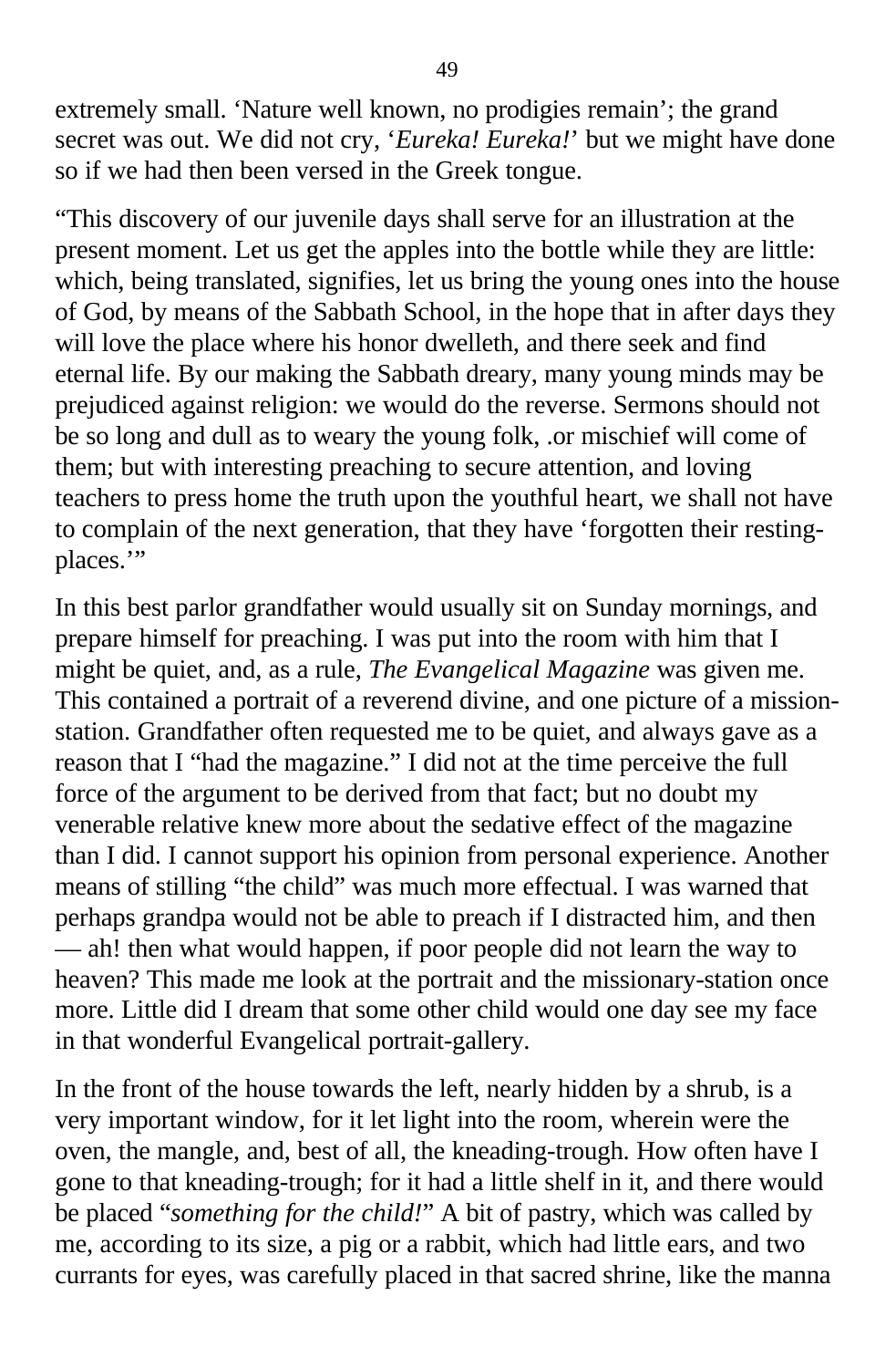in the ark. Dear grandmother, how much you labored to spoil that "child"! Yet your memory is more dear to him than that of wiser folks, who did not spoil "the child." Do you now look down from your mansion above upon your petted grandson? Do you feel as if he would have been better if you had been sour and hard? Not a bit of it. Aunt Ann, who had a finger in it all, would spoil "the child" again if she had a chance.

The mangle was of use to the whole parish, and there was always sure to be some one or another turning it. It was, of course, of a very ancient sort, but it was efficient. I have heard of an East Anglian dame putting herself down upon the schedule as Head of the household, and when the census man questioned her, as to whether that was not her husband's position, she replied: "He isn't the master here. What's he good for, except to turn the mangle?" I have also heard it said of certain divines, that all they could do by way of preaching was to mangle the text; but that relates to a worse kind of mangling. I have heard a good deal of chat in that room; but never any provoking judgment upon the rougher sex, which ran to the length of that which I have quoted. The people who came turned the mangle for themselves, and measured time by minutes; but they chatted on upon a thousand now-forgotten themes: talking did not hinder mangling.

I should not wonder but what I heard some of the rough village wit of which Mr. Beddow has given me a specimen, in what he calls

#### **A GROTESQUE LITTLE DRAMA.**

Three boys in a village had rather hard times at home. Through the pressure of poverty, and partly, it was said, through the stinginess of their mother, the lads were often half-starved and very hungry One day, during their mother's absence, they resolved to have a good feast of porridge.

The meal-bag was brought out from the drawer. The saucepan, with water, was put on the fire. One boy put in meal from the bag; one stirred the mixture; and one watched at the door.

When they were busy with the cooking, some other lads, happening to be close by, listened to the talk of the brothers, which ran thus: —

"Stir up, Dick."

"Put in, Tom."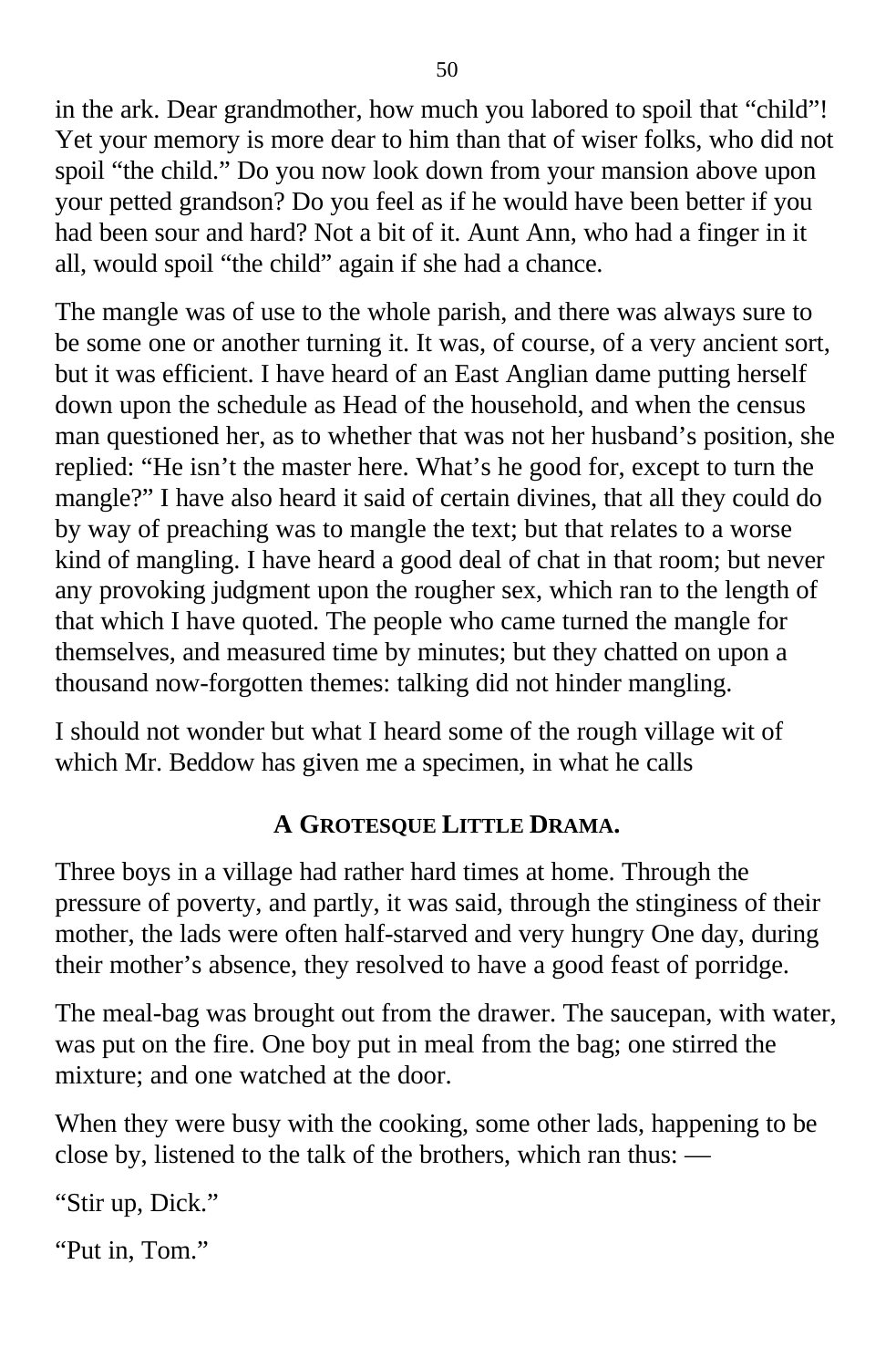"Jack, take care your mother don't come.

When the brothers next appeared in the village, they were saluted with a sort of chorus — a repetition of their own cries — "*Stir up, Dick! Put in, Tom! Jack, take care your mother don*'*t come!*" For a long while it was a standing joke among the village boys to tease these brothers by shouting after them this kind of mocking refrain.

At another time we might have heard another specimen of the wit of our village: —

Two rustics were in the garden. One, finding the other in his way, gave him a tap on the head to make him stand aside. The victim whiningly, complained, "You've hurt my head." "Head, man," said his mate, "*Head!* it's only a *pimple,* it ain't come to a *head* yet!"

Hardly knowing where else to put it, we will here insert Mr. Beddow's story of

#### **BARNEY'S CHERRY TREE.**

"One day when B — and his brother John were in the garden, a village boy stopped at the fence and asked, 'Mr. John, will you please to show me Barney's cherra-tree? '

'What do you mean, my boy?'

'Well, you see, Mr. John, I told Barney. as how I set an apple-pip in our garden, and this year its growed into a little tree. But Barney said as that wor nothing: he set a cherra-stone last year, and this year its growed into a tree, with cherras on it.'

"This recalling of his joke made Barney stoop to hide his burning face, and John asked, 'How is this? what does it all mean?' Then the listening lad cried aloud, in remonstrance, 'O Barney! I doubt that's a story, Barney!'

"It was a boy's jest — a Munchausen tale, though Barney knew nothing of the famous Baron. In after life Barney learned to be more particular. He heard of George Washington, and henceforth scrupulously respected the truth. I have heard him tell this tale for the amusement and warning of his young friends; but I was sorry that they saw any fun in it. That is poor wit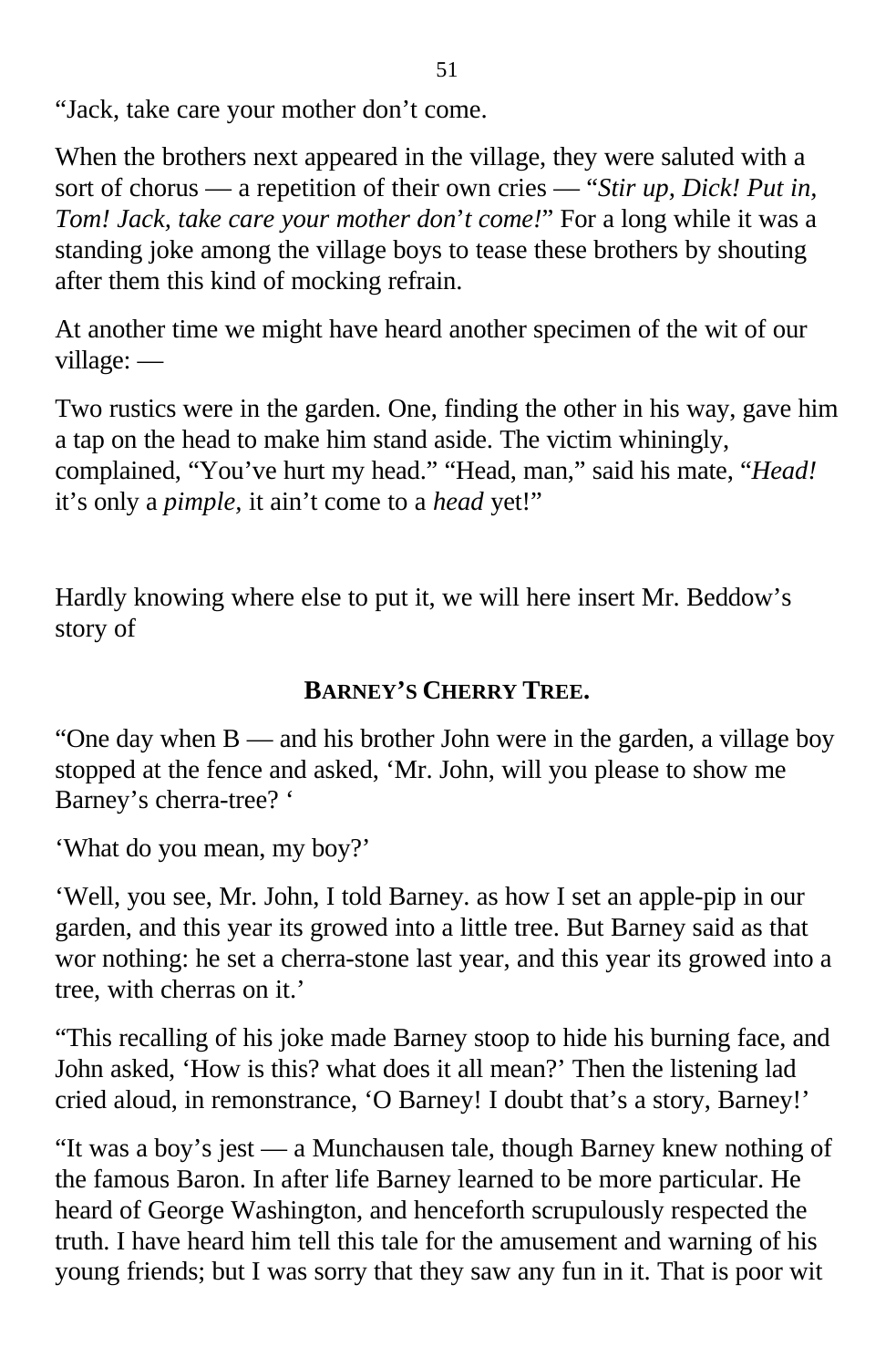which consists of untruths and exaggerations, and to play upon the good faith of youth is not to exhibit great power of intellect."

The dairy at the back of the house was by no means a bad place for a cheese-cake, or for a drink of cool milk. It makes one think of the hymn:

#### **"***I have been there; and still would go.***"**

The cupboard under the stairs where they kept the sand for the floors would be a real Old Curiosity Shop nowadays; but there it was, and great was the use of it to the cottagers around.

There was a sitting-room all the back of the house, where the family met for meals. In that which looks like a blank side in our picture there certainly was a window looking out upon the garden; perhaps it was a little further back than the picture goes. A very pleasant outlook there was from that window down the green garden paths, and over the hedge into the road. 'When I last saw the "Keeping-room", a bit of ivy had forced its way through the lath and plaster, and had been trained along the inside of the room; but in my childish days we were not so verdant. I remember a mark on the paper which had been made by the finger of one of my uncles, so they told me, when one year the flour was so bad that it turned into a paste, or pudding, inside the loaf, and could not be properly made into bread. History has before this been learned from handwritings on the wall. The times of the old Napoleon wars and of the Corn Laws, must often have brought straitness of bread into the household; and a failure in the yield of the little farm made itself felt in the family.

There was a mysterious jack over the fire-place, and with that fire-place itself I was very familiar; for candles were never used extravagantly in grandfather's house, and if anyone went out of the room, .and took the candle with him, it was just a little darker, not very much; and if one wished to read, the fire-light was the only resort. There were mould candles now and then in the best room, but that was only on very high days and holidays. My opinion, derived from personal observation, was that all everyday candles were made of rushes and tallow.

Our young readers in London and other large towns have probably never seen a pair of snuffers, much less the flint and steel with which a light had to be painfully obtained by the help of a tinderbox and a brimstone match.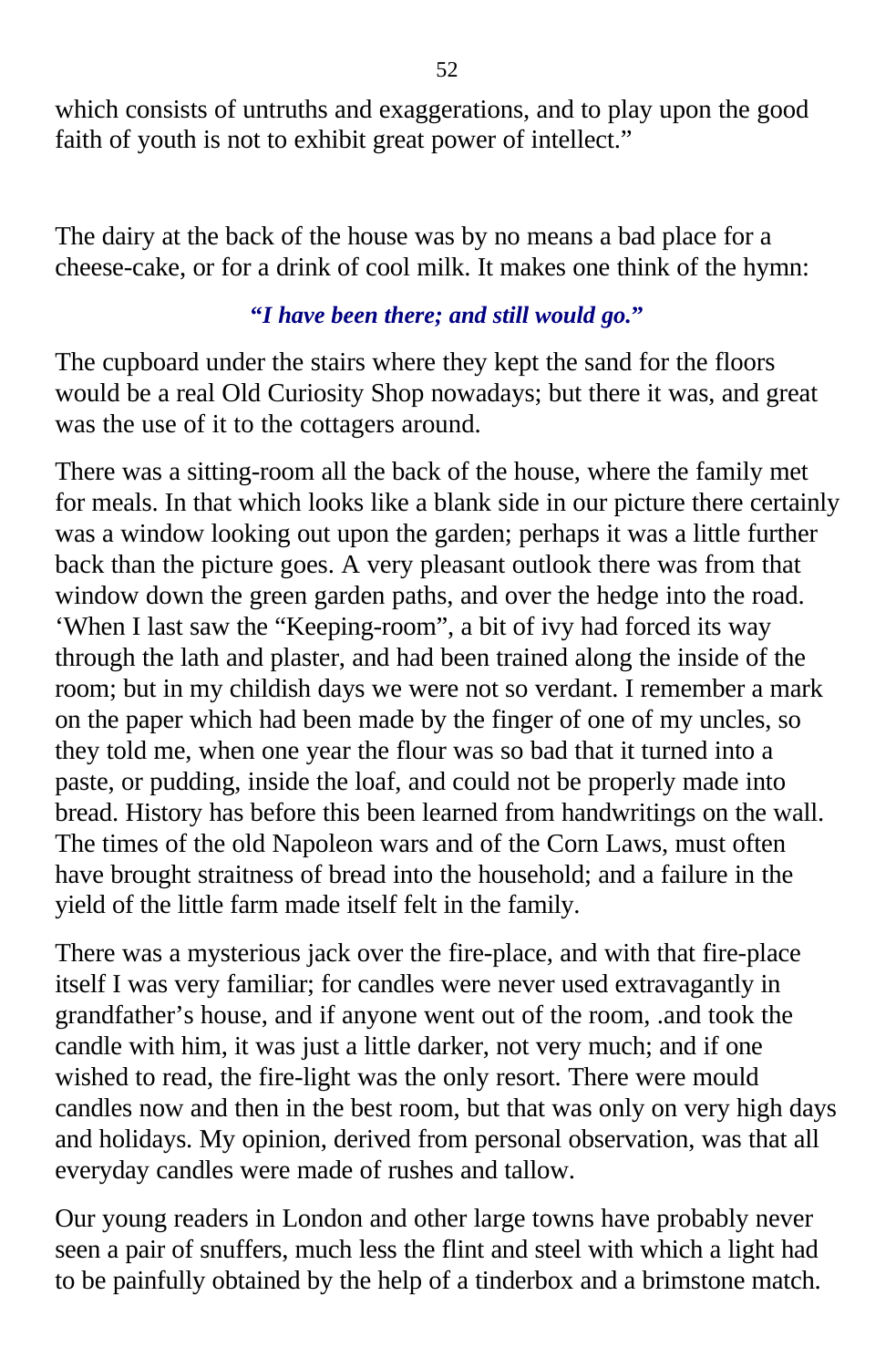What a job on a cold raw morning to strike, and strike, and see the sparks die out because the tinder was damp! We are indeed living in an age of light when we compare our incandescent gas-burners and electric lights with the rush-lights of our childhood. And yet the change is not all one way; for if we have more light, we have also more fog and smoke, at least in London. Our "Keeping-room" was a very nice, large, comfortable dining-room, and it had a large store-closet at one end. You should have seen the best china! It only came out on state occasions, but it was very marvelous in "the child's" eyes.

A quaint old winding stair led to the upper chambers. The last time I occupied the best bedroom, the floor seemed to be anxious to go out of the window, at least, it inclined that way. There seemed to be a chirping of birds very near my pillow in the morning, and I discovered that swallows had built outside the plaster, and sparrows had found a hole which admitted them inside of it, that there they might lay their young. It is not always that one can lie in bed and study ornithology. I confess that I liked all this rural life, and the old chintz bed-furniture, and the paper round the looking-glass cut in the form of horse-chestnut leaves and dahlias, and the tottery old mansion altogether.

I am afraid I am amusing myself rather than my reader, and so I will not weary him with more than this one bit more of rigmarole just now. But there was one place upstairs which I cannot omit, even at the risk of being wearisome. Opening out of one of the bedrooms, there was a little chamber of which the window had been blocked up through that wretched windowduty. When the original founder of Stambourne Meeting quitted the Church of England, to form a separate congregation, he would seem to have been in possession of a fair estate, and the house was quite a noble one for those times. Before the light-excluding tax had come into operation, that little room was the minister's study and closet for prayer; and a very nice cozy room too. In my time it was a dark den; — but *it contained books*, and this made it a gold-mine to me. Therein was fulfilled the promise, "I will give thee the treasures of darkness." Some of these were enormous folios, such as a boy could hardly lift. Here I first struck up acquaintance with the martyrs, and specially with "Old Bonner," who burned them; next, with Bunyan and his "Pilgrim"; and further on, with the great masters of Scriptural theology, with whom no moderns are worthy to be named in the same day. Even the old editions of their works, with their margins and old-fashioned notes, are precious to me. It is easy to tell a real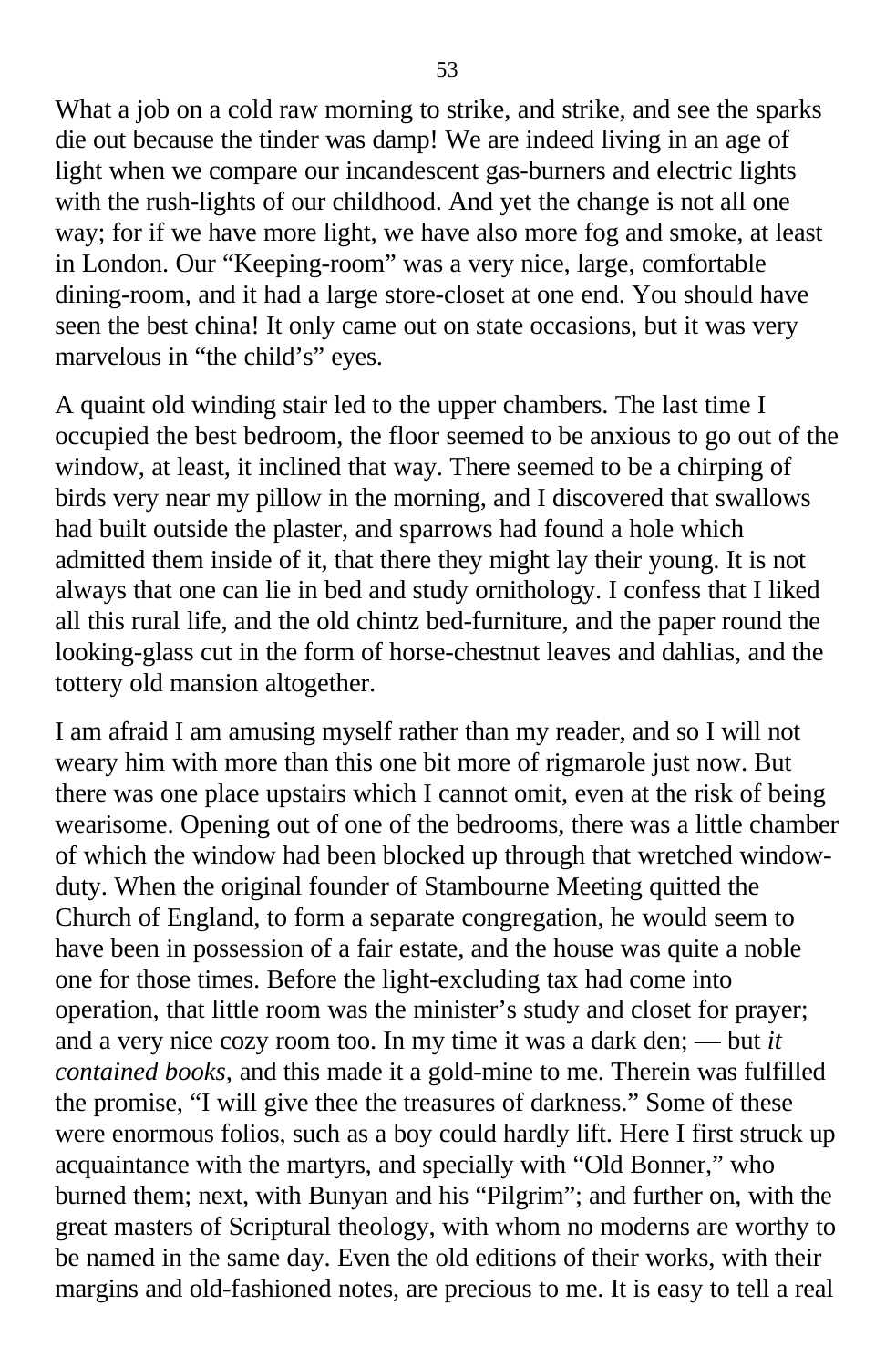Puritan book even by its shape and by the appearance of the type. I confess that I harbor a prejudice against nearly all new editions, and cultivate a preference for the originals, even though they wander about in sheepskins and goat-skins, or are shut up in the hardest of boards. It made my eyes water a short time ago to see a number of these old books in the new manse: I wonder whether some other boy will love them, and live to revive that grand old divinity which will yet be to England her balm and benison.

Out of that darkened room I fetched those old authors when I was yet a youth, and never was I happier than when in their company. Out of the present contempt, into which Puritanism has fallen, many brave hearts and true will fetch it, by the help of God, ere many years have passed. Those who have daubed up the windows will yet be surprised to see heaven's light beaming on the old truth, and then breaking forth from it to their own confusion.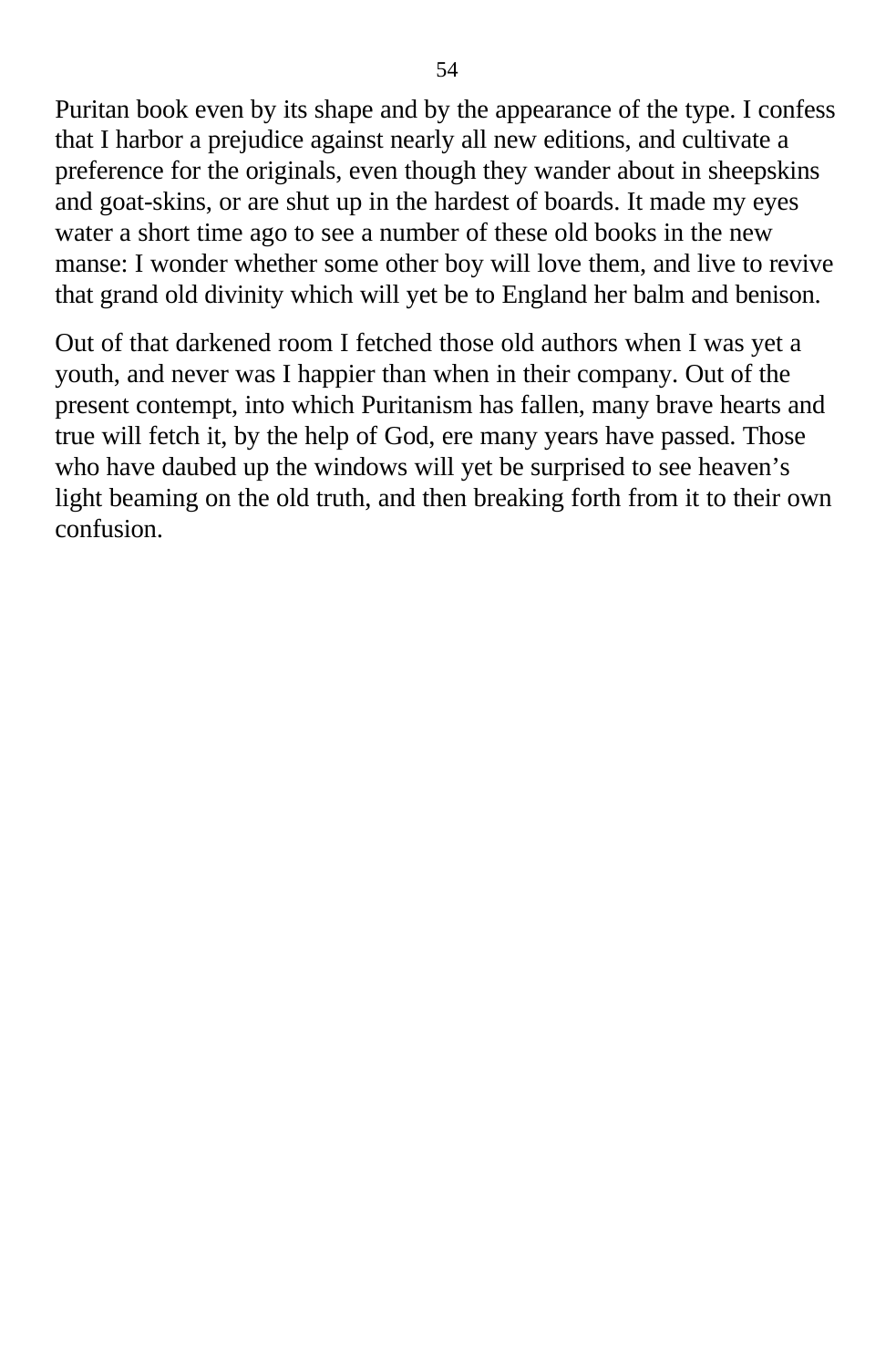THE story of Mr. Knill's prophesying that I should preach the gospel in Rowland Hill's chapel, and to the largest congregations in the world, has been regarded by many as a legend, but it was strictly true. Mr. Knill took the county of Essex in the year 1844, and traversed the region from town to town, as a deputation for the London Missionary Society. In the course of that journey he spent a little time at Stambourne Parsonage. In his heart burned the true missionary spirit, for he sought the souls of young and old, whenever they came in his way. He was a great soul-winner, and he soon spied out the boy. He said to me, "Where do you sleep? for I want to call you up in the morning." I showed him my little room, and he took good note of it. At six o'clock he called me up. There stood in my grandfather's garden two arbors made of yew trees, cut into sugar — loaf fashion. Though the old manse has given way to a new one, and the old chapel has gone also, yet the yew trees flourish as aforetime. We went into the righthand arbor, and there, in the sweetest way, he told me of the love of Jesus, and of the blessedness of trusting in him and loving him in our childhood. With many a story he preached Christ to me, and told me how good God had been to him, and then he prayed that I might know the Lord and serve him. He knelt down in that arbor and prayed for me with his arms about my neck. He did not seem content unless I kept with him in the interval between the services. He heard my childish talk with patient love, and repaid it with gracious instruction. On three successive days he taught me and prayed with me, and before he had to leave, my grandfather had come back from the place where he had gone to preach, and all the family were gathered to morning prayer. Then, in the presence of them all, Mr. Knill took me on his knee, and said, "This child will one day preach the gospel, and he will preach it to great multitudes. I am persuaded that he will preach in the chapel of Rowland Hill, where (I think he said) I am now The minister." He spoke very solemnly, and called upon all present to witness what he said. Then he gave me sixpence as a reward if I would learn the hymn —

> **"***God moves in a mysterious way His wonders to perform,***"**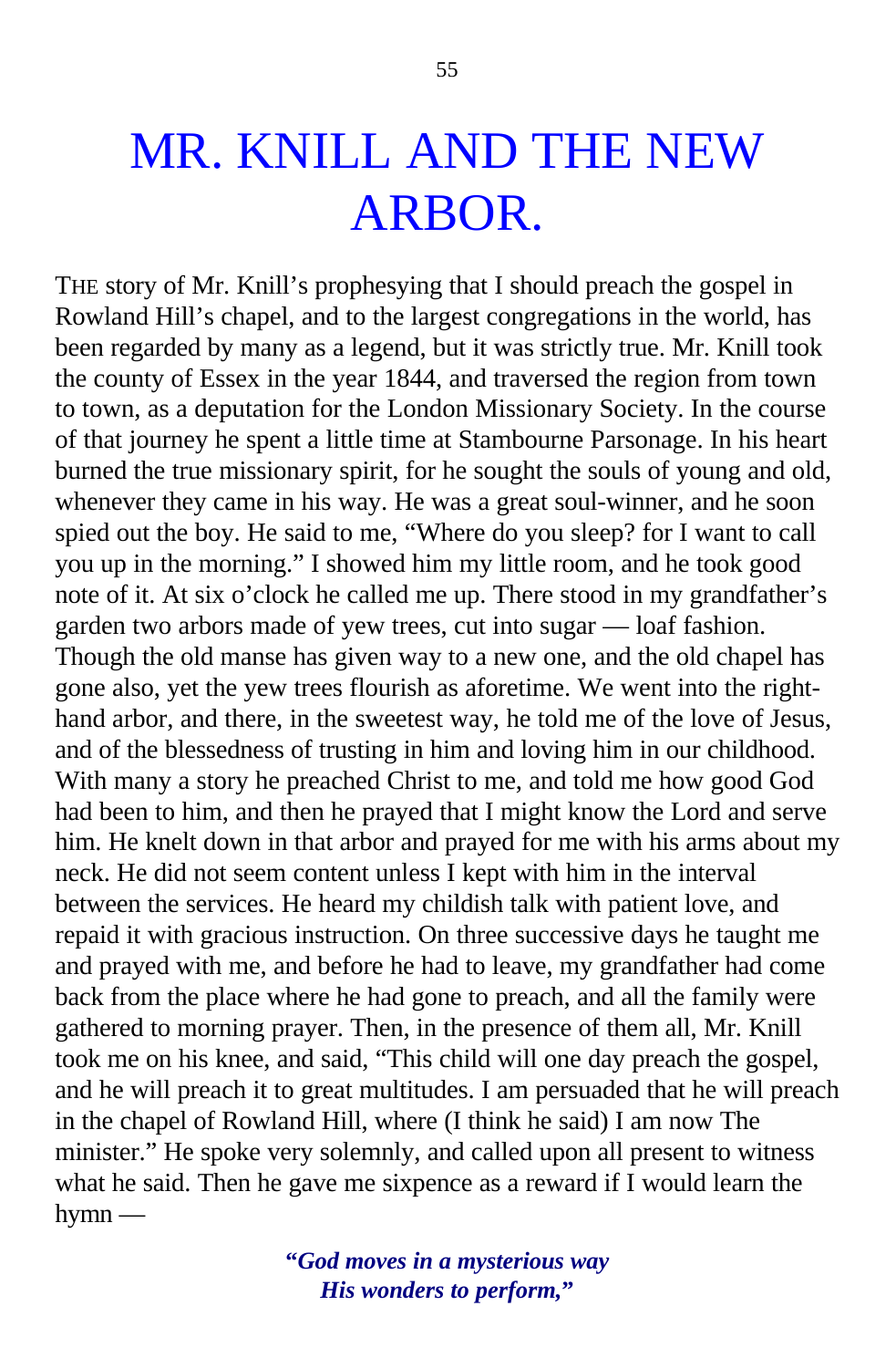I was made to promise that when I preached in Rowland Hill Chapel that hymn should be sung. Think of that as a promise from a child! Would it ever be other than an idle dream? Years flew by. After I had begun for some little time to preach in London — Dr. Alexander Fletcher was engaged to deliver the annual sermon to children in Surrey Chapel; but as he was taken ill, I was asked in a hurry to preach to the children in his stead. "Yes," I replied, "I will, if you will allow the children to sing, 'God moves in a mysterious way.' I have made a promise long ago that so that should be sung." And so it was: I preached in Rowland Hill's Chapel, and the hymn was sung. My emotions on that occasion I cannot describe, for the word of the Lord's servant was fulfilled. Still I fancy that Surrey was not the chapel which Mr. Knill intended. How was I to go to the country chapel? All unsought by me, the minister at Wotton-under-Edge, which was Mr. Hill's summer residence, invited me to preach there. I went on the condition that the congregation should sing, "God moves in a mysterious way" — which was also done. To me it was a very wonderful thing, and I no more understood at that time how it came to pass than I understand today why the Lord should be so gracious to me.

The following letter from Mr. Knill to my grandfather is very interesting, as showing how the good man thought of the matter: —

"*Chester, 17th April,* 1855.

"REVD MR. SPURGEON.

"Dear Sir,

"Perhaps you have forgotten me: but I have not forgotten my visit to you and your ancient chapel, and the fine trees which surround it, and your garden with the box and yew trees, and your dear grandson with whom I conversed, and on whose head I placed my hand, when I prayed with him in the arbor.

"Two years ago he wrote to me, reminding me of these things, and of his warm feelings on the occasion.

"Last week I was at Leamington, and dined with a young artist, who had come from London to see his parents. His conversation was much about a popular young minister from the country, whom he had heard preach at Exeter Hall, whose name was Spurgeon. He said I knew him. How is it possible, said the gentleman? I told him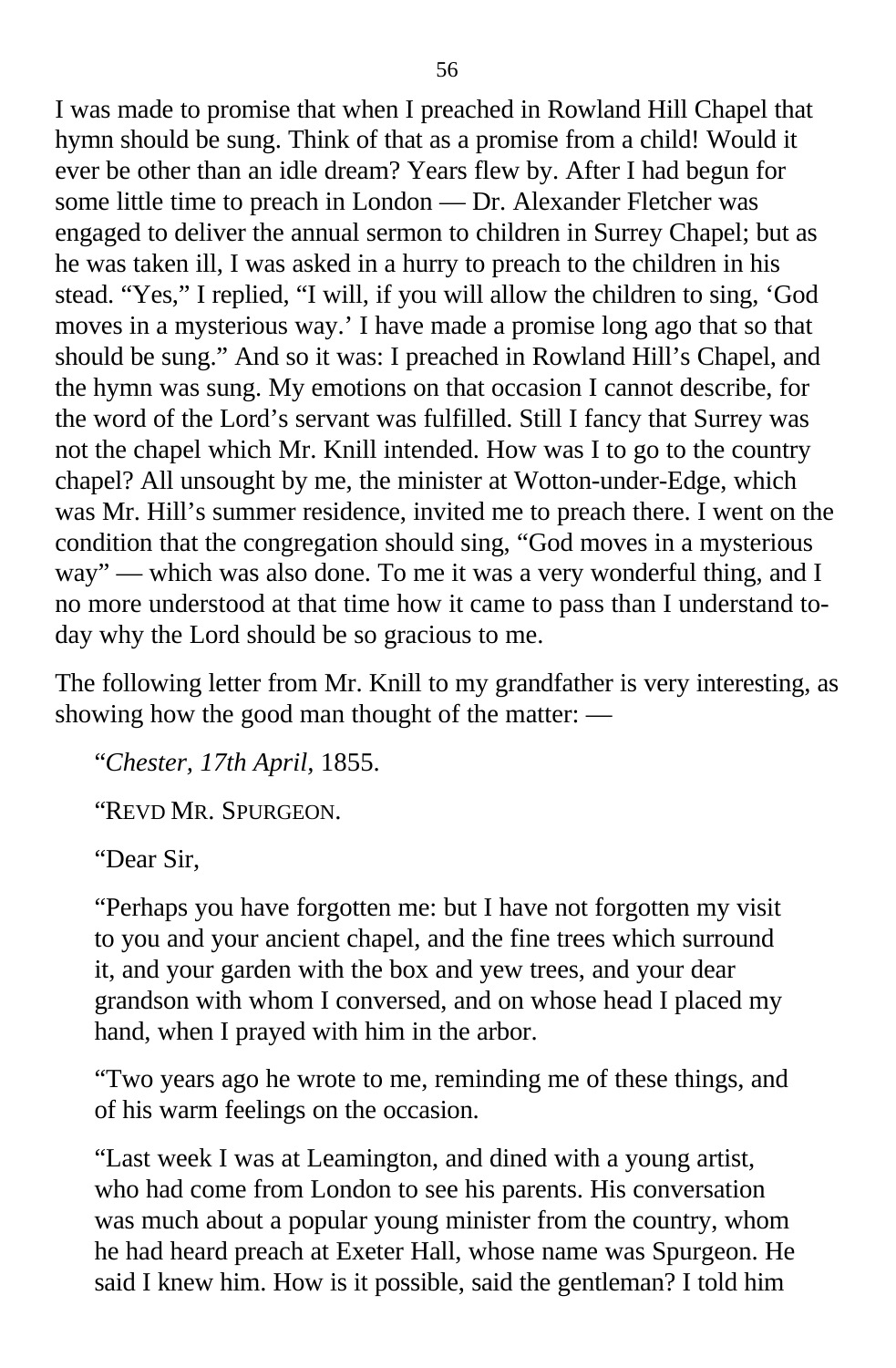of my visit, and of your grandson's letter to me, and of his preaching to John Berridge's people at Waterbeach, near Cambridge. Oh, it was a fine season of interest and rejoicing! I hardly slept the following night for joy.

"A day or two afterwards I dined near Warwick with a party of friends. Their conversation was also about your grandson, not knowing that I had heard of him. Two of the party had been his hearers in London, and were very full of the subject. One of them said, 'He mentioned your praying with him at his relative's in the garden.' I have prayed much *about* him and *for* him, that God may keep him at the foot of the cross, that popularity may not puff him up.

"Will you please give me his address, as I should like to write to him? Forgive me for this intrusion. I feel much about this clear youth, very much. I have four or five of our ministers in London, and my heart goes out much after them. I have been settled in this city upwards of seven years, and have received more than four hundred members into the church.

"Matthew Henry's Chapel is still standing, but is in the possession of the Unitarians. Ours is an off-shoot from some of Matthew's old members, who would have orthodox preaching.

"The Lord bless you and all your family. I have a distant recollection of seeing some of them at your House.

"Yours very truly,

*(Signed)* "RICHARD KNILL."

After that, I went to preach for Mr. Richard Knill himself, who was then at Chester. What a meeting we had! He was preaching in the theater, and consequently I had to take his place at the footlights. His preaching in a theater took away from me all fear about preaching in buildings of doubtful use, and set me free for the campaigns in Exeter Hall and the Surrey Music Hall. How much this had to do with other theater services many know.

> **"***God. moves in a mysterious way, His wonders to perform.***"**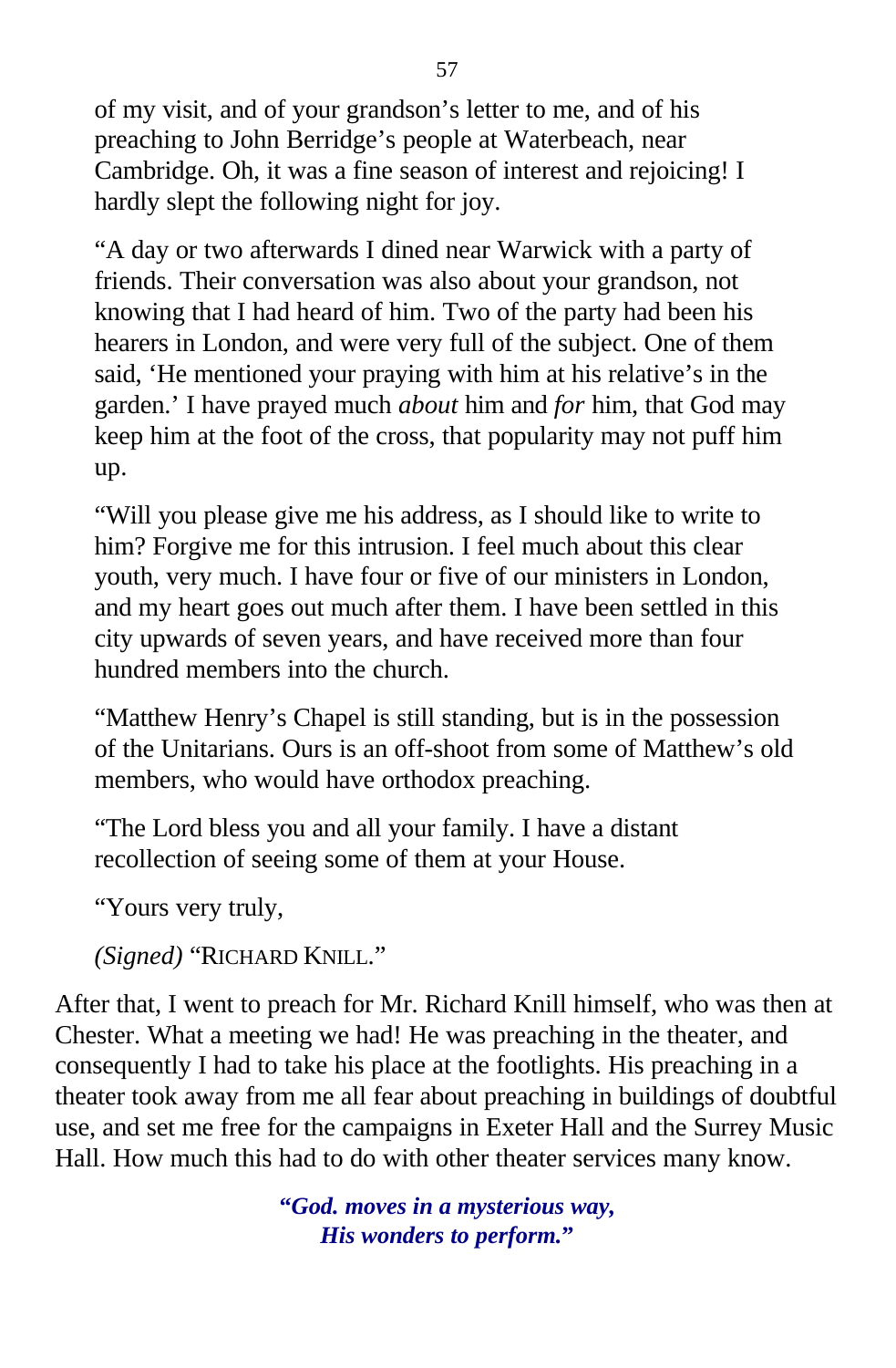After more than forty years of the Lord's loving-kindness, I sat again in that arbor in the year 1887. No doubt it is a mere trifle for outsiders to hear about, but to me it was an overwhelming moment. In July of the year 1887 I went down to Stambourne and walked about the place like one in a dream. The present minister of Stambourne meeting-house, and the members of his family, including his son and his grandchildren, were in the garden, and I could not help calling them together around that arbor, while I praised the Lord for his goodness to me. One irresistible impulse was upon me: it was to pray God to bless those lads that stood around me. Memory begat prayer. He who had blessed me would remember others also. I wanted the lads to remember, when they grew up, my testimony of God's goodness to me. God has blessed me all my life long, and redeemed me from all evil, and I pray that he may be the God of all the young people who read this story.

The singularity of the story seems to be that Mr. Knill should foresee the usefulness of a child. But why not? He was a singularly consecrated servant of God, whose communion with the Lord was intimate to a high degree. Therefore the secret of the Lord was with him. There are still things which the Lord reveals to his friends, saying of them much the same as that which he said to Abraham: "Shall I hide this thing which I do, from Abraham my friend?" Many other cases are on record. We find three of them before us in *Clarke*'*s Mirror: —*

"Mr. Wiseheart, being condemned by the Cardinal of St. Andrews and his Bishop to be burnt, as he was at the stake, he saw the Cardinal sitting at one of his castle windows, to see execution done upon him; whereupon he said, 'He who in such state from that high place, feeds his eyes with my torments, within a few days shall be hanged out at the same window, to be seen, with as much ignominy, as he now leans there with pride': which accordingly came to pass."

"Some godly persons being brought before Bishop Bonner, one of them, called Roger Holland, said thus unto him: ' God hath heard the prayers of his servants, whom ye have daily persecuted, as ye do us now. But this I dare be bold in God to speak (which by his Spirit I am moved to say), that God will shorten your cruelty, so that for a time you shall not molest his church; and, dear brethren, that you may perceive the truth of this, know that, after this day, in this place, there shall not any by him be put to the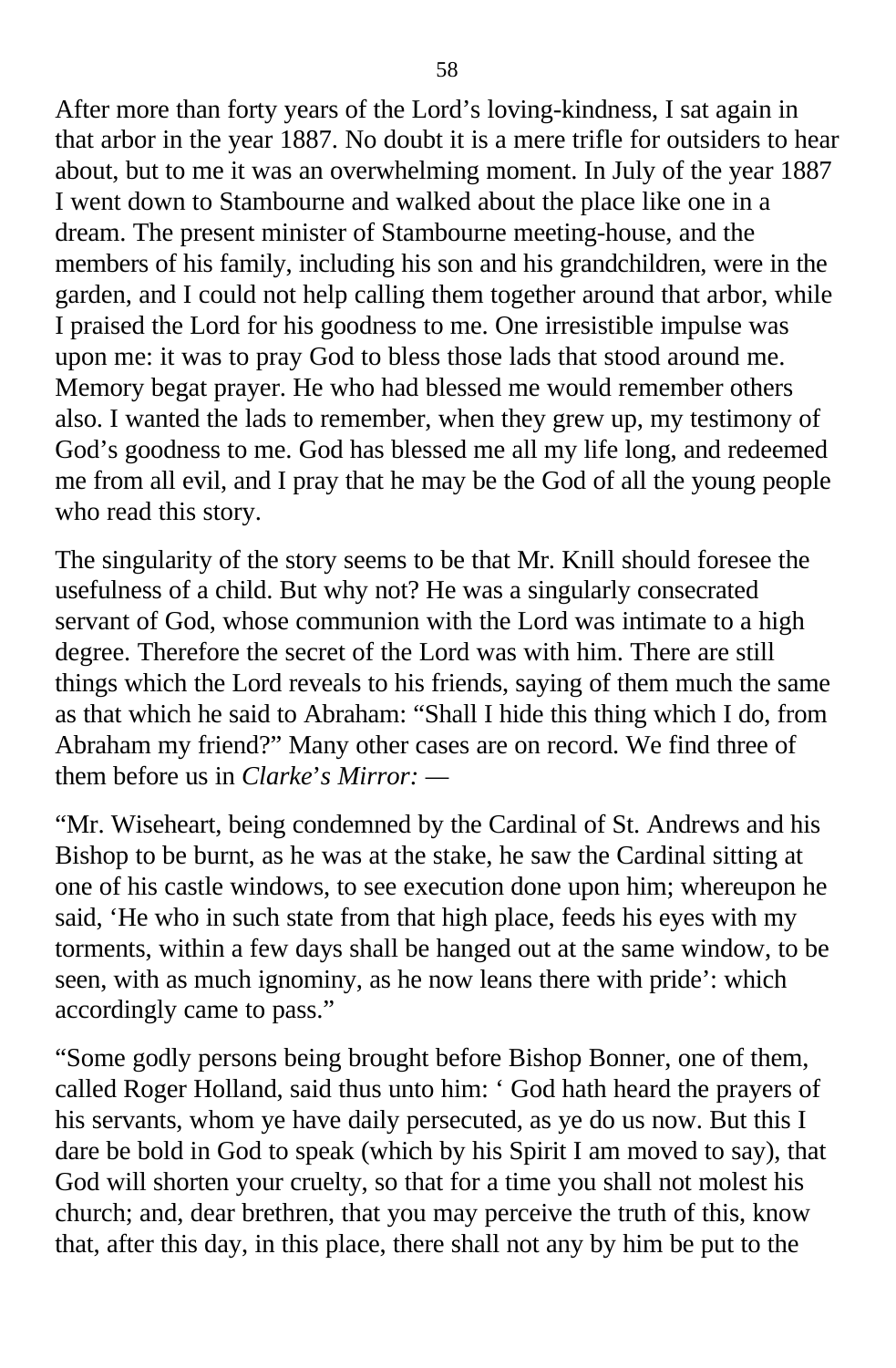trial of fire and faggot;' and accordingly they were the last that suffered in Smithfield for the truth."

"In Luther's youth, it pleased God that he fell into a violent disease, which threatened him with death; at which time there came an old priest to him, that said, 'Sir, be of good courage, your disease is not mortal; God will raise you up again to afford comfort to many others, which also came to pass."

The foreseeing Spirit may have reasons for letting in light upon his servants in peculiar cases; and assuredly it is by no means so wonderful a thing as when he gives life to dead souls, and opens blind eyes. There are more things occurrent in the life divine than most men dream. What we have seen and heard we testify.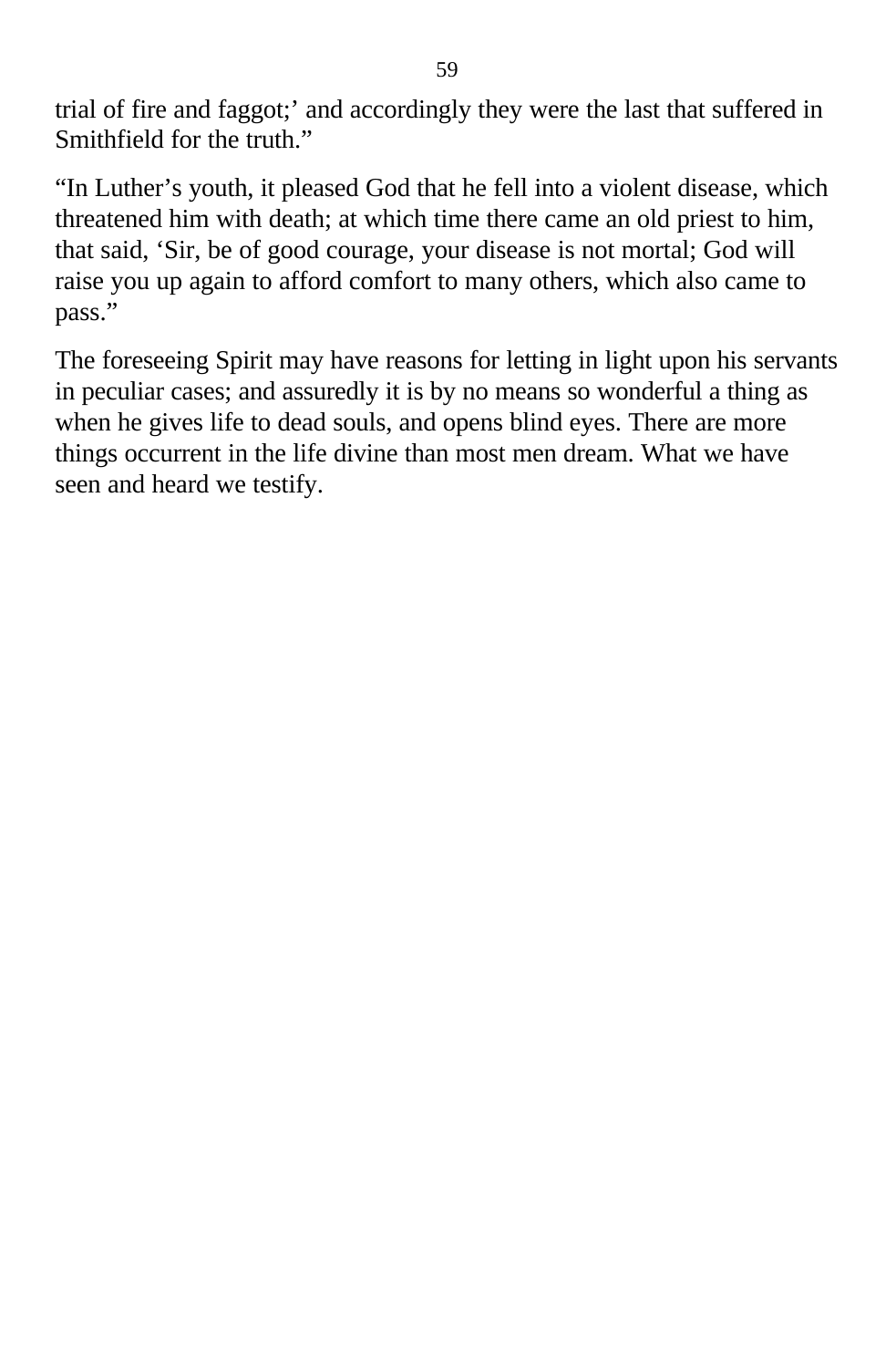## STAMBOURNE MEETING-HOUSE.

### BY C. H. SPURGEON

IT was a rare old chapel. I wish it could have remained for ever as I used to know it: let me see if I can sketch it with my pen. When I was a boy of twelve, I made a drawing of the back of the old meeting-house: I give it on the opposite page. I have been welcomed at a farmer's table on the promise of making a picture of his house. I am rather glad that this pencil memorial was preserved by my dear Aunt Ann, but I must now, forty-five years after, use the pen on the same subject.

The pulpit was glorious as "the tower of the flock." Over it hung a huge sounding-board: I used to speculate as to what would become of grandfather if it ever dropped down upon him. I thought of my Jack-in-thebox, and hoped that my dear grandpapa would never be shut down and shut up in such a fashion. At the back of the pulpit was a peg to hold the minister's hat: inside there was room for two, for I have sat there with grandfather when quite a little boy; but I guess that two grown-up people would have found it "quite too small enough," as my Dutch friend puts it.

Just below, and in front of the pulpit, was the table-pew, wherein sat the elders of the congregation, the men of gracious light and leading. There Uncle Haddon generally stood, and gave out the hymns and the notices; and from that semi-sacred region was raised the block of wood by which to the singers upstairs the meter of the hymn was made known — Common, Long or Short. There were big tombstones forming the bottom of this large pew, which took its name from containing *the table,* on which were spread the bread and wine on days *when they had the ordinance:* I think that was the correct phrase when our good folks intended "the communion." I don't remember hearing them style infant baptism "the ordinance;" but I suppose they thought it to be one. A few had qualms upon the question, and were baptized quietly at some Baptist Chapel.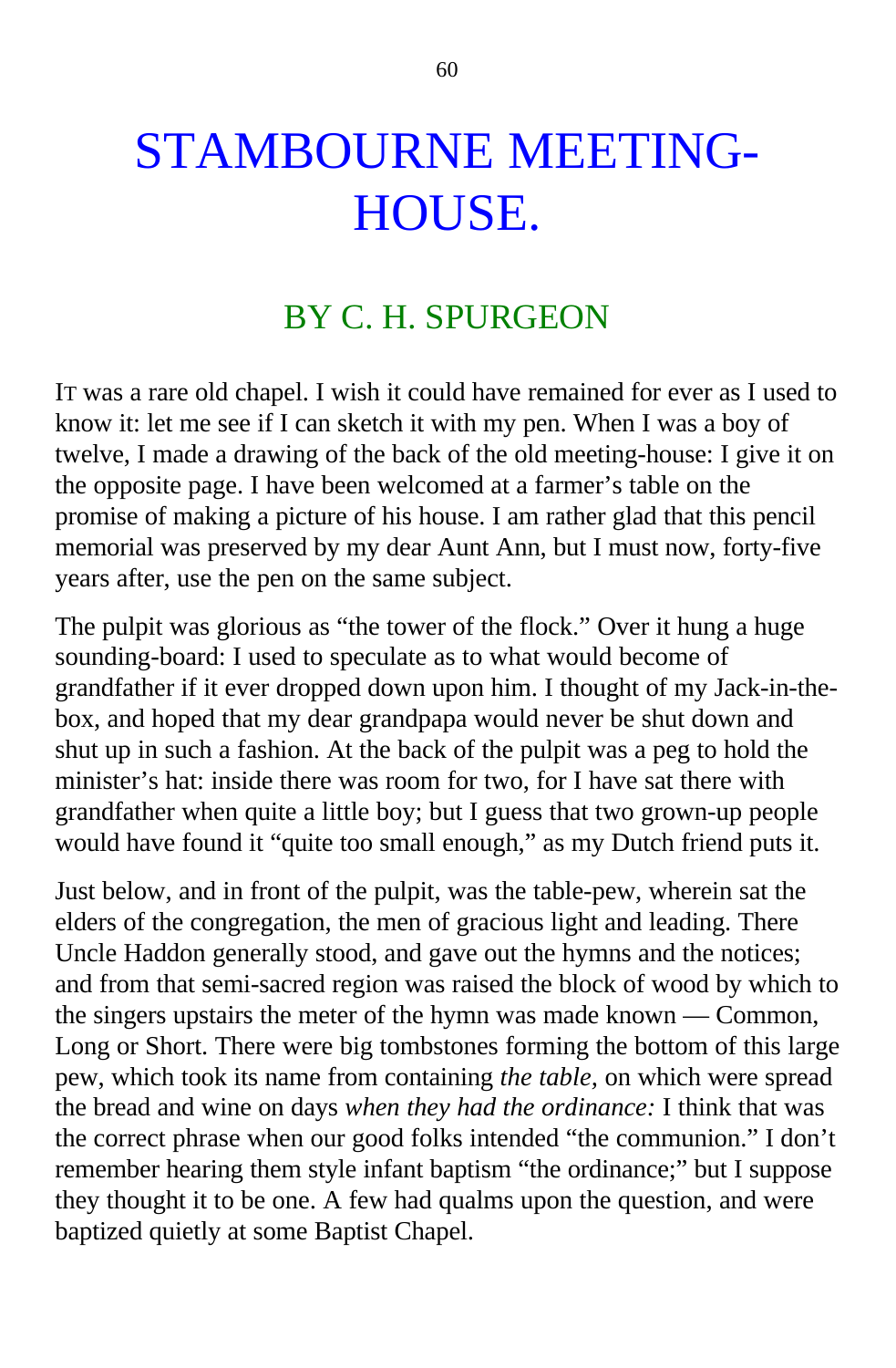The pews in the middle were mostly square in form, and roomy. Those on either side were aristocratic, and lined with green baize, for the most part very faded. In some cases, brass rods carried up little curtains, which made the family pew quite private, and shut out all sights but that of the grave and reverend senior who dispensed to us the Word of life. There were flaps inside the pew so as not to lose the space where the door opened, and flaps for the poor to sit upon in the aisle outside of these pews; and when the time came to go home, there was such a lifting up and letting down of flaps, and flap-seats, within the pew, and without the pew, as one never does see in these degenerate days. A little boy on a hassock on the floor of one of these holy loose-boxes ought to have been good; and no doubt was as good there as; anywhere, especially if he had a peppermint to suck, and nobody to play with.

The aisles were paved with bricks, and were generally sanded. Here and there a portion of a gravestone indicated how the floor of the old building was honeycombed with vaults and graves. There was no need to go to the parish church to encounter ancient dust. Bacillae and microbes were not dreaded in those days. There is no reason to believe that in later years any body or bodies were buried in the meeting-house: it sufficed to lay the departed within the hallowed enclosure of "the meeting-yard." It was not absolutely essential that those whose souls inherited eternal life should leave their bodies beneath the feet of their descendants for the spread of death on the Lord's-day.

On the right-hand side from the pulpit, there were two large doors which admitted a wheeled carriage into the chapel. There it stood with its shafts turned up out of the way, and the sick person comfortably housed. I don't remember another instance of a person driving into the house of God, and continuing to abide in her chariot throughout the service.

'The gallery went along the whole inside front of the meeting-house, and turned round a little way on each side. It was to me, as a child, an elevated, obscure, and unknown region. There were men with flutes who let the water run out at the ends of the tubes on the people below, and the clarionet man, for whom I had more esteem, because I could make some sort of noise when I blew through his instrument; but the fifes (why not fives?) always baffled me. The bassoon man was there, and the serpent, and the double-bass, and a lot more of them. THEY COULD PLAY. There's no mistake about it. At least, it was almost as certain as that other undeniable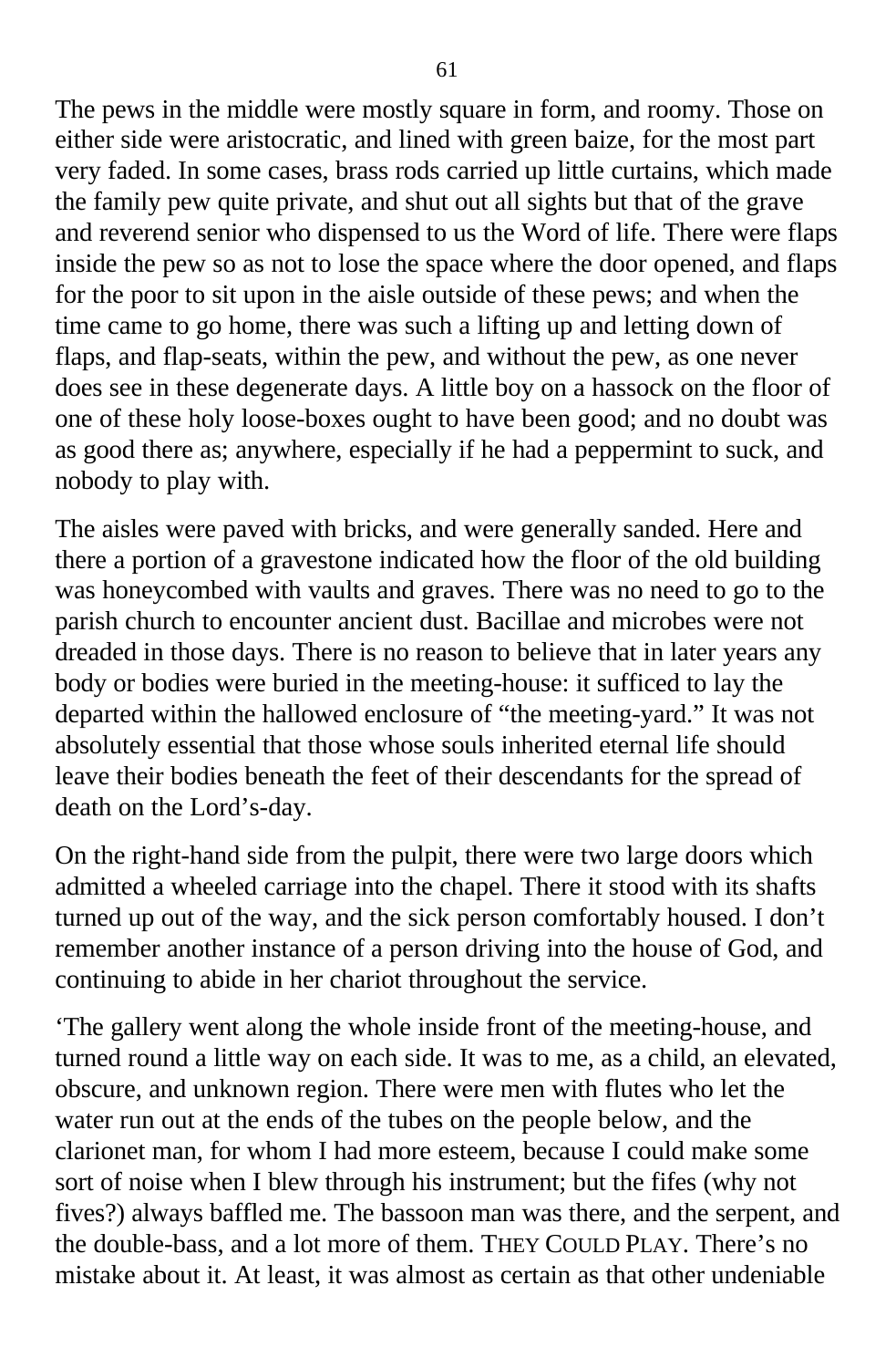fact, that *our singers could sing.* Well, it was hearty singing; and say what you like, it's the heart in the singing which is the life of the business. Besides those who could sing, we had about twice as many who could neither play nor sing; but excelled in sharply criticizing what was done by others.

I cannot forget the big clock which had a face outside the chapel as well as one inside. When his long body had been newly grained, he seemed a very suitable piece of furniture for a nice, clean, old-fashioned Puritan meetinghouse. If I am rightly informed, the veteran time-keeper was bought by the miller, and is now upon one of his sheds. To what strange uses we may come at last!

Those natural beams, which sprang from the walls to the ceiling, and were a kind of brackets and bearers for the roof, were all in keeping with the sacred edifice; and strange to say, even the whips, which often stood upright in the corners of the pews, seemed most proper and pious adjuncts of the scene. In my young days the place *was* full; and one wondered where two such congregations came from to make the morning and the evening to rejoice.

The school-room was a late addition, and never seemed to harmonize with the original structure. The great windows along the side of the chapel gave a fine architectural appearance to the building, and the green of the great lime trees outside, which was visible everywhere, was peculiarly restful to the eye. I have never seen a place of worship which put me in a more worshipful frame of mind: so much for the power of association. The people were mainly real Essex: they talked of places down in "the Shires" as if they were quite foreign parts; and young fellows who went down into "the Hundreds" were explorers of a respectable order of hardihood. They loved a good sermon, and would say, "Mr. Spurgeon, I *heard* you well this morning." I thought the good man had *preached well,* but their idea was not so much to his credit; they judged that they had heard him well, and there's something in the different way of putting it; at any rate, it takes from the preacher all ground of glorying in what he has done. They were a people who could and would hear the gospel, but I don't think they would have put up with anything else. They were as apt at criticism as here and there one: some of them were very wise in their remarks, and some were otherwise. Well do I remember an occasion upon which the preacher had treated "the tares" after the manner of the East, and was altogether right in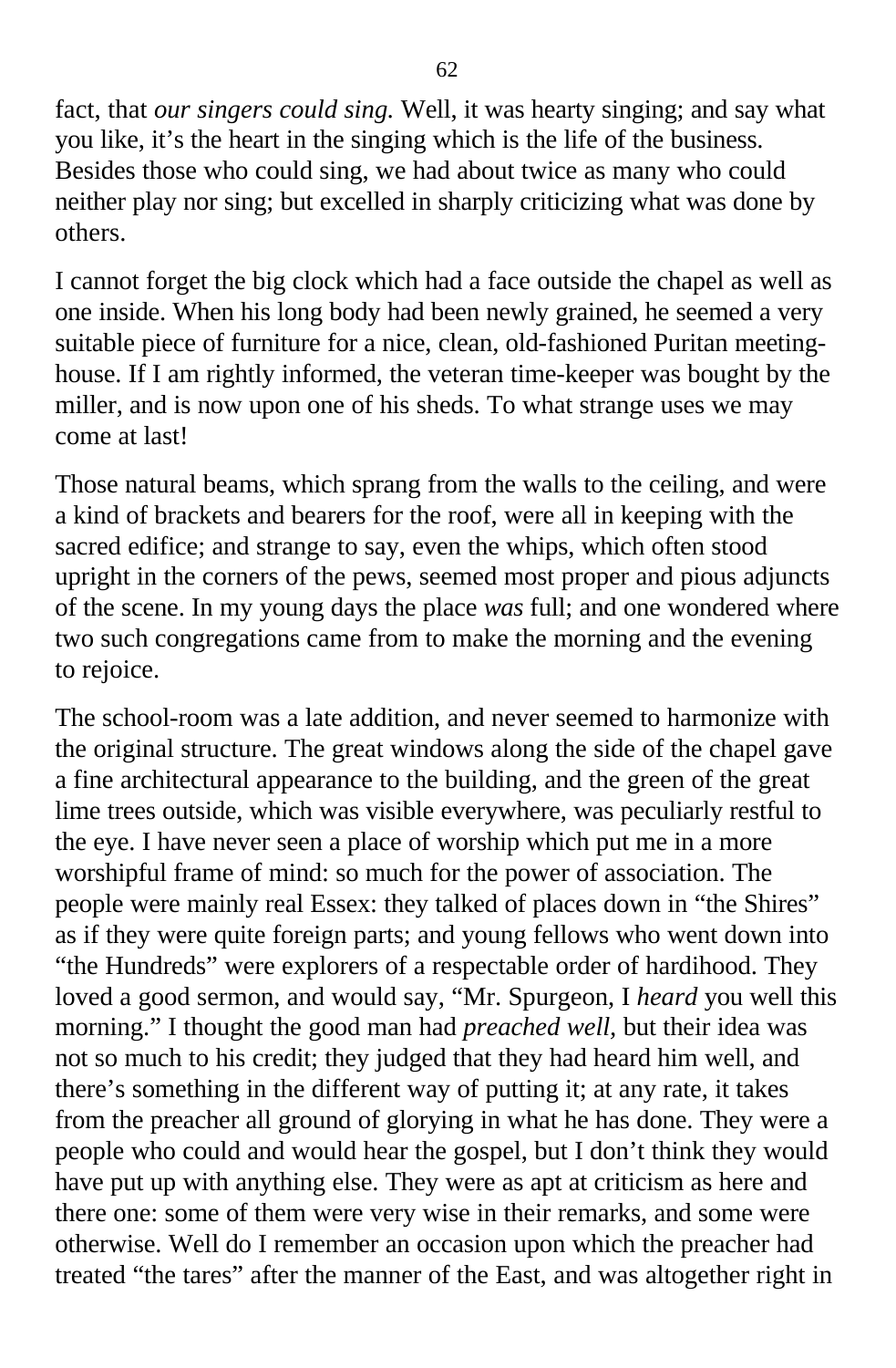so doing; but they said, "He wouldn't know a tare if he saw one. It was painful to hear a man talk so ignorant. To say that you couldn't tell wheat from tares when they were a-growing was ridiculous." The rustic critics were wrong for once; but on matters of doctrine or experience you would have found them quite a match for you.

I do not think our folks; were anything like so superstitious and weak as the peasants I came to know ten years after in Cambridgeshire. Tales of white wizards and witches were unknown to my juvenile mind; though I heard enough of them when my age was between sixteen and twenty. Then one of my best workers told me that a witch had dragged a cat down his naked back by its tail: he did not show me the marks, but he fully believed in the feline operation. We cannot forget that in the village of Hedingham, which is not more than five miles from Stambourne, a murder was committed so late as 1865, which grew out of popular belief in witchcraft. The old men I talked with, as a little child, were, I am sure, far above all such nonsense; and upon many a Biblical, or political, or ecclesiastical, or moral subject, they would have uttered great and weighty thoughts in their own savory Essex dialect.

There were, no doubt, in Stambourne a few rough fellows who did not go to any place of worship; but those who came to the meeting-house were the great majority, and the plain, practical, common-sense sermons which they heard had lifted them out of that dense superstition which still benumbs the brains of too many of the East Anglian peasantry.

One Sunday night there was a great fright at my grandfather's house: the grey pony had been stolen! It had been taken out of the stable, and the saddle and bridle, too; and the whole traveling gear was missing except the gig. Not long after, the criminal was detected, and received the due reward of his deeds. The crime was not so very great after all. A boy belonging to one of the few ungodly families had been sent to Ridgewell, to get some physic for his mother, or perhaps to call for the doctor himself, and it had occurred to him that he could ride the pony, and put it back again in its place before anyone came out of meeting to find him out. He was let off with the personal chastisement which two of my uncles had given him without reference to constable or magistrate. Rough and ready justice was cheaper for the country and for all concerned, than the law's delays. Even the culprit was; more content with it than with being taken before Squire Gooch, or some other of the Great Unpaid.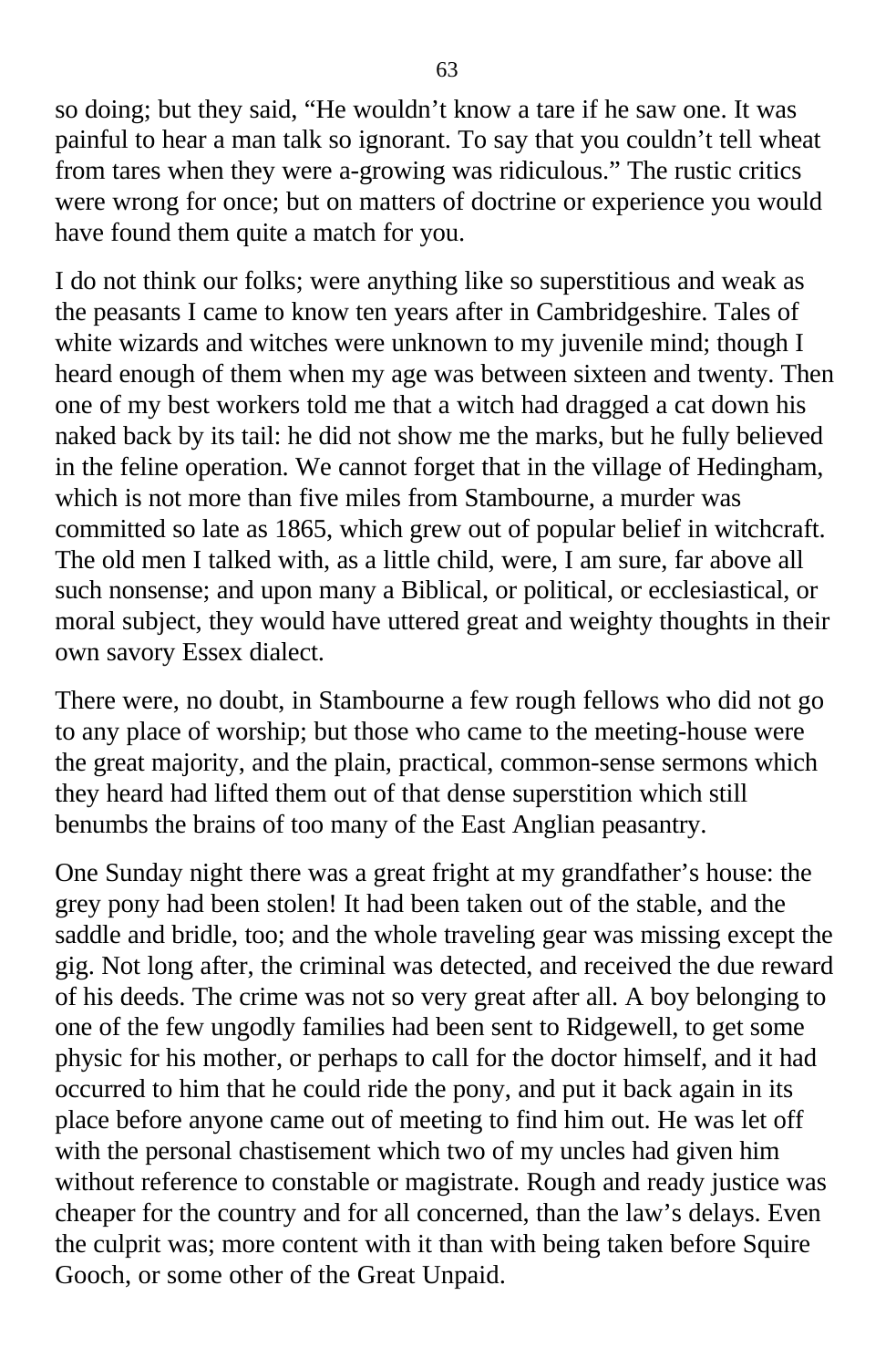The prayer-meetings during the week were always kept up; but at certain seasons of the year grandfather and a few old women were all that could be relied upon. It occurred to me, in riper years, to ask my venerated relative how the singing was maintained. "Why, grandfather," said I, "we always sang, and yet you don't know any tunes, and certainly the old ladies didn't." "Why, child," said he, "there's one Common meter tune which is all, 'Hum Ha, Hum Ha', and I could manage that very well." "But how if it happened to be a Long or Short meter hymn?" "Why, then I either put in more Hum Ha's, or else I left some out; but we managed to praise the Lord." Ah, shade of my dear old grandsire! your grandson is by no means more gifted as to crotchets and quavers than you were, and to this day the only solo he has ever ventured to sing is that same universally useful tune! Even that he has abandoned; for audiences are growing either more intelligent or less tolerant than they used to be.

Outside the Meeting, near that long side, which was really the front, there stood a horsing-block. Ladies went up the steps, and found themselves on a platform of the same height as their horse's back. It was a commendable invention: how often have I wished for something of the sort when I have had to climb my Rosinante! To me this horsing-block was dear for quite another reason. The grand old lime trees shed their leaves in profusion, and when these were swept up, the old chapel-keeper would ram a large quantity of them under the horsing-block. When I had pulled out about as many as fitted my size, I could creep in; and there lie hidden beyond fear of discovery. My friend, Mr. Manton Smith, has written a book called "Stray Leaves," and another which he has entitled "More Stray Leaves;" I entered into his work before he was born. So good was the hiding, that it remained a marvel where "the child" could be. The child would get alone; but where he went to, his guardian angels knew, but none on earth could tell. Only a little while ago, my dear old aunt Ann said, "But, Charles, where did you get to when you were such a little child? We used to look everywhere for you, but we never found you till you came walking in all by yourself." The horsing-block was the usual haunt when there were leaves, and an old tomb would serve at other times. No, I did not get into the grave; but it had a sort of altar tomb above it, and one of the side stones would move easily, so that I could get inside, and then by setting the slab of stone back again I was enclosed in a sort of large box where nobody would dream of looking for me. I went to the aforesaid tomb to show my aunt my hidingplace; but the raised altar was gone, and the top of it, with the name of the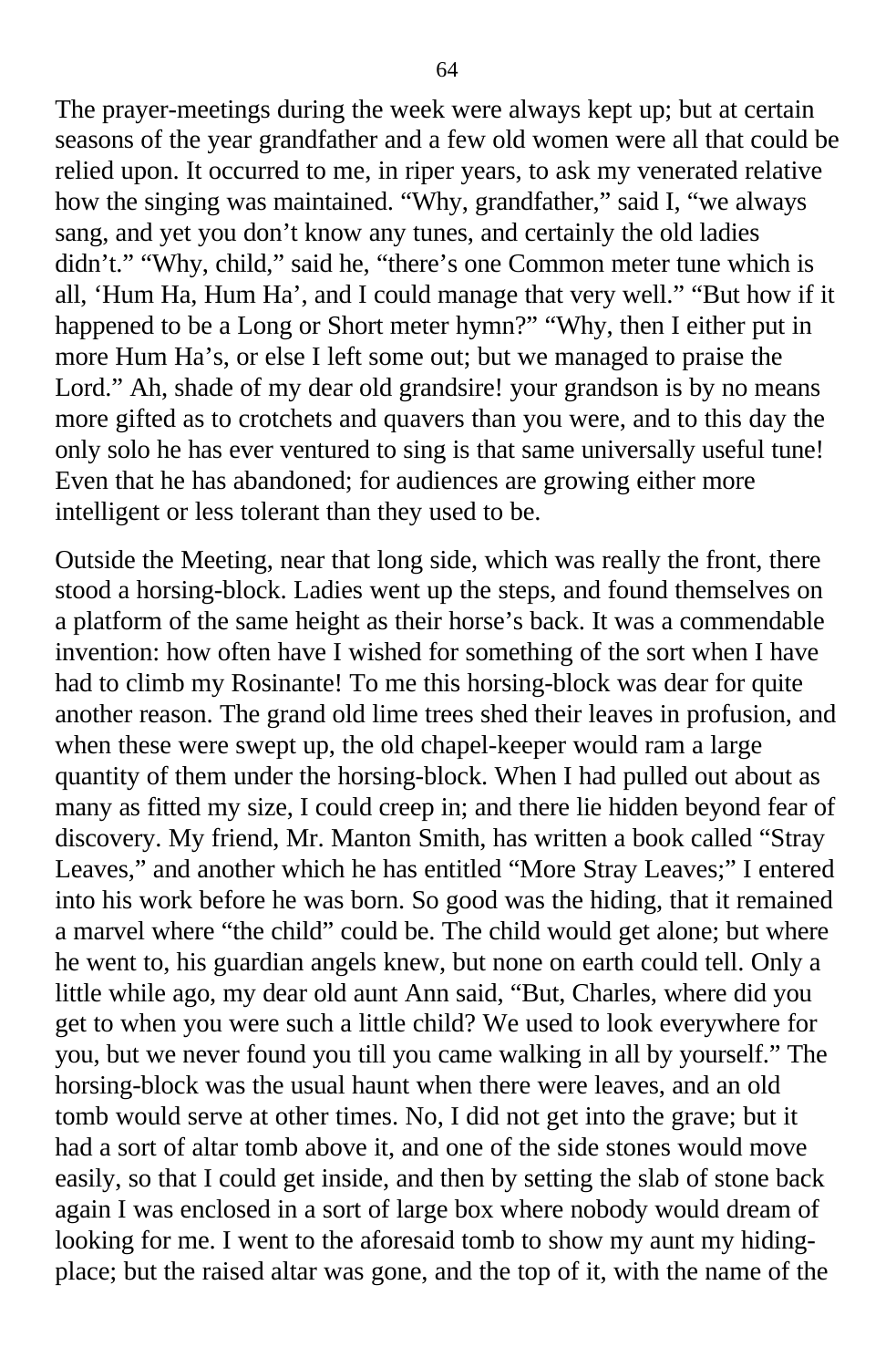deceased thereon, was laid flat on the ground. Some of the side stones, which formerly held up the memorial, were used to make door-steps when the buildings were put into their present state of repair, and the top stone was made to occupy the same space, only it lay flat upon the ground, instead of being raised some two feet above it. Still, I remembered well the place, and what the tomb had formerly been. How often have I listened to the good people calling me by my name! I heard their feet close to my den, but I was wicked enough still to be "lost," though the time for meals was gone. Dreaming of days to come befell me every now and then as a child, and to be quite alone was my boyish heaven. Yet, there was a seventh heaven above that: let me but hear the foxhounds, and see the red coats of their pursuers, and I had seen the climax of delight. When the huntsmen did come down by Stambourne woods, it was a season of delirious excitement to others besides "the child." At other times, all the women and children were solemnly working at straw-plait; but what they did when the fox went by I will not venture upon guessing, for I don't remember what I did myself. The woods at the back of the chapel had a charming mystery about them to my little soul, for who could tell but a fox was there?

Somehow, I don't think our Sunday-school came to so very, very much. It was a great day when every child brought his own mug, and there was real cake, and tea, or milk and water, and an address; but that high festival came but once a year. Having been on one occasion pressed into the service when I was still a boy, but was in Stambourne on a visit, I felt myself a failure, and I fancied that some around me were not brilliant successes. Still, in those early times, teaching children to read and to repeat verses of hymns, and to say the catechism by heart, were a good beginning. Dr. Watts's Catechism, which I learned myself, is so simple, so interesting, so suggestive, that a better condensation of Scriptural knowledge will never be written; and the marvel is that such a little miracle of instruction should have been laid aside by teachers. While I am writing, one question and answer come to me with special freshness: —

"Who was Isaiah?"

"He was that prophet who spoke more of Jesus Christ than all the rest."

At the distance of fifty-three years I remember a little book which was read to me about a pious child at Colchester; I recollect "Janeway's Token for Children," and I recall the bad conduct of some juveniles of my own age, who not only kicked up a dust, but literally kicked the teachers. Memory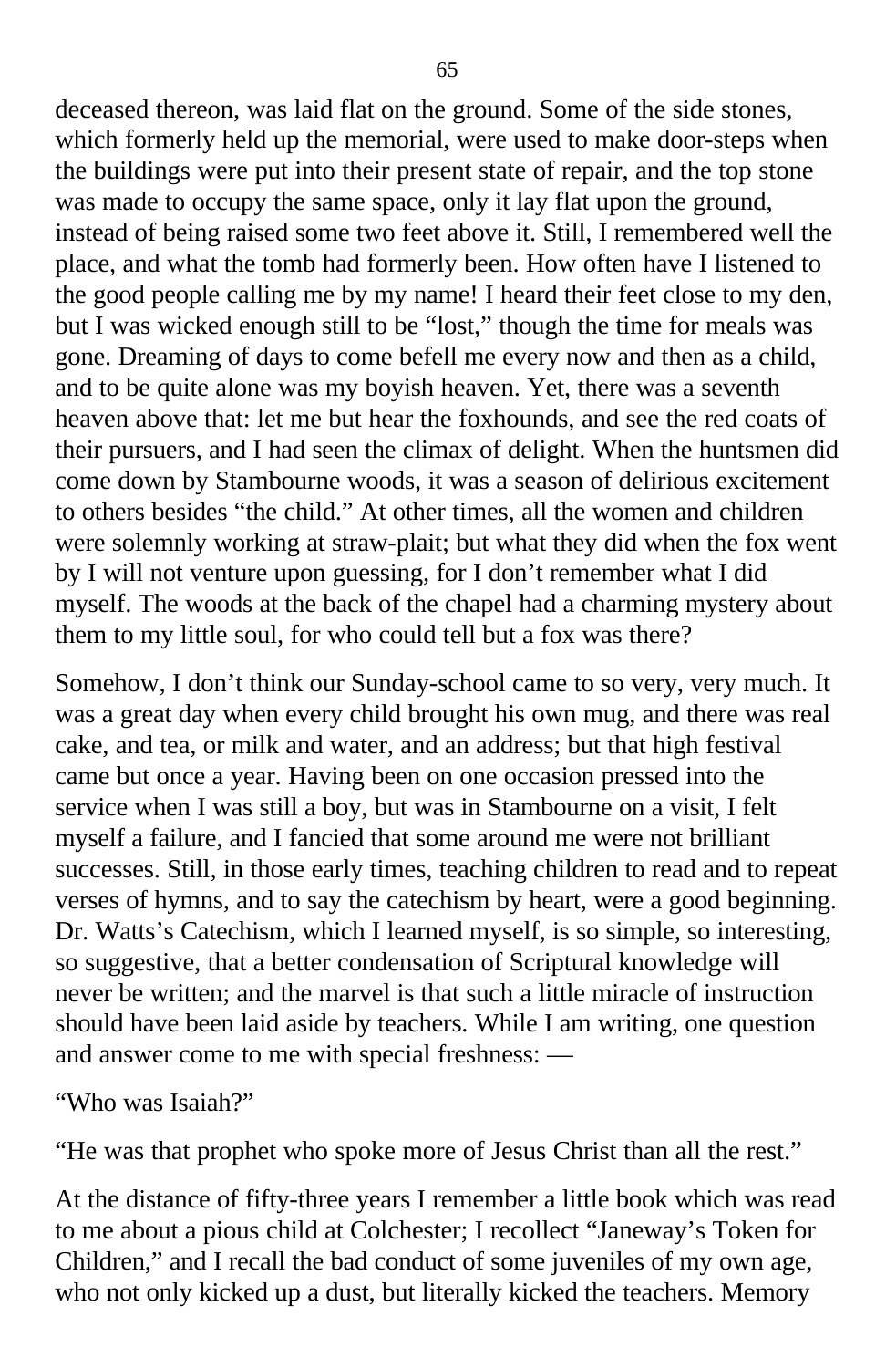makes a selection as she goes along; and in my case, the choice of things retained is so miscellaneous, that I cannot discover my own character by their guidance.

The week-day school for the very juveniles was kept by old Mrs. Burleigh, and to that fane of useful knowledge I was sent. The only thing that I remember was that I heard a good deal of her son Gabriel, and therefore asked, as a great favor, that when he came home from the town where he lived, he might come and see me. I had my desire; but after all these years, I have not got over my disappointment. To see Gabriel! I don't think I had absolutely reckoned upon the largest kind of wings; but wings certainly, or something otherwise angelic. To see only a young man, a youth in trousers, with no trace of cherubim or seraphim about him, was too much of a come down. "What's in a name?" was a question not yet known to me; but no one will ever need to ask me now. Names are mere labels, and by no mean proofs that the things are there.

To come back to the old chapel, the best point about it was the blessing which rested on the ministry carried on within. The dew of the Spirit from on high never left the ministry. Wherever my grandfather went souls were saved under his sermons. My own beloved father, Reverend John Spurgeon, constantly reports to me fresh instances of the old gentleman's usefulness. When I first of all became a preacher, there were persons who said, "I heard your grandfather, and I would run my shoes off my feet any day to hear a Spurgeon." This was encouraging. Another told me that to hear my grandfather once made his wing-feathers grow a foot. He could mount as eagles, after being fed with such heavenly food. "He was always so experimental," was the summing-up of one of the most devout of working-men. "You felt as if he had been inside of a man." Buildings may perish, and new shrines may succeed them; but no earthly house will accommodate a sounder or more useful ministry than that of my grandfather.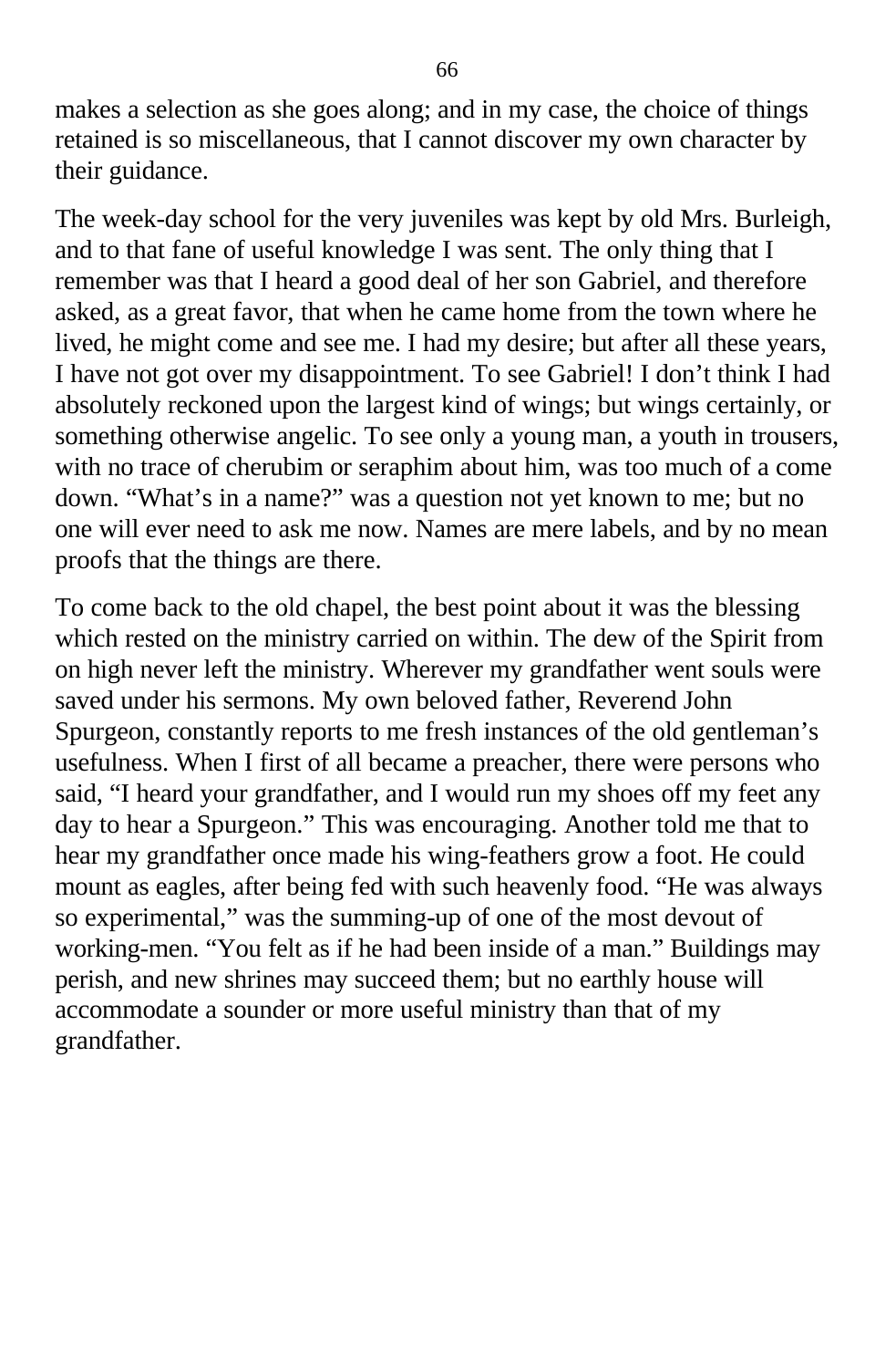## ALL OF GRACE.

## NOTES OF A SERMON DELIVERED BY C. H. SPURGEON.

"For by grace are ye saved through faith; and that not of yourselves: it is the gift of God." — Ephesians 2:8.

*This is inserted with the special view of letting all men know what that gospel is, for which grandsire and grandson lived, and were ever willing even to die.*

OF the things which I have spoken unto you these many years this is the sum. Within the circle of these words my theology is contained, so far as it refers to the salvation of men. I rejoice also to remember that those of my family who were ministers of Christ before me preached this doctrine, and none other. My father, who is still able to bear his personal testimony for his Lord, knows no other doctrine, neither did his father before him.

I am led to remember this by the fact that a somewhat singular circumstance, recorded in my memory, connects this text with myself and my grandfather. It is now long years ago. I was announced to preach in a growing country town in the Eastern Counties. It does not often happen to me to be behind time, for I feel that punctuality is one of those little virtues which may prevent great sins. But we have no control over railways and break-downs; and so it happened that I reached the appointed place at Haverhill considerably behind time. Like sensible people, they had begun their worship, and had proceeded as far as the sermon. As I neared the chapel, I perceived that someone was in the pulpit preaching, and who should the preacher be but my dear and venerable grandfather! He saw me as I came in at the front door and made my way up the aisle, and at once he said, "Here comes my grandson! He may preach the gospel better than I can, but he cannot preach a better gospel; can you Charles?" As I made my way through the throng, I answered, "You can preach better than I can. Pray go on." But he would not agree to *that.* I must take the sermon, and so I did, going on with the subject there and then, just where he left off. "There," said he, "I was preaching on 'For by grace are ye saved.' I have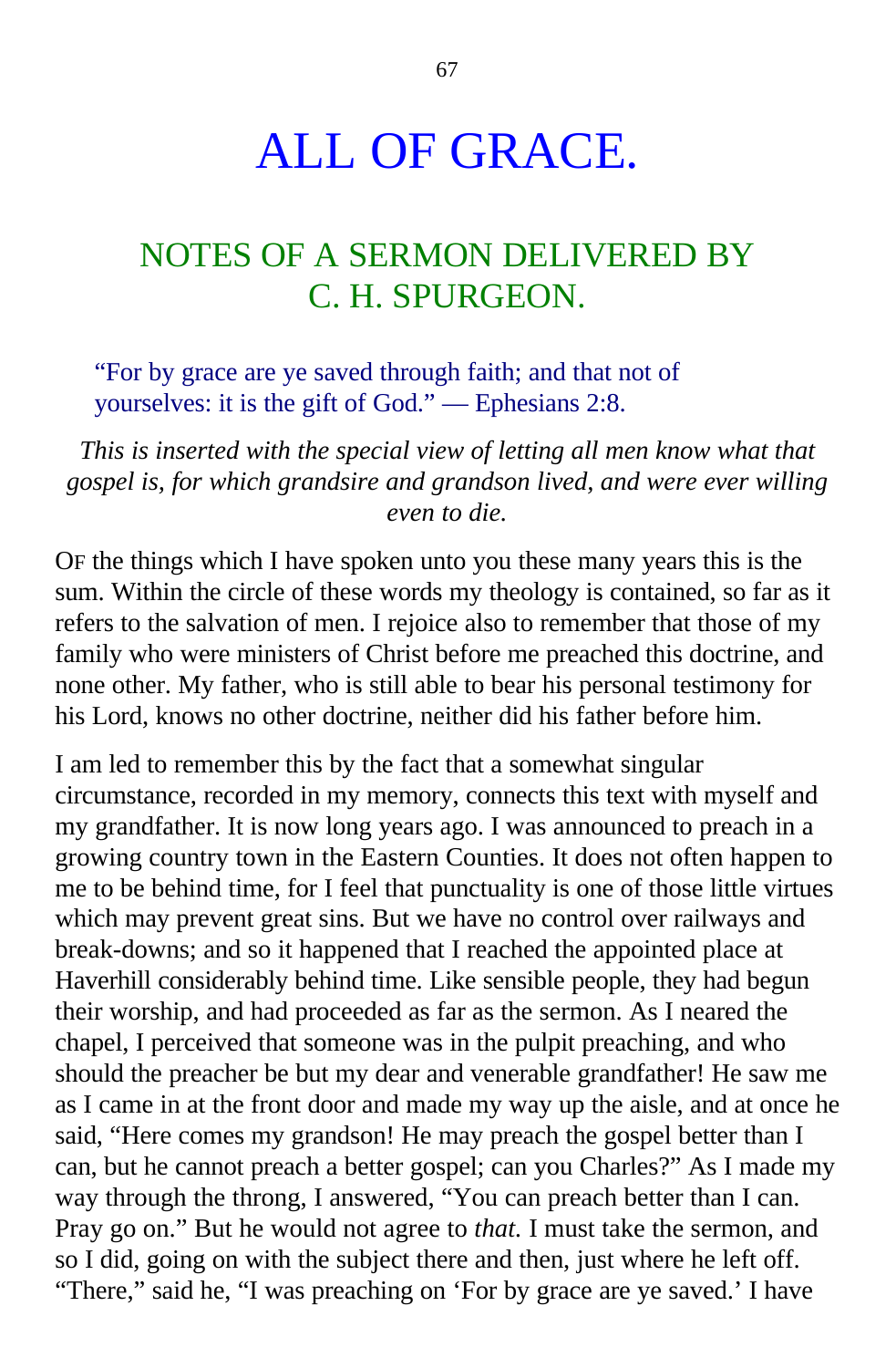been setting forth the source and fountain-head of salvation; and I am now showing them the channel of it, 'through faith.' Now, you take it up, and go on." I am so much at home with these glorious truths, that I could not feel any difficulty in taking from my grandfather the thread of his discourse, and joining my thread to it, so as to continue without a break. Our agreement in the things of God made it easy for us to be joint-preachers of the same discourse. I went on with "through faith," and then I proceeded to the next point, "and that not of yourselves." Upon this I was explaining the weakness and inability of human nature, and the certainty that salvation could not be of ourselves, when I had my coat-tail pulled, and my wellbeloved grandsire took his turn again. When I spoke of our depraved human nature, the good old man said, "I know most about that, dear friends;" and so he took up the parable, and for the next five minutes set forth a solemn and humbling description of our lost estate, the depravity of our nature, and the spiritual death under which we were found. When he had said his say in a very gracious manner, his grandson was allowed to go on again, to the dear old man's great delight; for now and then he would say, in a gentle tone, "Good! Good!" Once he said, "Tell them that again, Charles," and of course I did tell them *that* again. It was a happy exercise to me to take my share in bearing witness to truths of such vital importance, which are so deeply impressed upon my heart. While announcing this text I seem to hear that dear voice, which has been so long lost to earth, saying to me, "TELL THEM THAT AGAIN." I am not contradicting the testimony of forefathers who are now with God. If my grandfather could return to earth, he would find me where he left me, steadfast in the faith, and true to that form of doctrine which was once for all delivered to the saints.

I preach the doctrines of grace because I believe them to be true; because I see them in the Scriptures; because my experience endears them to me; and because I see the holy result of them in the lives of believers. I confess they are none the less dear to me because the advanced school despises them: their censures are to me a commendation. I confess also that I should never think the better of a doctrine because it was said to be "new." Those truths which have enlightened so many ages appear to me to be ordained to remain throughout eternity. The doctrine which I preach to you is that of the Puritans: it is the doctrine of Calvin, the doctrine of Augustine, the doctrine of Paul, the doctrine of the Holy Ghost. The Author and Finisher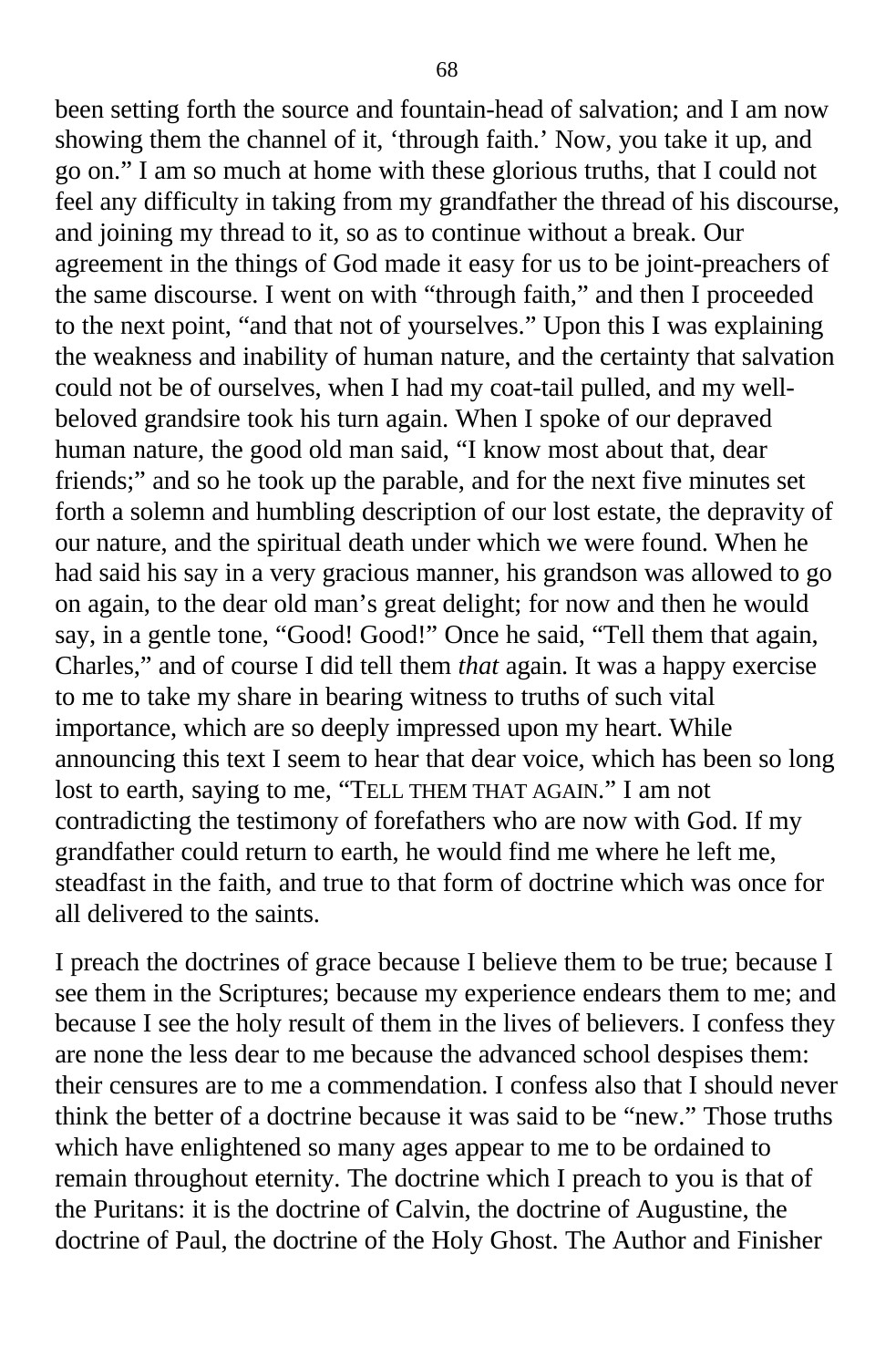of our faith himself taught most blessed truth which well agreed with our text. The doctrine of grace is the substance of the testimony of Jesus.

I shall handle the text briefly, by way of making a few statements. The first statement is clearly contained in the text: —

### **THERE IS PRESENT SALVATION.**

The apostle says, "*Ye are saved.*" Not "ye shall be," or "ye may be;" but "ye are saved." He says not, "ye are partly saved," or "" hopeful of salvation;" but, "By grace are ye saved." Let us be as clear on this point as he was, and let us never rest till we know that we are saved.

At this moment we are either saved or unsaved. That is clear. To which class do we belong? I hope that, by the witness of the Holy Ghost, we may be so assured of our safety as to sing, "The Lord is my strength and my song; he also is become my salvation."

Upon this I will not linger, but pass on to note the next point.

### **A PRESENT SALVATION MUST BE THROUGH GRACE.**

If we can say of any man, or of any set of people, "Ye are saved,' we shall have to preface it with the words, "By grace." There is no other present salvation except that which begins and ends with grace. So far as I know, I do not think that any one in the wide world pretends to preach or to possess a present salvation, except those who believe salvation to be all of grace. No one in the Church of Rome claims to be now saved completely and eternally saved. Such a profession would be heretical. Some few Catholics may hope to enter heaven when they die, but the most of them have the miserable prospect of purgatory before their eyes. We see constant requests for prayers for departed souls, and this would not be if those souls were saved, and glorified with their Savior. Masses for the repose of the soul indicate the incompleteness of the salvation which Rome has to offer. Well may it be so, since Papal salvation is by works; and even if salvation by good works were possible, no man can ever be sure that he has performed enough of them to secure his salvation.

Among those who dwell around us, we find many who are altogether strangers to the doctrine of grace, and these never dream of present salvation. Possibly they trust that they may be saved when they die: they half hope that, after years of watchful holiness, they may, perhaps, be saved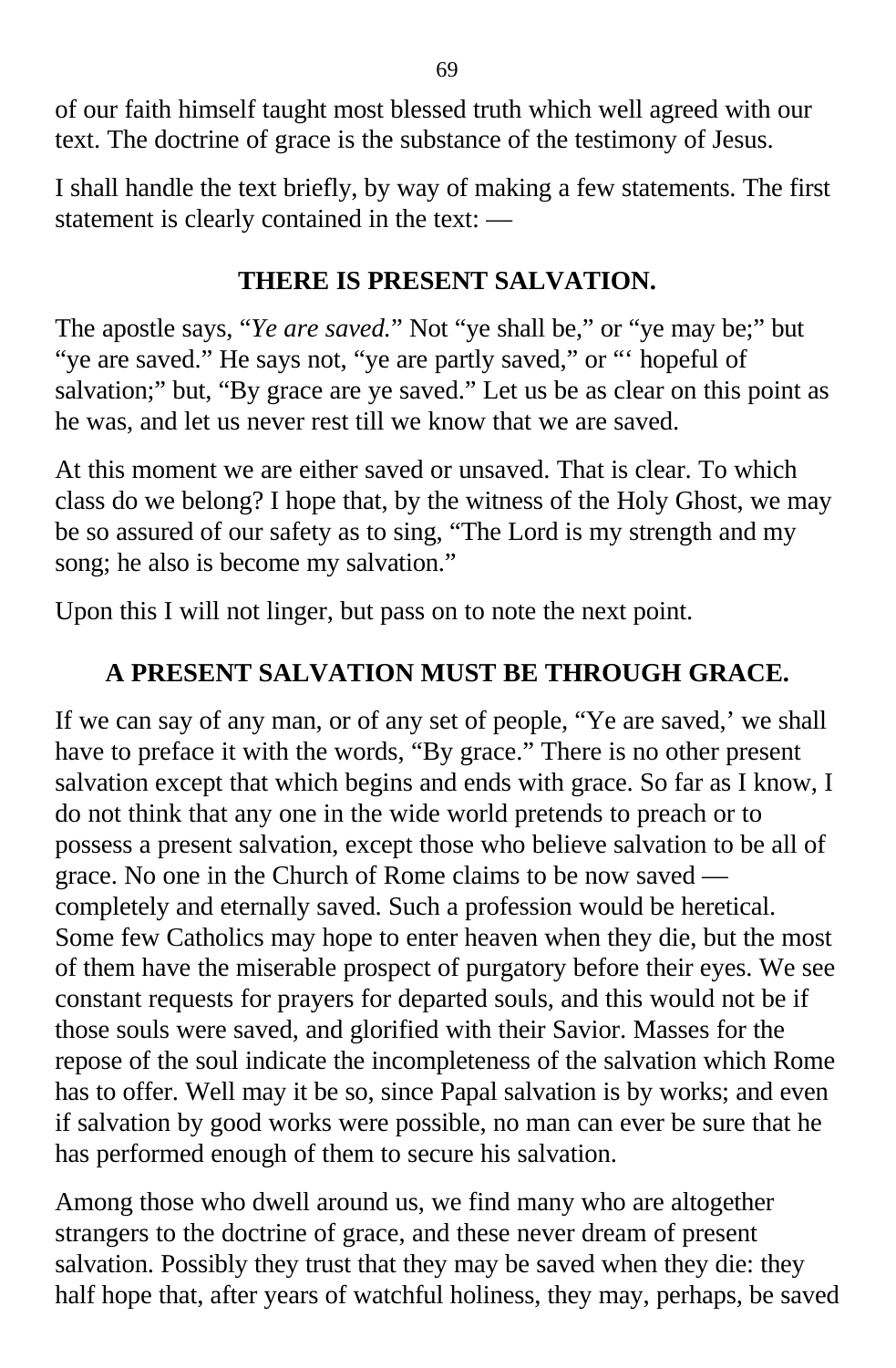at last; but, to be saved now, and to know that they are saved, is quite beyond them, and they think it presumption.

There can be no present salvation unless it be upon this footing. — " By grace are ye saved." It is a very singular thing that no one has risen up to preach a present salvation by works. I suppose it would be too absurd. The works being unfinished, the salvation would be incomplete; or, the salvation being complete, the main motive of the legalist would be gone.

*Salvation must be by grace.* If man be lost by sin how can he be saved except through the grace of God? If he has sinned, he is condemned; and how can he, of himself, reverse that condemnation? Suppose that he should keep the law all the rest of his life, he will then only have done what he was always bound to have done, and he will still be an unprofitable servant. What is to become of the past? How can old sins be blotted out? How can the old ruin be retrieved? According to Scripture, and according to common-sense, salvation can only be through the free favor of God.

*Salvation in the present tense must be by the free favor of God.* Persons may contend for salvation by works, but you will not hear anyone support his own argument by saying, "I am myself saved by what I have done." That would be a superfluity of haughtiness to which few men would go. Pride could hardly compass itself about with such extravagant boasting. No, if we are now saved, it must be by the free favor of God. No one professes to be an example of the opposite view.

*Salvation to be complete must be by free favor.* The saints, when they come to die, never conclude their lives by hoping in their good works. Those who have lived the most holy and useful lives invariably look to free grace in their final moments. I never stood by the bedside of a godly man who reposed any confidence whatever in his own prayers, or repentance, or religiousness. I have heard eminently holy men quoting in death the words,. "Christ Jesus came into the world to save sinners." In fact, the nearer men come to heaven, and the more prepared they are for it, the more simple is their trust in the merit of the Lord Jesus, and the more intensely do they abhor all trust in themselves. If this be the case in our last moments, when the conflict is almost over, much more ought we to feel it to be so while we are in the thick of the fight. If a man be completely saved in this present time of warfare, how can it be except by grace? While he has to mourn over sin that dwelleth in him, while he has to confess innumerable shortcomings and transgressions, while sin is mixed with all he does, how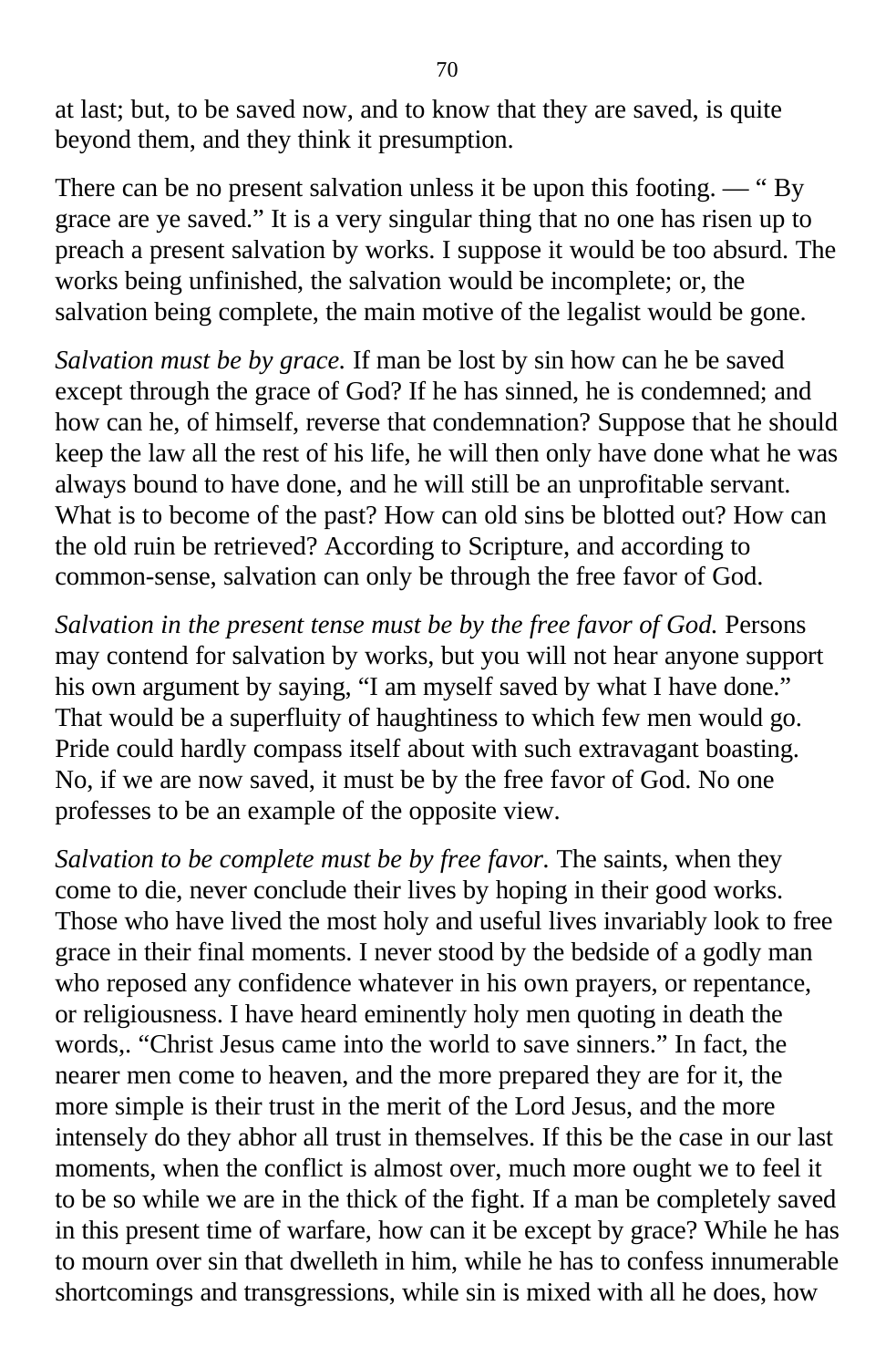can he believe that he is completely saved except it be by the free favor of God?

Paul speaks of this salvation as belonging to the Ephesians: "By grace are ye saved." The Ephesians had been given to curious arts and works of divination. They had thus made a covenant with the powers of darkness. Now, if such as these were saved, it must be by grace alone. So is it with us also: our original condition and character render it certain that, if saved at all, we must owe it to the free favor of God. I know it is so in my own case; and I believe the same rule holds good in the rest of believers.

This is clear enough, and so I advance to the next observation:

#### **PRESENT SALVATION BY GRACE MUST BE THROUGH FAITH.**

A present salvation must be through grace, and salvation by grace must be through faith. You cannot get a hold of salvation by grace by any other means than by faith. This live coal from off the altar needs the golden tongs of faith with which to carry it. I suppose that it might have been possible, if God had so willed it, that salvation might have been through works, and yet by grace; for if Adam had perfectly obeyed the law of God, still he would only have done what he was bound to do; and so, if God should have rewarded him, the reward itself must have been according to grace, since the Creator owes nothing to the creature. This would have been a very difficult system to work, while the object of it was perfect; but in our case it would not work at all. Salvation in our case means deliverance from guilt and ruin, and this could not have been laid hold of by a measure of good works, since by nature we are not in a condition to perform any. Suppose I had to preach that you as sinners must do certain works, and then you would be saved; and suppose that you could perform them; such a salvation would not then have been seen to be altogether of grace; it would have soon appeared to be of debt. Apprehended in such a fashion, it would have come to you in some measure as the reward of work done, and its whole aspect would have been changed. Salvation by grace can only be gripped by the hand of faith: the attempt to lay hold upon it by the doing of certain acts of law would cause the grace to evaporate. "Therefore it is of faith, that it might be by grace." "If by grace, then is it no more of works: otherwise grace is no more grace. But if it be of works, then is it no more grace, otherwise work is no more work."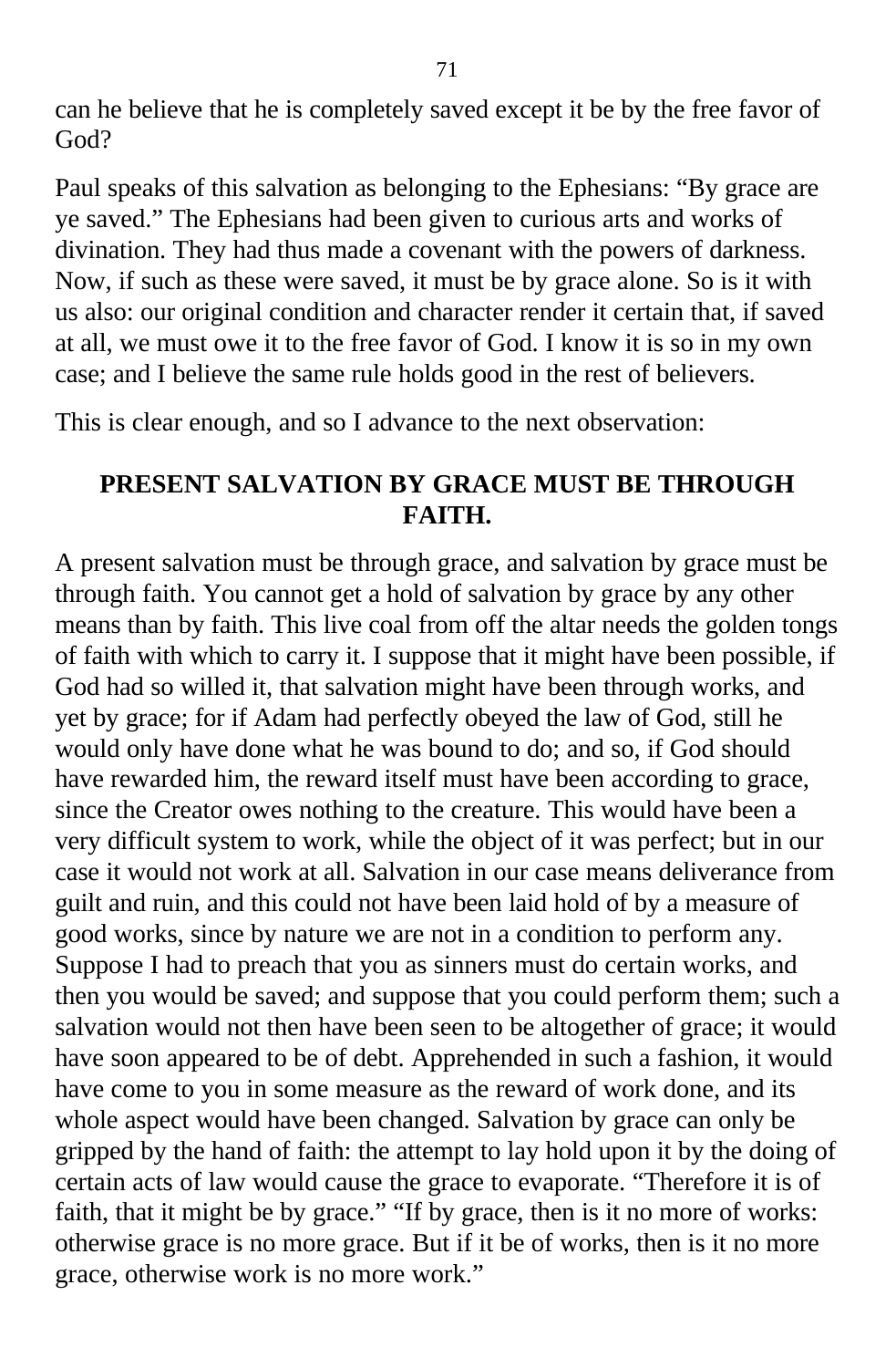Some try to lay hold upon salvation by grace through the use of ceremonies; but it will not do. You are christened, confirmed, and caused to receive "the holy sacrament" from priestly hands: does this bring you salvation? I ask you, "Have you salvation?" You dare not say "yes." If you did claim salvation of a sort, yet I am sure it would not be in your minds salvation *by grace;* for those who are most addicted to the performance of outward rites are usually the last persons to enjoy any assurance of being saved by grace: they do not even look for such a thing. The more they multiply their rites and ceremonies, the more they quit the notion of grace, and the more they lose the true idea of salvation.

Again, you cannot lay hold upon salvation by grace through your feelings. The hand of faith is constructed for the grasping of a present salvation by grace, but feeling is not adapted for that end. If you go about to say, "I must feel that I am saved; I must feel so much sorrow and so much joy, or else I will not admit that I am saved;" you will find that this method will not answer. As well might you hope to see with your ear, or taste with your eye, or hear with your nose, as to believe by feeling: it is the wrong organ. After you have believed, you can enjoy salvation by feeling its heavenly influences; but to dream of getting a grasp of it by your own feelings is as foolish as to attempt to bear away the sun-light in the palm of your hand, or the breath of heaven between the lashes of your eyes. There is an essential absurdity in the whole affair.

Moreover, the evidence yielded by feeling is singularly fickle. When your feelings are peaceful and delightful, they are soon broken in upon, and become restless and melancholy. The most fickle of elements, the most feeble of creatures, the most contemptible of circumstances, may sink or raise our spirits: experienced men come to think less and less of their present emotions as they reflect upon the little reliance which can be safely placed upon them. Faith receives the statement of God concerning his way of gracious pardon, and thus it brings salvation to the man believing; but feeling, warming under passionate appeals, yielding itself deliriously to a hope which it dares not examine, whirling round and round in a sort of dervish dance of excitement which has become necessary for its own sustaining, is all on a stir, like the troubled sea which cannot rest. From its boilings and ragings, feeling is apt to drop to luke-warmness, despondency, despair, and all the kindred evils. Feelings are a set of cloudy, windy phenomena which cannot be trusted in reference to the eternal verities of God.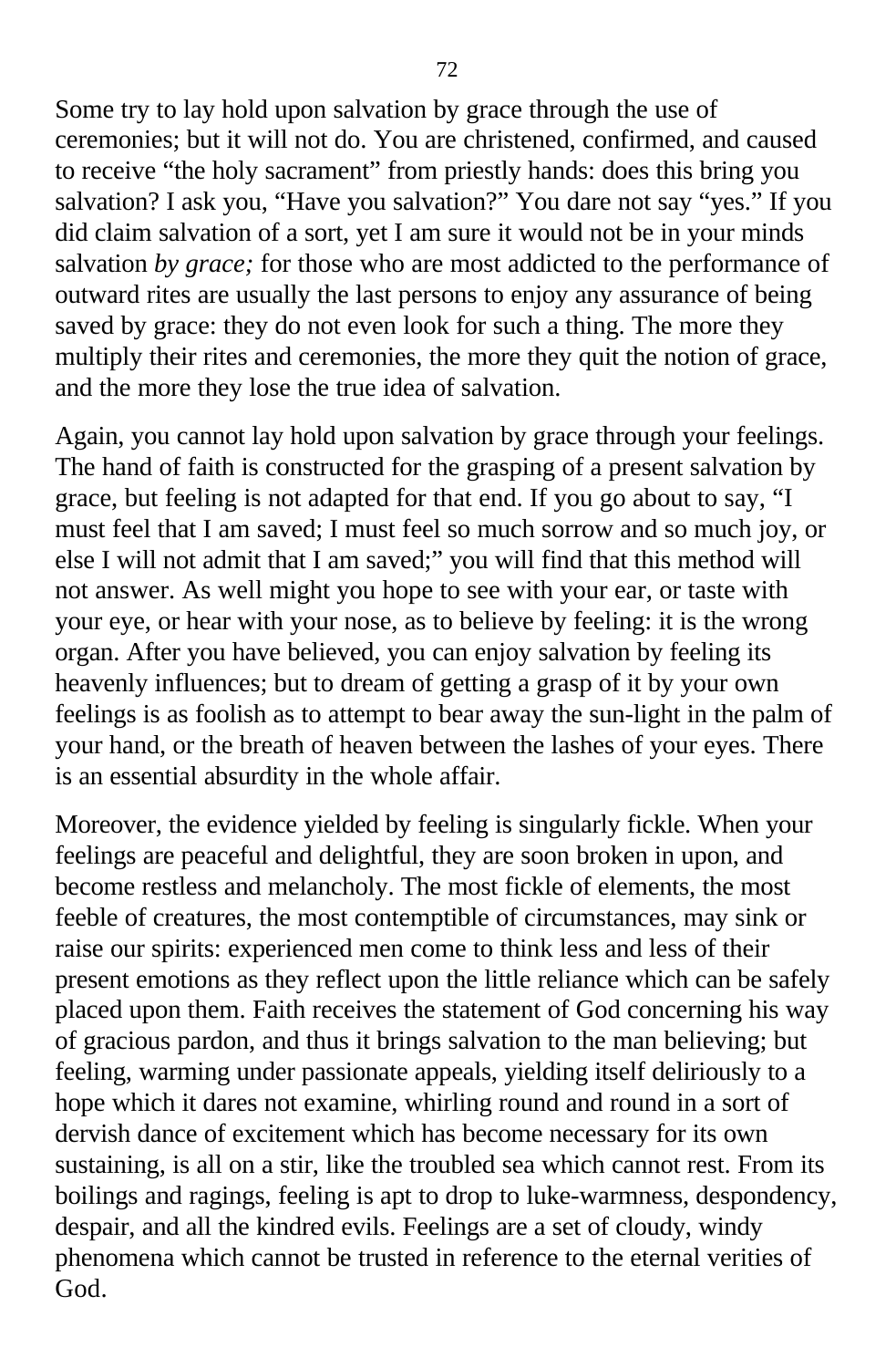We now go a step further.

## **SALVATION BY GRACE, THROUGH FAITH, IS NOT OF OURSELVES.**

The salvation, and the faith, and the whole gracious work together, are not of ourselves.

First, they are *not of our former deservings:* they are not the reward of former good endeavors. No unregenerate person has lived so well that God is bound to give him further grace, and to bestow on him eternal life; else it were no longer of grace, but of debt. Salvation is given *to* us, not earned *by* us. Our first life is always a wandering away from God, and our new life of return to God is always a work of undeserved mercy, wrought upon those who greatly need, but never deserve it.

It is not of ourselves, in the further sense, that it is *not out of our original excellence.* Salvation comes from above; it is never evolved from within. Can eternal life be evolved from the bare ribs of death? Some dare to tell us that faith in Christ, and the new birth, are only the development of good things that lay hidden in us by nature; but in this, like their father, they speak of their own. Sirs, if an heir of wrath is left to be developed, he will become more and more fit for the place prepared for the devil and his angels! You may take the unregenerate man, and educate him to the highest; but he remains, and must forever remain, dead in sin, unless a higher power shall come in to save him from himself. Grace brings into the heart an entirely foreign element. It does not improve and perpetuate; it kills and makes alive. There is no continuity between the state of nature and the state of grace: the one is darkness, and the other is light; the one is death and the other is life. Grace, when it enters the soul, is like a firebrand dropped into the sea, where it would certainly be quenched were it not of such a miraculous quality that it baffles the water-floods, and sets up its reign of fire and light even in the depths.

Salvation by grace, through faith, is not of ourselves *in the sense of being the result of our own power.* We are bound to view salvation as being as surely a divine act as creation, or providence, or resurrection. At every point of the process of salvation, this word is appropriate — "*not of yourselves.*" From the first desire after it to the full reception of it by faith, it is evermore of the Lord alone, and not of him that willeth, nor of him that runneth. The man believes, but that belief is only one result among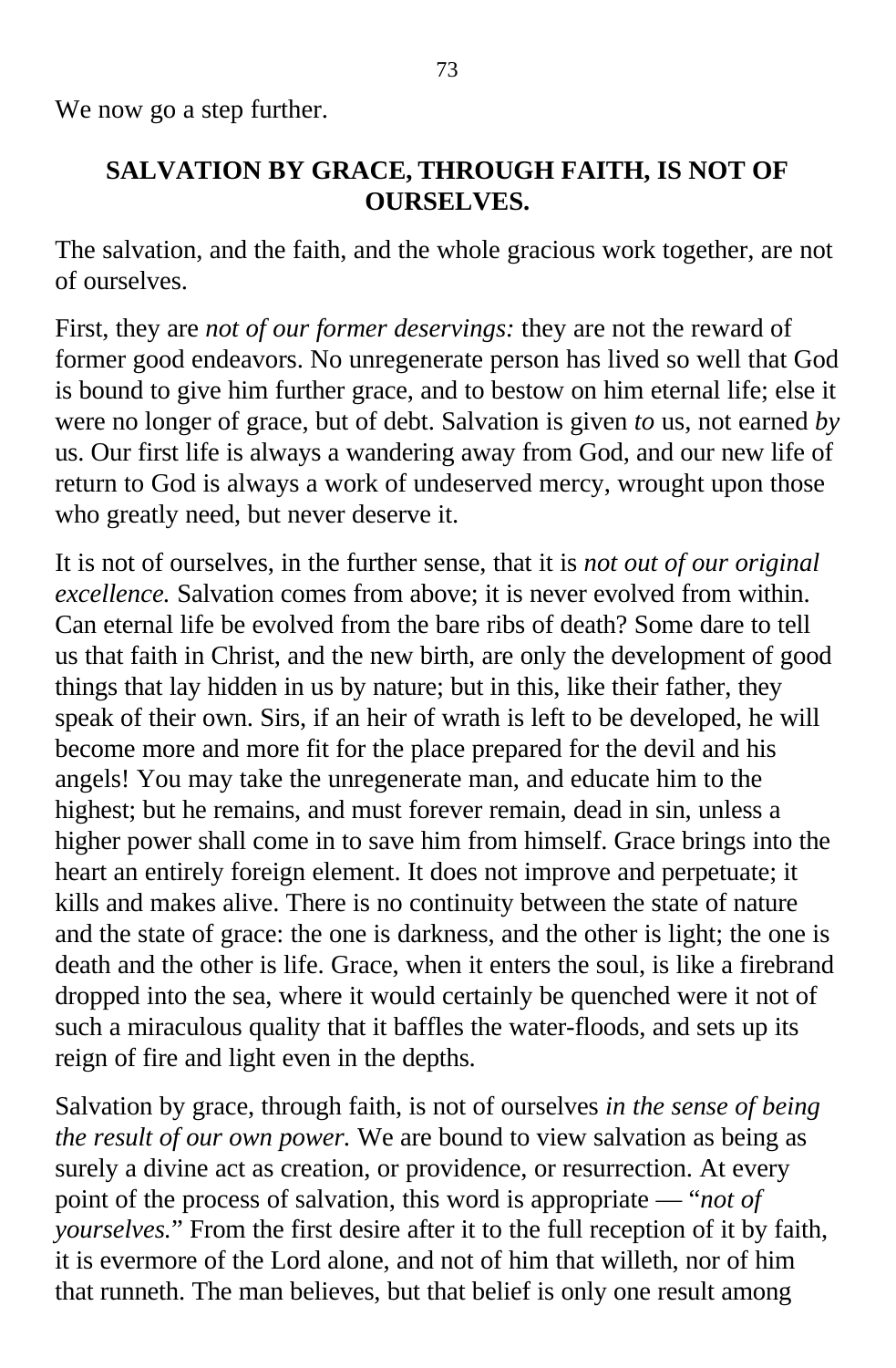many of the implantation of divine life within the man's soul by God himself.

*Even the very will thus to be saved by grace is not of ourselves,* but is the gift of God. There lies the stress of the question. A man ought to believe in Jesus: it is his duty to receive him whom God hath set forth to be a propitiation for sins. But man will not believe in Jesus, he prefers anything to faith in his Redeemer. Unless the Spirit of God convinces the judgment, and constrains the will, man has no heart to believe in Jesus unto eternal life. I ask any saved man to look back upon his own conversion, and explain how it came about. You turned to Christ, and believed on his name: these were your own acts and deeds. But what caused you thus to turn? What sacred force was that which turned you from sin to righteousness? Do you attribute this singular renewal to the existence of a somewhat better disposition in you than has been yet discovered in your converted neighbor? No, you confess that you might have been what he now is if it had not been that there was a potent something which touched the spring of your will, enlightened your understanding, and guided you to the foot of the cross. Gratefully we confess the fact; it must be so. Salvation by grace, through faith, is not of ourselves; and none of us will dream of taking any honor to ourselves from our conversion, or from any gracious effect which has flowed from the first divine cause.

Last of all,

## **"BY GRACE ARE YE SAVED THROUGH FAITH; AND THAT NOT OF YOURSELVES: IT IS THE GIFT OF GOD."**

Salvation may be called, *Theodora,* or God's gift: and each saved soul may be surnamed *Dorothea,* which is another form of the same expression. Multiply your phrases, and expand your expositions; but salvation truly traced to its well-head is all contained in the gift unspeakable, the free, unmeasured benison of love.

*Salvation is the gift of God, in opposition to a wage.* When a man pays another his wage, he does what is right; and no one dreams of belauding him for it. But we praise God for salvation because it is not the payment of debt, but the gift of grace. No man enters eternal life on earth, or in heaven, as his due: it is the gift of God. We say, "Nothing is freer than a gift." Salvation is so purely, so absolutely a gift of God, that nothing can be more free. God gives it because he chooses to give it, according to that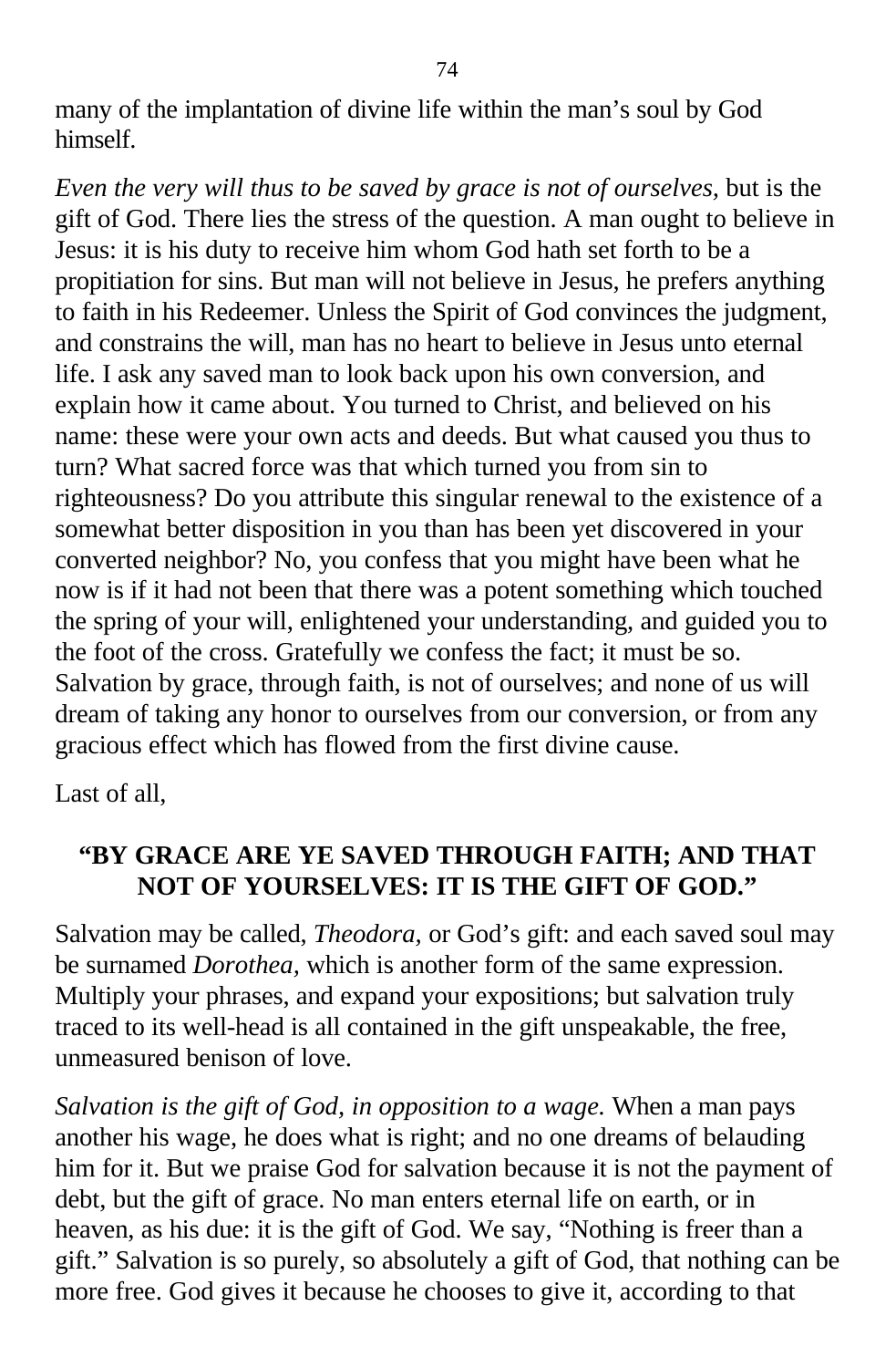grand text which has made many a man bite his lips in wrath: "I will have mercy on whom I wilt have mercy, and I will have compassion on whom I will have compassion." You are all guilty, and condemned; and the Great King pardons whom the wills from among you. This is his royal prerogative. He saves in infinite sovereignty of grace. At the same time, the Lord himself declare; that "Whosoever shall call upon the name of the Lord shall be saved." This wide statement in no degree conflicts with the statement that none receive this salvation except as a gift. You must stand obliged to God's mercy for it, or else die without it. To pretend a right to it will be to insult God, whose heart is set upon the exercise of his free bounty. He will not barter and bargain with you So much grace for so many tears, so much mercy for so much repentance, so much love for so many works! The idea is contemptible. Salvation is not in the market except on these express terms — "Without money and without price." Freely may you be saved if you will cast out of your soul the last thought of making God your debtor.

*Salvation is the gift of God: that is to say, completely so, in opposition to the notion of growth.* Salvation is not a natural production from within: it is brought from a foreign zone, and planted within the heart by heavenly hands. Salvation is in its entirety a gift from God. If thou wilt have it, there it is, complete. Wilt thou have it as a perfect gift? "No, I will produce it in my own workshop." Thou canst not forge a work so rare and costly, upon which even Jesus spent his life's blood. Here is a garment without seam, woven from the top throughout. It will cover thee and make thee glorious. Wilt thou have it? "No, I will sit at the loom, and I will weave a raiment of my own!" Proud fool that thou art! Thou spinnest cobwebs. Thou weavest a dream. Oh, 'that thou wouldst freely take what Christ upon the cross declared to be finished!

It is the gift of God, that is, *it is eternally secure in opposition to the gifts of men, which soon pass away.* "Not as the world giveth, give I unto you," says our Lord Jesus. If my Lord Jesus gives you salvation at this moment, *you have it,* and you have it for ever. He will never take it back again; and if he does not take it from you, who can? If he saves you *now,* through faith, you are saved; so saved that you shall never perish, neither shall any pluck you out of his hand.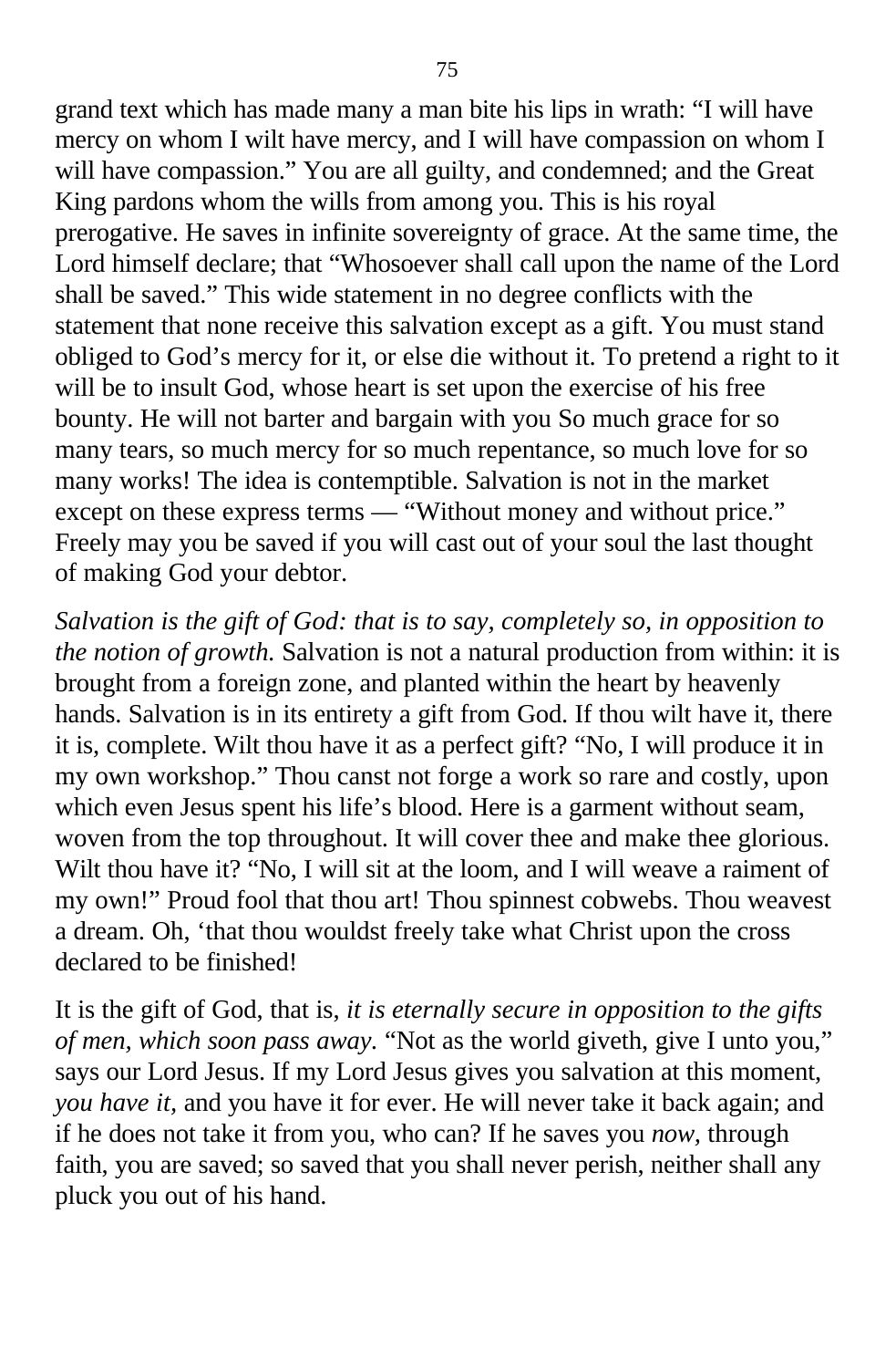## MR. GOUCHIN'S ACCOUNT OF WILL RICHARDSON.

WHEN I came to Stambourne, one of the old men who had overlived their former Pastor, and whose grey hairs adorned the table-pew of the old Chapel, was William Richardson, a farm-laborer, and a man of clear and strong mind. He was able to read, so as to make fair use of his Bible and hymn-book, and he had a heartfelt knowledge of the Gospel. It is said that "Master Charles" was very fond of Will, and that Will used to like to talk with the boys, and that the two have been seen walking up and down the field together when Will was following the plough.

Will Richardson had a reputation for what they call "*cramp*" sayings, many of which used to be retailed in the village twenty years ago. On one occasion, when a young minister, just settled in the neighborhood, had occupied the pulpit for the day, in exchange with the present Pastor, he was met at the foot of the pulpit stairs by Will, who, shaking; his hand, said, "Ah, young man, you have got a good many stiles to get over before you get into Preaching Road!" Will spoke the truth, as it turned out, but it was pretty straight hitting.

Visiting him one day, and finding him full of faith and giving glory to God, on my expressing a strong desire for fellowship with him in those experiences, he remarked that, when the sun shone and the bees were at work, if there was honey in one skep, there was enough to fill another. Some friends had visited him, and had observed that, if they were blessed with his experiences, they should be beyond all doubt and fear; and he replied that God only gave these great things when his former gifts had been made good use of. I quoted the parable of the talents, and he said, "That is it."

Will was wont to say, "Depend upon it, if we get one inch above the ground in our own estimation, we get just that inch too high."

On one occasion I found him excessively weak, but quite sensible, and he said, "Don't we read of one of old tried in the fire?" I quoted the passage, and he replied, "That is gold indeed." He then said that he had felt the two armies of the flesh and the spirit as lively in him now as when he was well